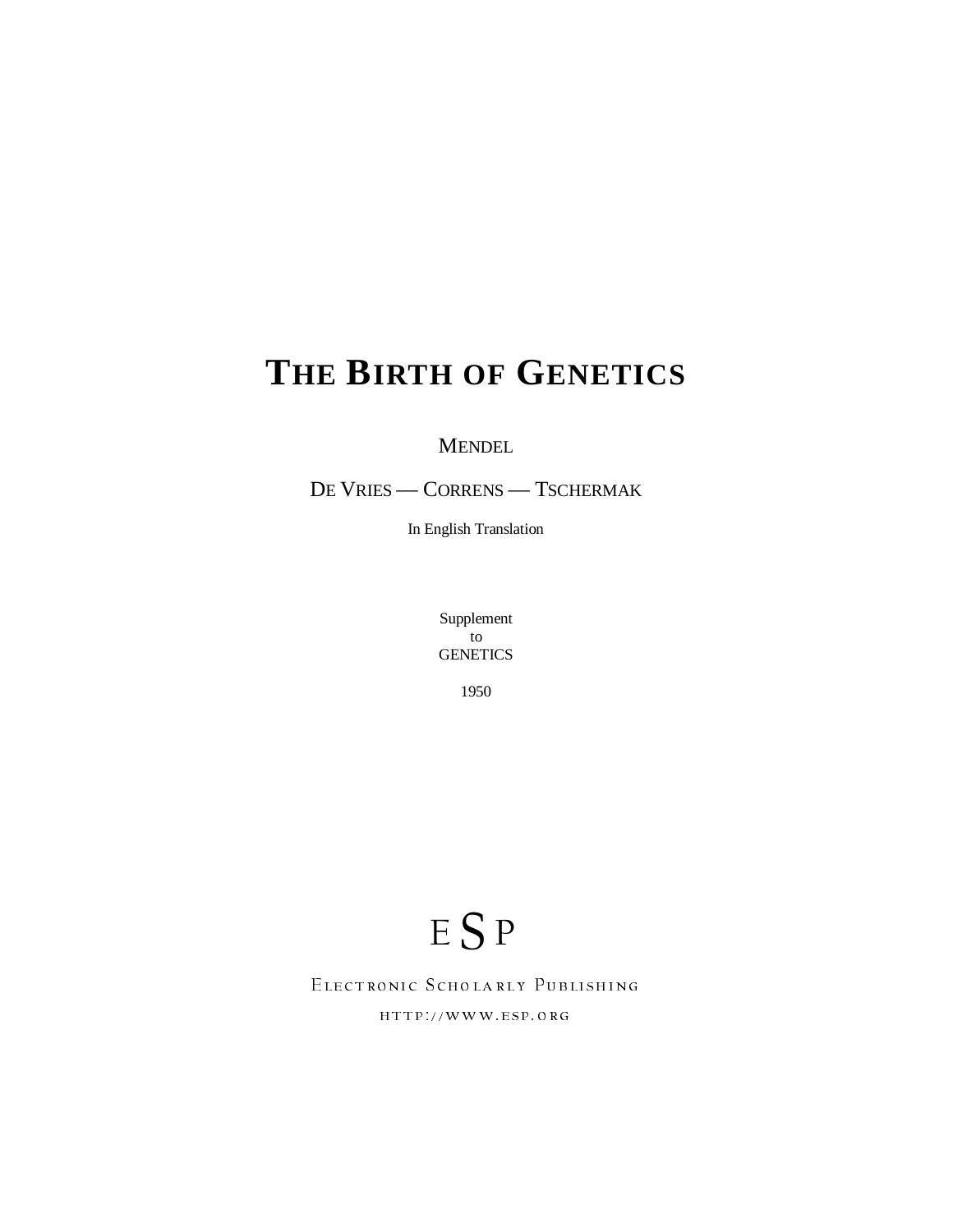#### Electronic Scholarly Publishing Project

Foundations Series –– Classical Genetics

Series Editor: Robert J. Robbins

The ESP Foundations of Classical Genetics project has received support from the ELSI component of the United States Department of Energy Human Genome Project. ESP also welcomes help from volunteers and collaborators, who recommend works for publication, provide access to original materials, and assist with technical and production work. If you are interested in volunteering, or are otherwise interested in the project, contact the series editor: *rrobbins@fhcrc.org*.

#### *Bibliographical Note*

This ESP edition, first electronically published in 2000, is a newly typeset, unabridged version, based on the 1950 edition published by the Genetics Society of America as a special supplement to the journal *Genetics*. Unless explicitly noted, all footnotes and endnotes are as they appeared in the original work. All of the tables and figures have been redone for this electronic version.

*Production Credits*

Scanning of originals: William Landram OCRing of originals: William Landram Typesetting: ESP staff Proofreading/Copyediting: William Landram Graphics work: ESP staff Copyfitting/Final production: ESP staff

> New material in this electronic edition is © 2000, Electronic Scholarly Publishing Project

#### http://www.esp.org

The original work, upon which this electronic edition is based, is © 1950, Genetics Society of America http://www.faseb.org/genetics/gsa/gsamenu.htm

and is reprinted here with permission.

This electronic edition is made freely available for educational or scholarly purposes, provided that these copyright notices are included. The manuscript may not be reprinted or redistributed, in any form (printed or electronic), for commercial purposes without written permission from the copyright holders.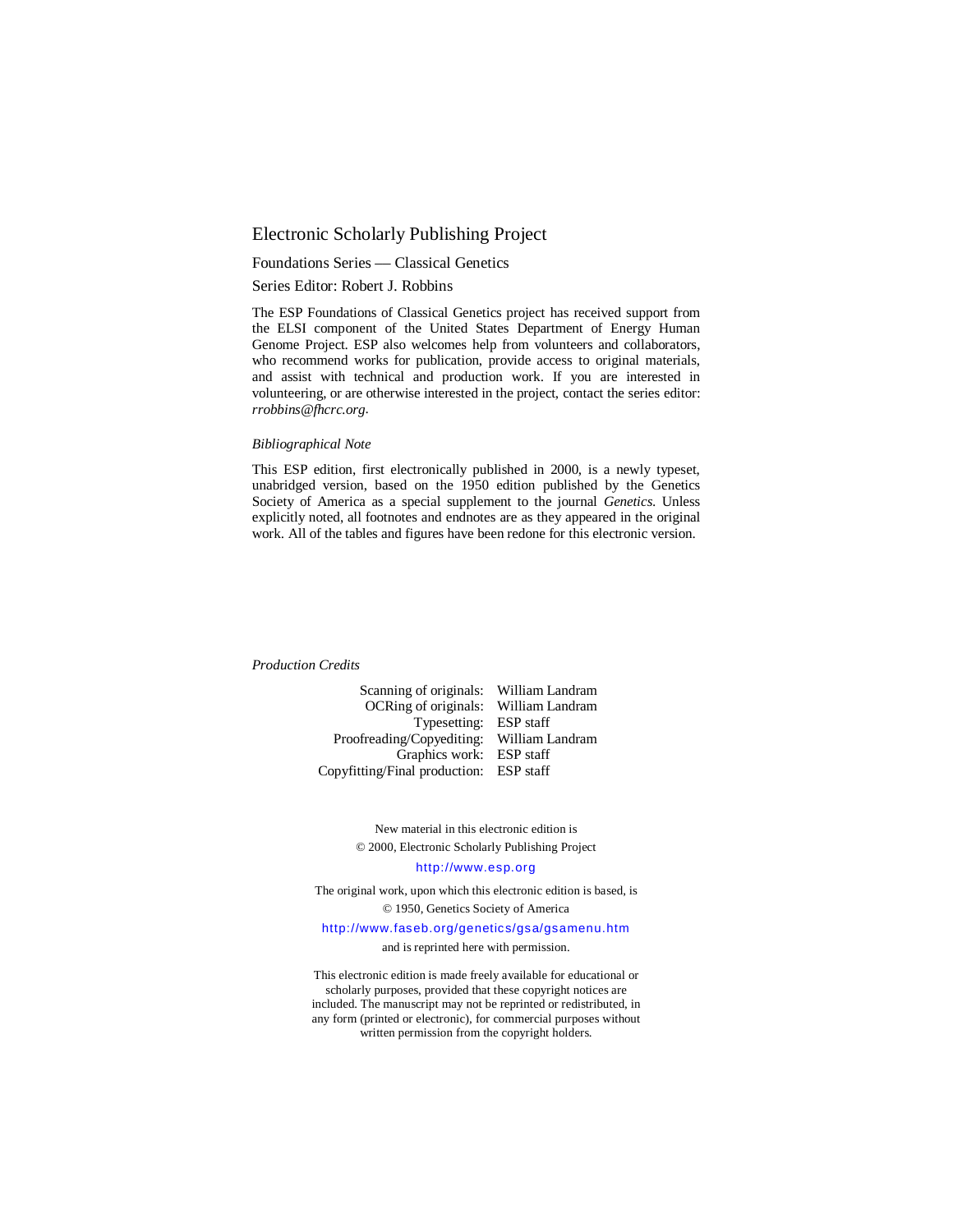# **THE BIRTH OF GENETICS**

### **MENDEL**

DE VRIES –– CORRENS –– TSCHERMAK

In English Translation

Supplement to **GENETICS** 

A Periodical Record of Investigations Bearing on Heredity and Evolution

Published at Menasha, Wisconsin

By the Brook1yn Botanic Garden, Brooklyn 25, New York, U.S.A.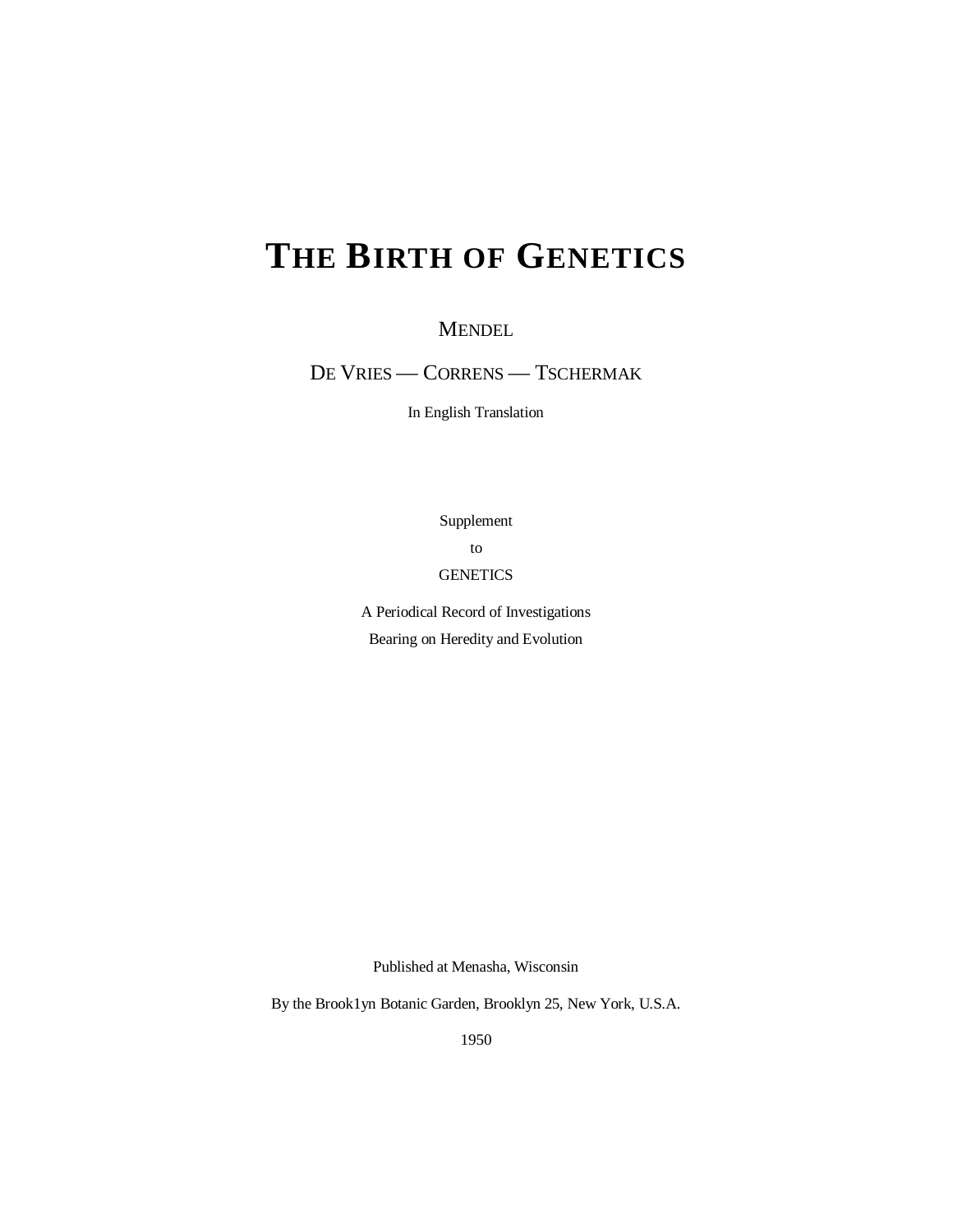COPYRIGHT 1950 BY GENETICS, INC.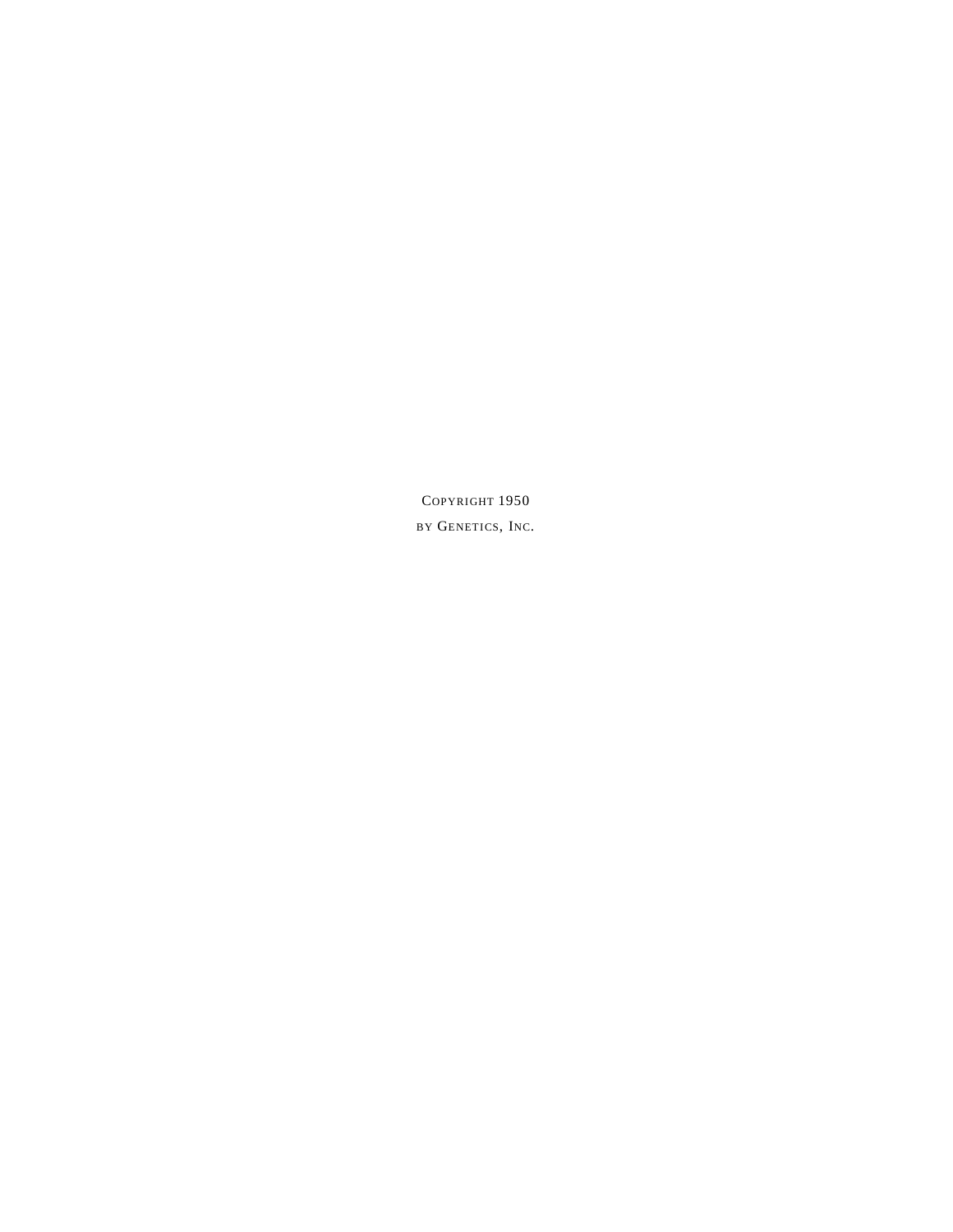#### FOREWORD

GENETICS celebrates the fiftieth anniversary of the rediscovery of Mendel's work by offering herewith English translations of the first papers in which de Vries, Correns, and Tschermak announced their findings. Preceding the translations of these historic contributions the letters of Mendel to Nägeli, written between 1866 and 1873, are also reproduced in English. Together with the well known translations of Mendel's two genetic papers\* all important documents centering around the birth of modern genetics are thus made available to the English speaking world. A study of these writings permits an insight into the origin and development of a great scientific concept in the minds of different individuals.

THE EDITORS OF GENETICS

<sup>(1) &</sup>quot;Versuche über Pflanzenhybriden" (1866), translated in journal of the Royal Horticultural Society 26: 1-32 (1901). Reprinted in W. Bateson, 1909, *Mendel's Principles of Heredity*. Cambridge University Press. Available separately as: Gregor Mendel, Experiments in plant hybridisation. Harvard University Press. 41 pp. (1948).

<sup>(2) &</sup>quot;Über einige aus künstlicher Befruchtung gewonnene Hieracium Bastarde" (1869), translated in W. Bateson (l.c.).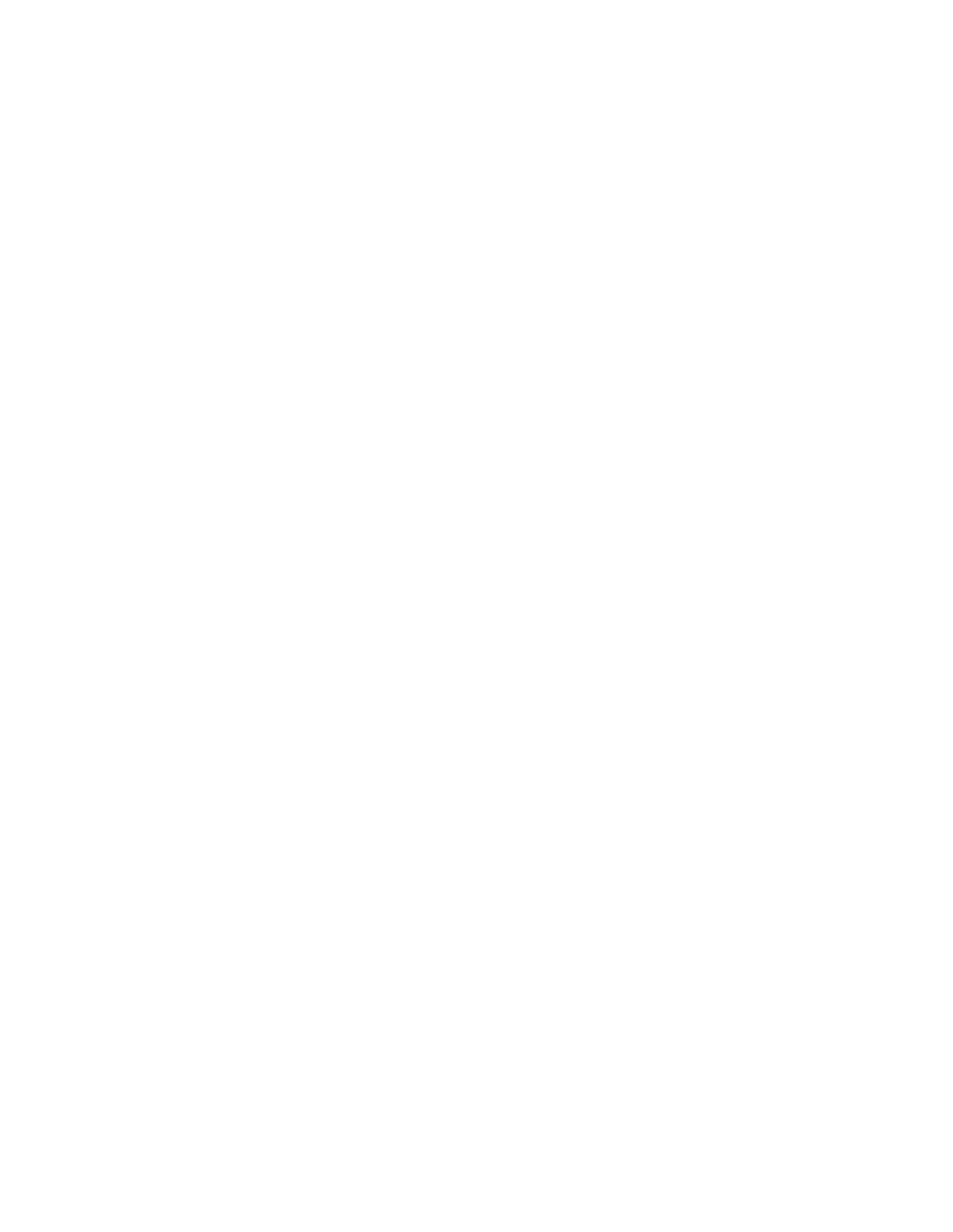### **CONTENTS**

| GREGOR MENDEL'S Letters to Carl Nägeli. 1866 – 1873                        |    |
|----------------------------------------------------------------------------|----|
|                                                                            |    |
| DE VRIES, HUGO, Concerning the law of segregation of hybrids               | 35 |
| CORRENS, C., G. Mendel's law concerning the progeny of<br>varietal hybrids | 39 |
| TSCHERMAK, E., Concerning artificial crossing in Pisum sativum             | 51 |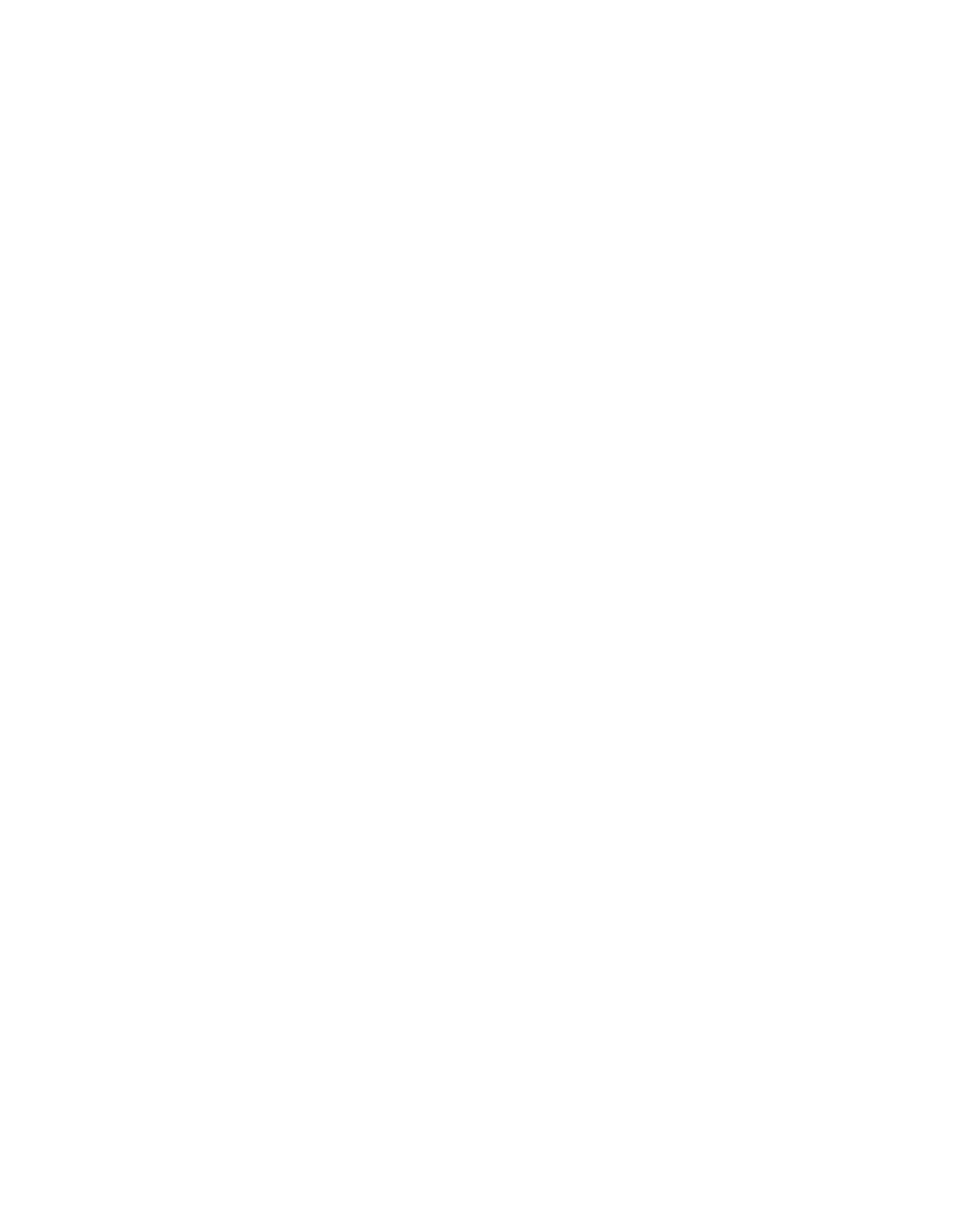Mendel, G. 1950. Gregor Mendel's Letters to Carl Nägeli. *Genetics*, 35(5, pt 2): 1–29.

# **GREGOR MENDEL'S LETTERS TO CARL NÄGELI. 1866-1873**

*Translated by Leonie Kellen Piternick and George Piternick Department of Zoology, University of California, Berkeley, California*

#### **I**

HIGHLY ESTEEMED SIR:

 $\overline{a}$ 

The acknowledged pre-eminence your honor<sup>1</sup> enjoys in the detection and classification of wild-growing plant hybrids makes it my agreeable duty to submit for your kind consideration the description of some experiments in artificial fertilization.

The experiments, which were made with different varieties of Pisum, resulted in the offspring of the hybrids forming curious series, the members of which, in equal measure resembled the two original types. The presence of non-variant intermediate forms, which occurred in each experiment, seems to deserve special attention. In the developmental series for two and three differentiating characters, discussed in the monograph2 (pp, 17-18), the notations for the constant forms have been placed first, since the terms are arranged according to

New material in this electronic edition is

© 2000, Electronic Scholarly Publishing Project

http://www.esp.org

The original work, upon which this electronic edition is based, is

© 1950, Genetics Society of America and is reprinted here with permission.

<sup>1</sup> The German term "Ew. Wohlgeboren" has been translated "your honor" throughout, although the terms arc not strictly equivalent. Trs.

<sup>2</sup> Mendel, Gregor, Versuche über Pflanzenhybriden, Verh. des Naturf. Vereines in Brünn 4, 1866. In this translation the page numbers cited will refer to the translation of the paper by the *Royal Horticultural Society of London*, reprinted in 1948 by the Harvard University Press.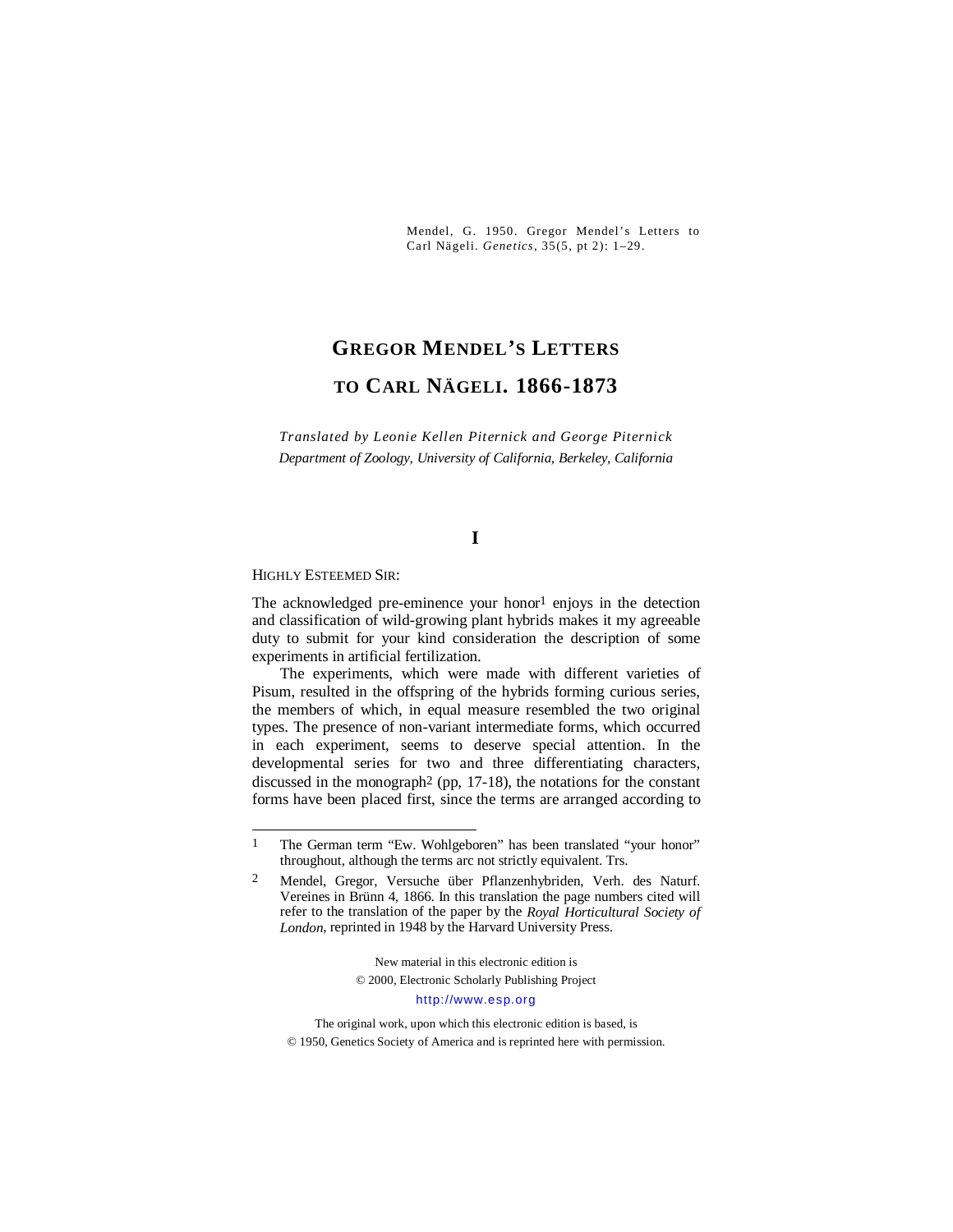their coefficients; but they receive a more correct position when the terms are placed according to their natural relationship to the two parental types, whereby that term which represents a hybrid in all characters and has, at the same time, the highest coefficient, will be placed exactly in the center.

The results which Gärtner obtained in his experiments are known to me; I have repeated his work and have re-examined it carefully to find, if possible, an agreement with those laws of development which I found to lie true for my experimental plant. However, try as I would, I was unable to follow his experiments completely, not in a single case! It is very regrettable that this worthy man did not publish a detailed description of his individual experiments, and that he did not diagnose his hybrid types sufficiently, especially those resulting from like fertilizations. Statements like: "Some individuals showed closer resemblance to the maternal, others to the paternal type," or "the progeny had reverted to the type of the original maternal ancestor," etc., are too general, too vague, to furnish a basis for sound judgment. However, in most cases, it can at least be recognized that the possibility of an agreement with Pisum is not excluded. A decision can be reached only when new experiments in which the degree of kinship between the hybrid forms and their parental species are precisely determined, rather then simply estimated from general impressions, are performed.

In order to determine the agreement, if any, with Pisum, a study of those forms which occur in the first generation should be sufficient. If, for two differentiating characters, the same ratios and developmental series which exist in Pisum can be found, the whole matter would be decided. Isolation during the flowering period should not present many difficulties in most cases, since we are dealing only with few plants; those plants whose flowers are being fertilized and a few hybrids which have been selected for seed production. Those hybrids which are collected in the wild can be used as secondary evidence only, as long as their origin is not unequivocally known.

Hieracium, Cirsium, and Geum I have selected for further experiments. In the first two, manipulation in artificial pollination is very difficult and unreliable because of the small size and peculiar structure of the flowers. Last summer I tried to combine *H. Pilosella* with *pratense, praealtum,* and *Auricula;* and *H. murorum* with *umbellatum* and *pratense,* and I did obtain viable seeds; however, I fear that in spite of all precautions, self-fertilization did occur. The appearance of the young plants hardly suggests the desired result. Hieracium species can easily be grown in pots, and set abundant seed, even if they are confined in a room or a greenhouse during the flowering period.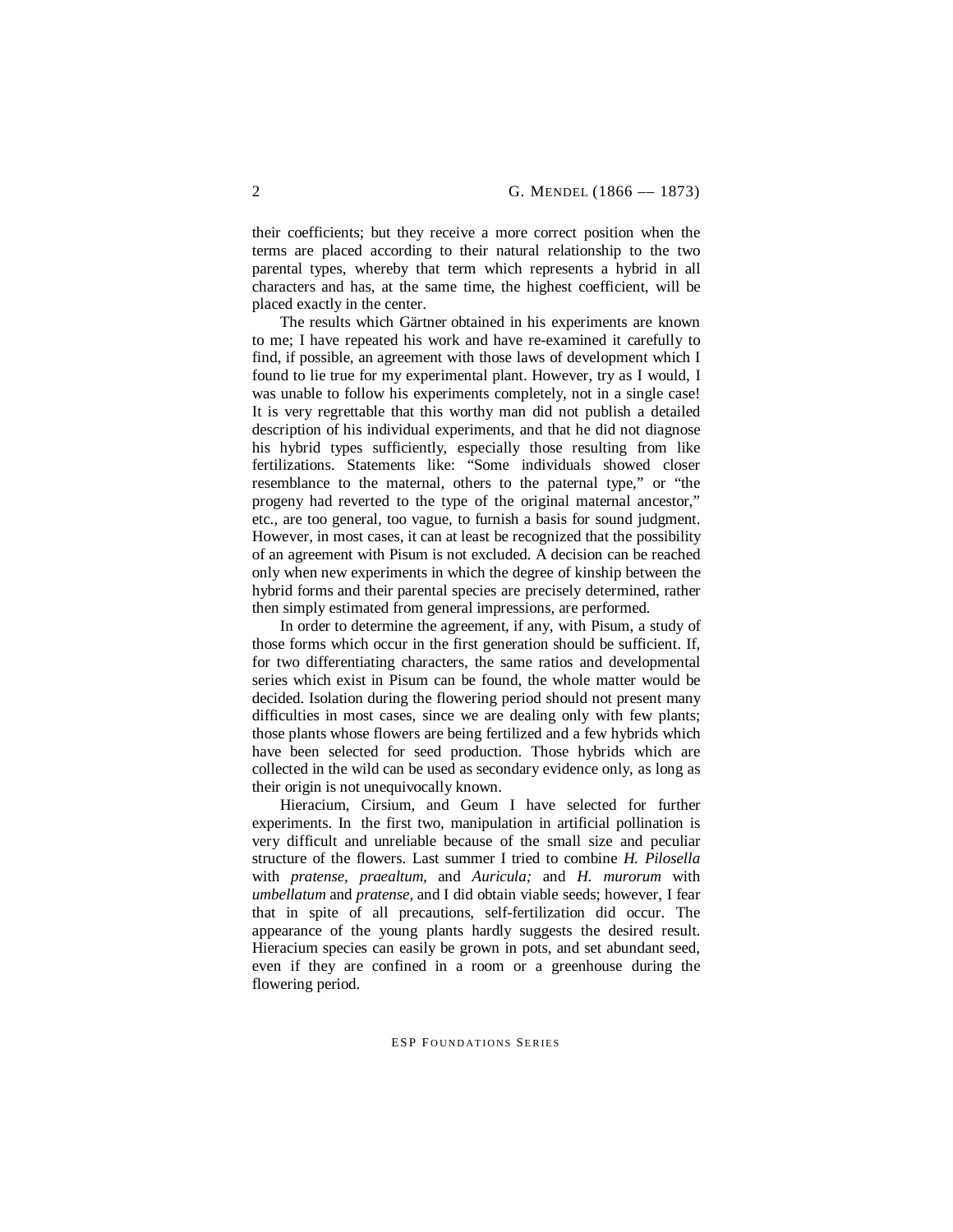In Cirsium, the dioeciously blooming *arvense* was fertilized by *oleraceum* and *canum.* The flowers were protected against visits of insects by coverings of bolting cloth, this protection appears to be sufficient for Cirsium species. Furthermore, the fertilization of *C. canum* and *C. lanceolatum* by *C. oleraceum* was attempted simply by transmission of pollen, without removing the anthers from the flowers of the former two. Whatever can be accomplished in the wild by insects should ultimately be possible by human hands, and among a great number of seedlings one should obtain a few hybrids. I plan to use the same procedure next summer with Hieracium as well.

The hybrid *Geum urbanum+rivale* deserves special attention. This plant, according to Gärtner, belongs to the few known hybrids which produce nonvariable progeny as long as they remain self-pollinated. To me it does not seem quite certain that the hybrid which Gärtner obtained was actually *G. intermedium* Ehrh. Gärtner calls his plant an intermediate type; this designation can not be applied without qualification to *G. intermedium.* In the transformation of *G. urbanum* into *rivale,* Gärtner states explicitly that, by fertilization of the hybrid with the pollen of *rivale,* only homogeneous offspring, which definitely resemble the paternal type, were obtained. However, we are not informed as to where this resemblance lies, and to what degree characters of *G. urbanum* were suppressed by each successive fertilization, until finally the pure *rivale* type emerged. It can hardly be doubted that this gradual transformation obeys a definite law, which, if it could be discovered, would also give clues to the behavior of other hybrids of this type. I hope to be able to get this artificial hybrid to flower next summer.

The surmise that some species of Hieracium, if hybridized, would behave in a fashion similar to Geum, is perhaps not without foundation. It is, for instance, very striking that the bifurcation of the stem, which must be considered a transitional trait among the piloselloids, may appear as a perfectly constant character, as I was able to observe last summer on seedlings of *H. stoloniflorum* W. K.

In the projected experiments with species of Cirsium and Hieracium I shall be entering a field in which your honor possesses the most extensive knowledge, knowledge that can be gained only through many years of zealous study, observation, and comparison of the manifold forms of these genera in their natural habitat. For the most part I lack this kind of experience because the press of teaching duties prevents me from getting into the field frequently, and during the vacations it is too late for many things. I am afraid that in the course of my experiments, especially with Hieracium, I shall encounter many difficulties, and therefore I am turning confidently to your honor with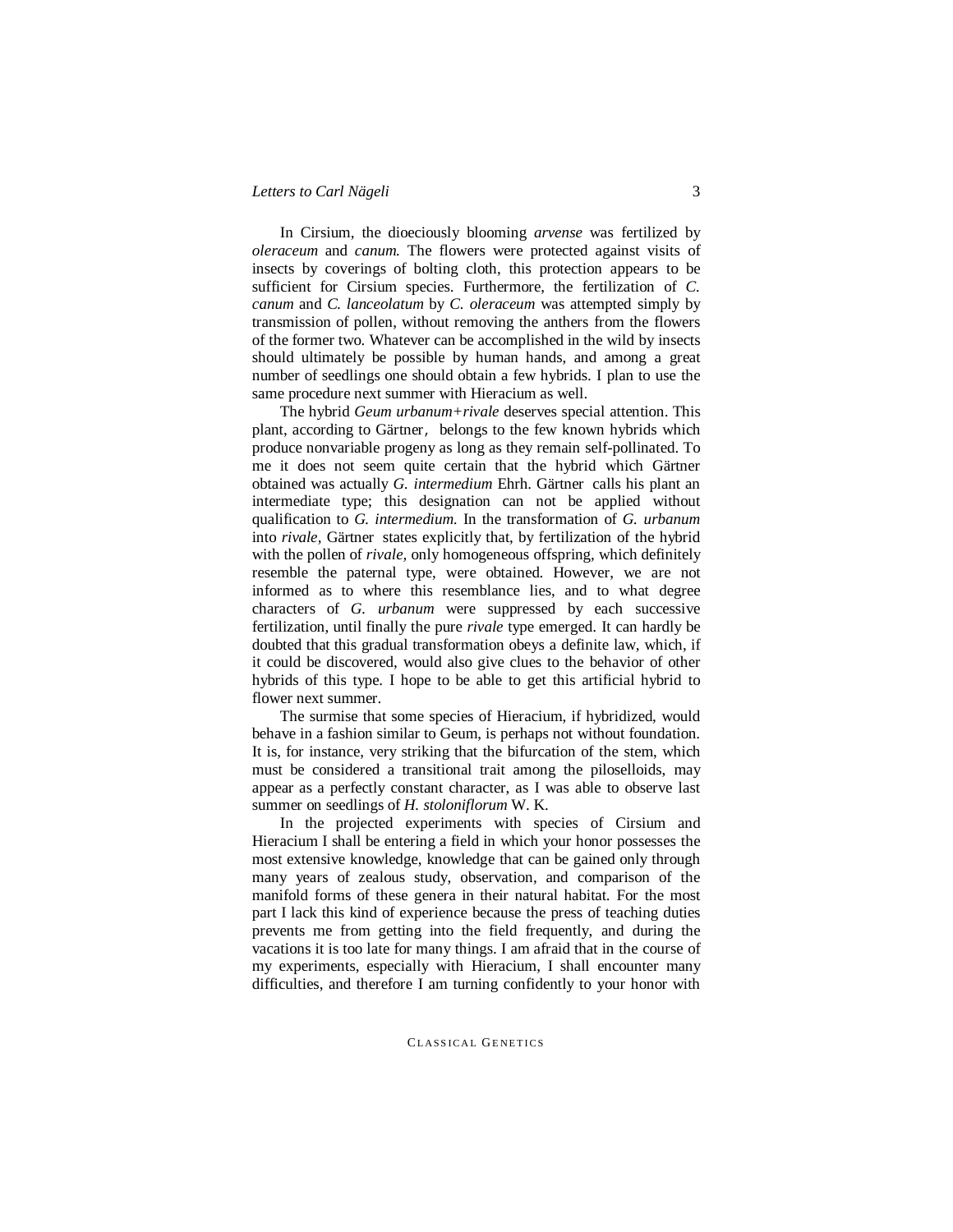the request that you not deny me your esteemed interest when I need your advice.

With the greatest esteem and respect for your honor,

I subscribe myself, GREGOR MENDEL Monastery capitular and teacher in the high school.

Brünn, 31 December 1866

#### **II**

———————————

HIGHLY ESTEEMED SIR:

My most cordial thanks for the printed matter you have so kindly sent me! The papers "die Bastardbildung im Pflanzenreiche," "über die abgeleiteten Pflanzenbastarde," "die Theorie der Bastardbildung," "die Zwischenformen zwischen den Pflanzenarten," "die systematische Behandlung der Hieracien rücksichtlich der Mittelformen und des Umfangs der Species," especially capture my attention. This thorough revision of the theory of hybrids according to contemporary science was most welcome. Thank you again!

With respect to the essay which your honor had the kindness to accept, I think I should add the following information: the experiments which are discussed were conducted from 1856 to 1863. I knew that the results I obtained were not easily compatible with our contemporary scientific knowledge, and that under the circumstances publication of one such isolated experiment was doubly dangerous; dangerous for the experimenter and for the cause he represented. Thus I made every effort to verify, with other plants, the results obtained with Pisum. A number of hybridizations undertaken in 1863 and 1864 convinced me of the difficulty of finding plants suitable for an extended series of experiments, and that under unfavorable circumstances years might elapse without my obtaining the desired information. I attempted to inspire some control experiments, and for that reason discussed the Pisum experiments at the meeting of the local society of naturalists. I encountered, as was to be expected, divided opinion; however, as far as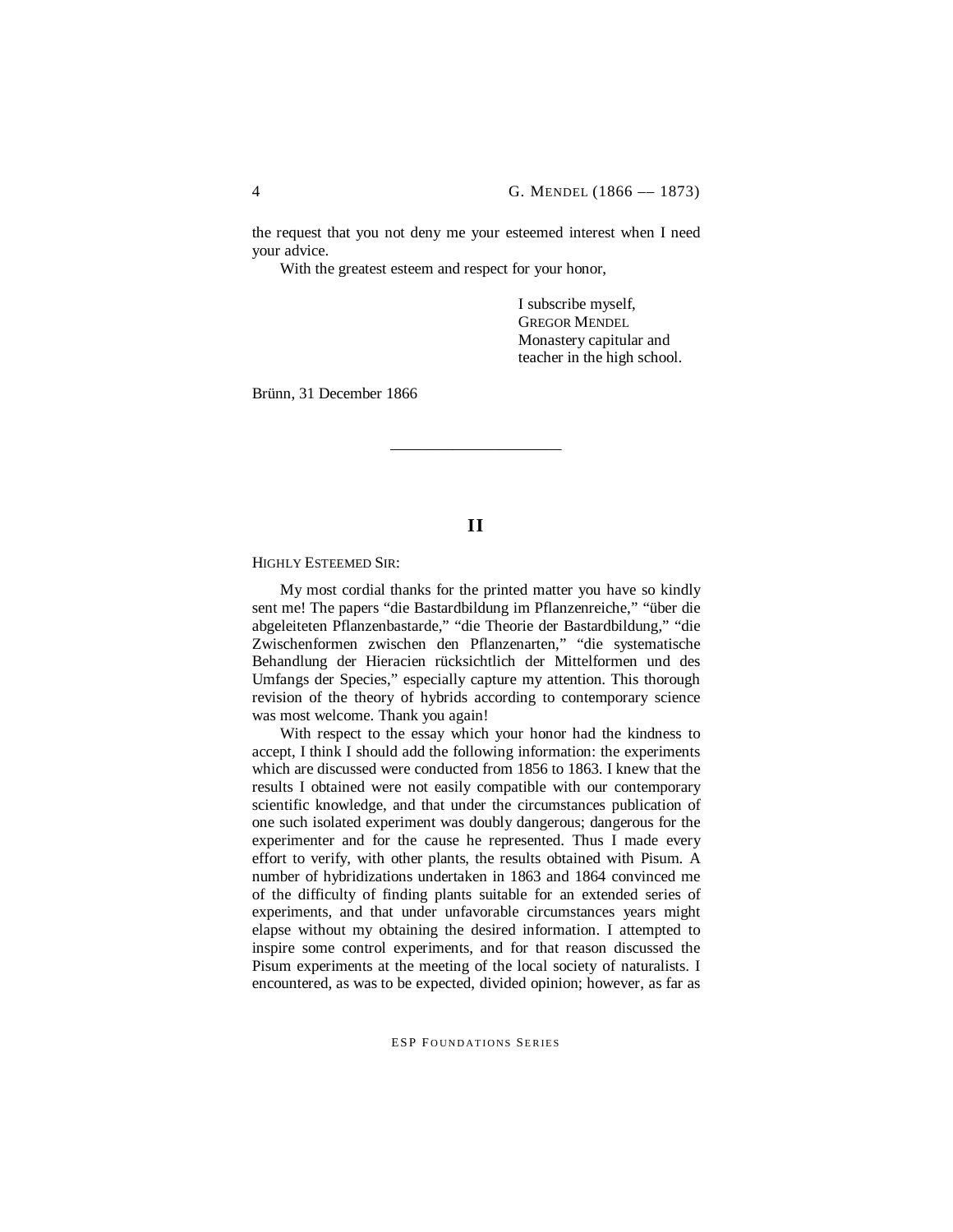I know, no one undertook to repeat the experiments. When, last year, I was asked to publish my lecture in the proceedings of the society, I agreed to do so, after having re-examined my records for the various years of experimentation, and not having been able to find a source of error. The paper which was submitted to you is the unchanged reprint of the draft of the lecture mentioned; thus the brevity of the exposition, as is essential for a public lecture.

I am not surprised to hear your honor speak of my experiments with mistrustful caution; I would not do otherwise in a similar case. Two points in your esteemed letter appear to be too important to be left unanswered. The first deals with the question whether one may conclude that constancy of type has been obtained if the hybrid *Aa* produces a plant *A*, and this plant in turn produces only *A*.

Permit me to state that, as an empirical worker, I must define constancy of type as the retention of a character during the period of observation. My statements that some of the progeny of hybrids breed true to type thus includes only those generations during which observations were made; it does not extend beyond them. For two generations all experiments were conducted with a fairly large number of plants. Starting with the third generation it became necessary to limit the numbers because of lack of space, so that, in each of the seven experiments, only a sample of those plants of the second generation (which either bred true or varied) could be observed further. The observations were extended over four to six generations (p. 13). Of the varieties which bred true (pp. 15-18) some plants were observed for four generations. I must further mention the case of a variety which bred true for six generations, although the parental types differed in four characters. In 1859 I obtained a very fertile descendent with large, tasty, seeds from a first generation hybrid. Since, in the following year, its progeny retained the desirable characteristics and were uniform, the variety was cultivated in our vegetable garden, and many plants were raised every year up to 1865. The parental plants were *bcDg* and *BCdG:*

| <i>B</i> . albumen yellow  | <i>b</i> . albumen green |
|----------------------------|--------------------------|
| C. seed-coat grayish-brown | c. seed-coat white       |
| D. pod inflated            | d. pod constricted       |
| G. axis long               | g. axis short            |

The hybrid just mentioned was *BcDG.*

The color of the albumen could be determined only in the plants saved for seed production, for the other pods were harvested in an immature condition. Never was green albumen observed in these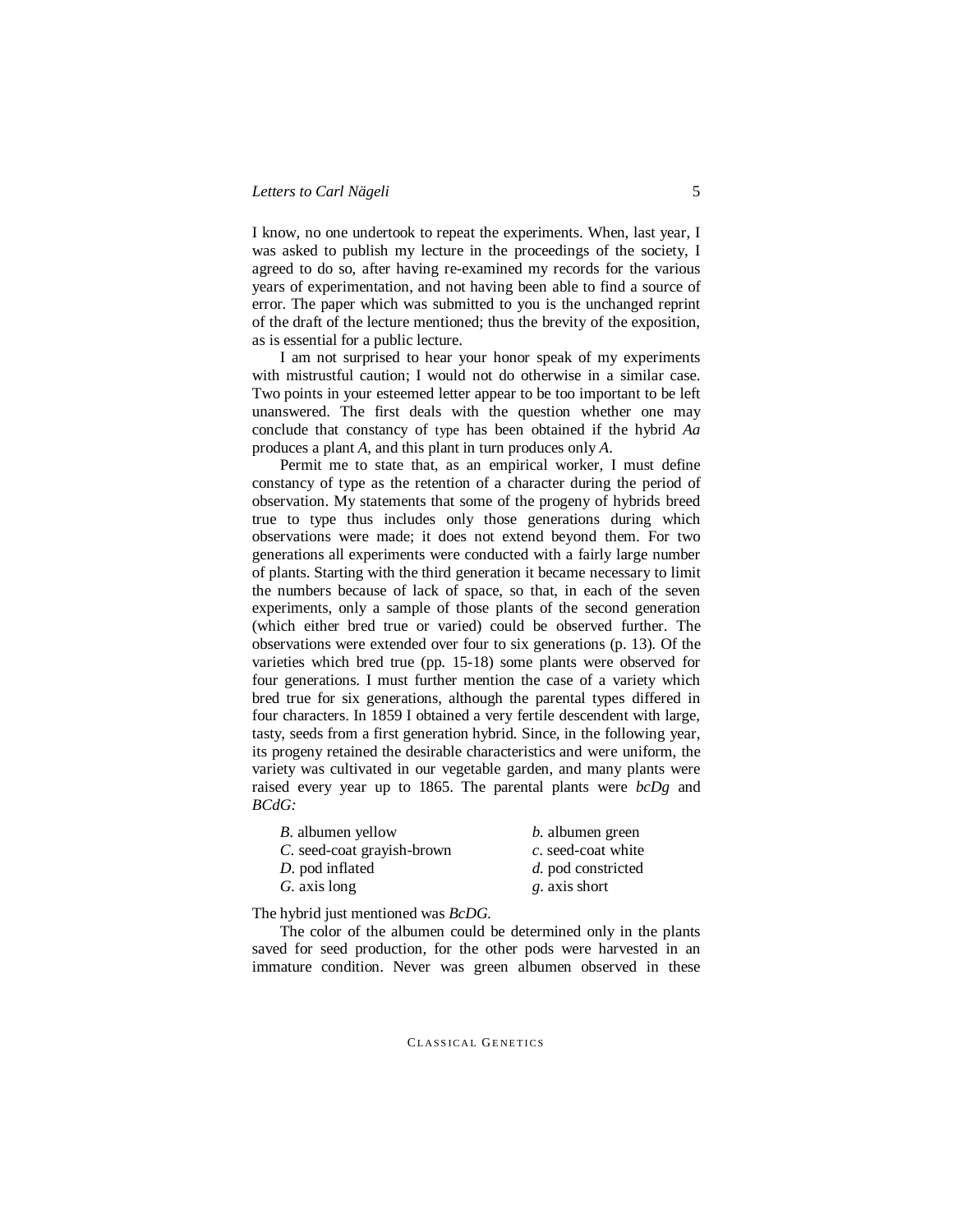plants, reddish-purple flower color (an indication of brown seed-coat), constriction of the pod, nor short axis.

This is the extent of my experience. I cannot judge whether these findings would permit a decision as to constancy of type; however, I am inclined to regard the separation of parental characteristics in the progeny of hybrids in Pisum as complete, and thus permanent. The progeny of hybrids carries one or the other of the parental characteristics, or the hybrid form of the two; I have never observed gradual transitions between the parental characters or a progressive approach toward one of them. The course of development consists simply in this; that in each generation the two parental characteristics appear, separated and unchanged, and there is nothing to indicate that one of them has either inherited or taken over anything from the other. For an example, permit me to point to the packets, numbers 1035-1088, which I sent you. All the seeds originated in the first generation of a hybrid in which brown and white seed-coats were combined. Out of the brown seed of this hybrid, some plants were obtained with seed-coats of a pure white color, without any admixture of brown. I expect those to retain the same constancy of character as found in the parental plant.

The second point, on which I wish to elaborate briefly, contains the following statement: "You should regard the numerical expressions as being only empirical, because they can not be proved rational."

My experiments with single characters all lead to the same result: that from the seeds of the hybrids, plants are obtained half of which in turn carry the hybrid character (*Aa*), the other half, however, receive the parental characters *A* and *a* in equal amounts. Thus, on the average, among four plants two have the hybrid character *Aa*, one the parental character *A*, and the other the parental character *a*. Therefore 2*Aa+A*+*a* or *A*+2*Aa*+*a* is the empirical simple, developmental series for two differentiating characters. Likewise it was shown in an empirical manner that, if two or three differentiating characters are combined in the hybrid, the developmental series is a combination of two or three simple series. Up to this point I don't believe I can be accused of having left the realm of experimentation. If then I extend this combination of simple series to any number of differences between the two parental plants, I have indeed entered the rational domain. This seems permissible, however, because I have proved by previous experiments that the development of any two differentiating characteristics proceeds independently of any other differences. Finally, regarding my statements on the differences among the ovules and pollen cells of the hybrids; they also are based on experiments. These and similar experiments on the germ cells appear to be important, for I believe that their results furnish the explanation for the development of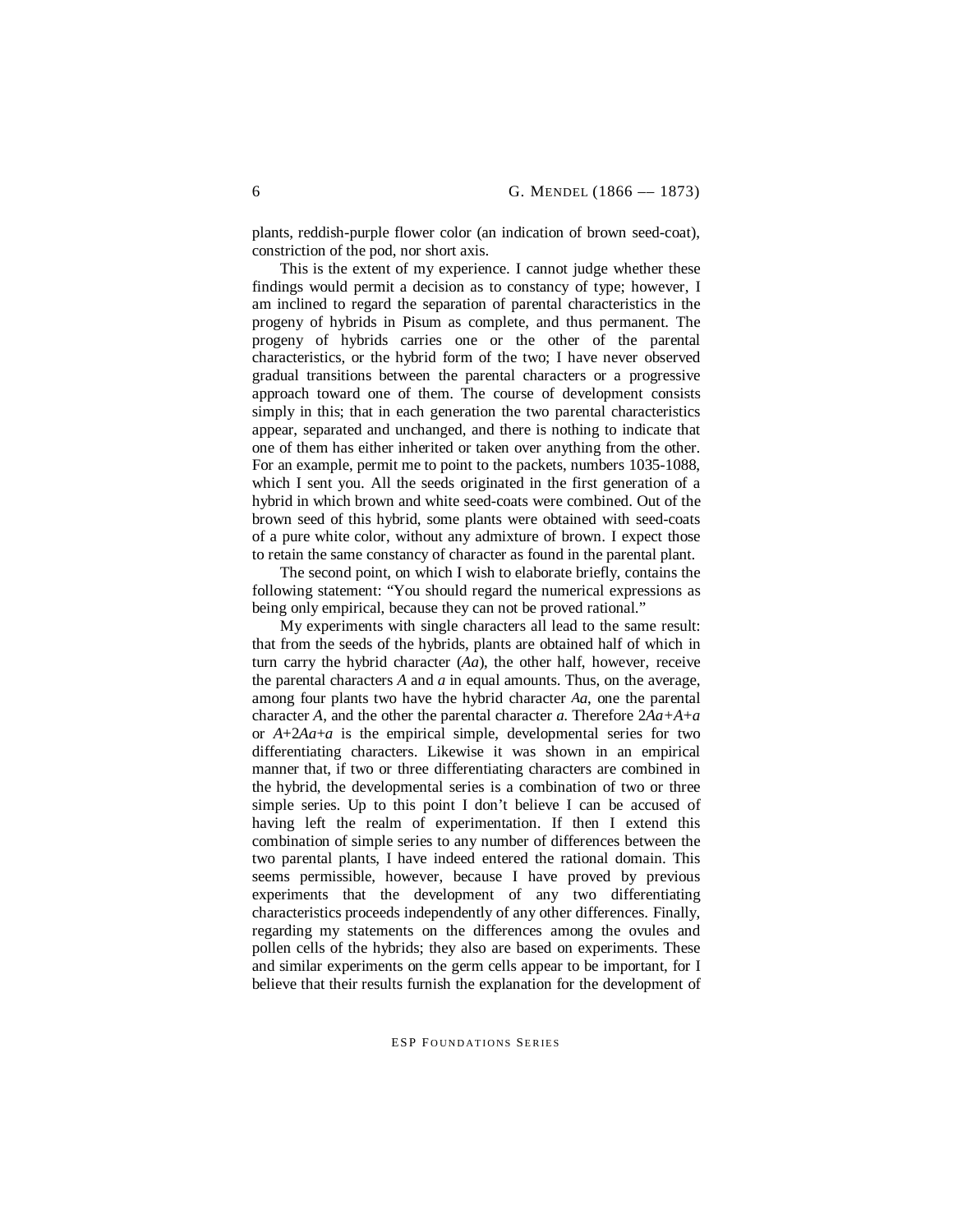hybrids as observed in Pisum. These experiments should be repeated and verified.

I regret very much not being able to send your honor the varieties you desire. As I mentioned above, the experiments were conducted up to and including 1863; at that time they were terminated in order to obtain space and time for the growing of other experimental plants. Therefore seeds from those experiments are no longer available. Only one experiment on differences in the time of flowering was continued; and seeds are available from the 1864 harvest of this experiment. These are the last I collected, since I had to abandon the experiment in the following year because of devastation by the pea beetle, *Bruchus pisi.* In the early years of experimentation this insect was only rarely found on the plants, in 1864 it caused considerable damage, and appeared in such numbers in the following summer that hardly a  $4<sup>th</sup>$  or  $5<sup>th</sup>$  of the seeds was spared. In the last few years it has been necessary to discontinue cultivation of peas in the vicinity of Brünn. The seeds remaining can still be useful, among them are some varieties which I expect to remain constant; they are derived from hybrids in which two, three, and four differentiating characters are combined. All the seeds were obtained from members of the first generation, i.e., of such plants as were grown directly from the seeds of the original hybrids.

I should have scruples against complying with your honor's request to send these seeds for experimentation, were it not in such complete agreement with my own wishes. I fear that there has been partial loss of viability. Furthermore the seeds were obtained at a time when *Bruchus pisi* was already rampant, and I cannot acquit this beetle of possibly transferring pollen; also, I must mention again that the plants were destined for a study of differences in flowering time. The other differences were also taken into account at the harvest, but with less care than in the major experiment. The legend which I have added to the packet numbers on a separate sheet is a copy of the notes I made for each individual plant, with pencil, on its envelope at the time of harvest. The dominant characters are designated as *A, B, C, D, E, F, G* and as concerns their dual meaning please refer to p. 11. The recessive characters are designated *a, b, c, d, e, f, g*; these should remain constant in the next generation. Therefore, from those seeds which stem from plants with recessive characters only, identical plants are expected (as regards the characters studied).

Please compare the numbers of the seed packets with those in my record, to detect any possible error in the designations –– each packet contains the seeds of a single plant only.

Some of the varieties represented are suitable for experiments on the germ cells; their results can be obtained during the current summer.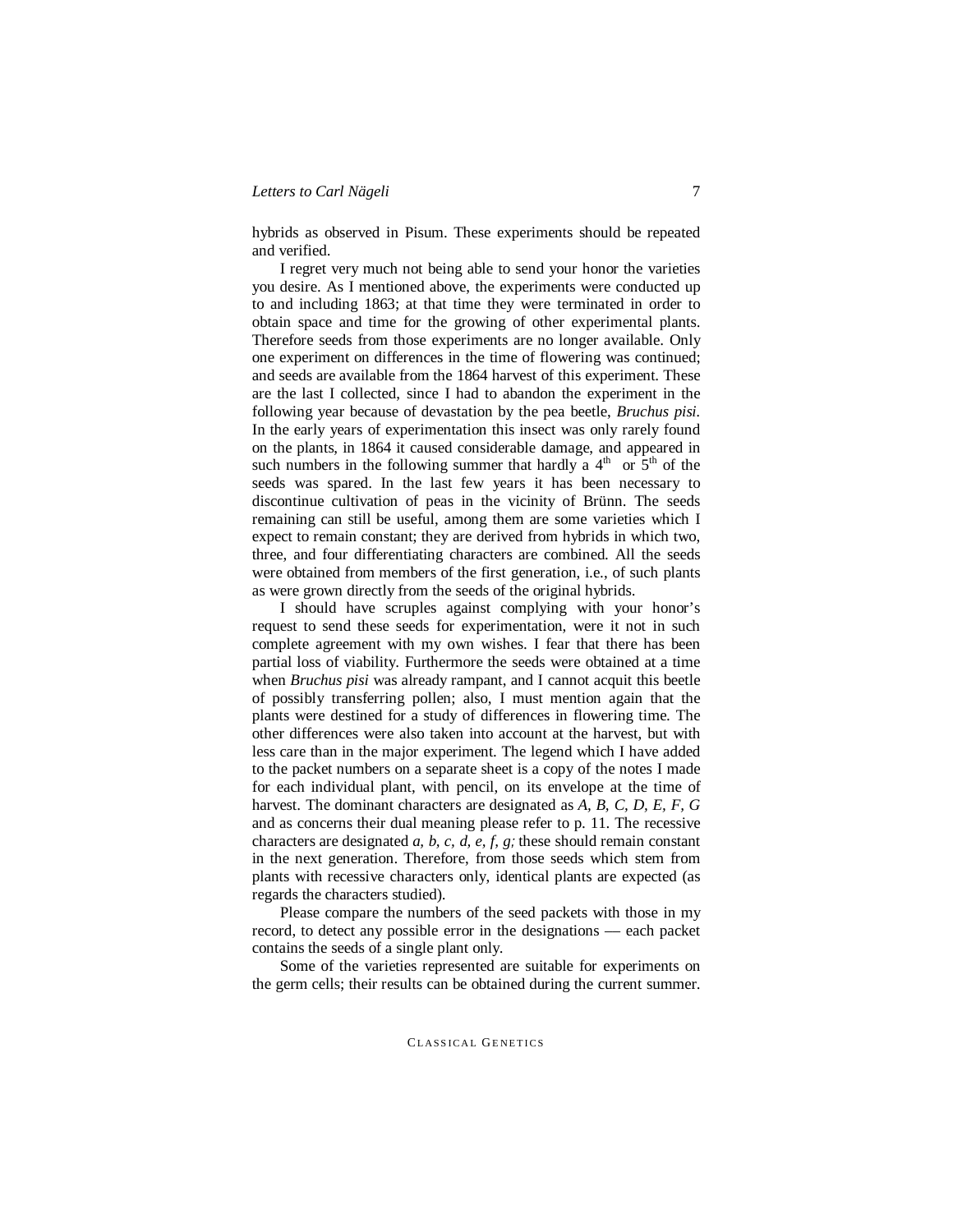The round yellow seeds of packets 715, 730, 736, 741, 742, 745, 756, 757, and on the other hand, the green angular seeds of packets 712, 719, 734, 737, 749, and 750 can be recommended for this purpose. By repeated experiments it was proved that, if plants with green seeds are fertilized by those with yellow seeds, the albumen of the resulting seeds has lost the green color and has taken up the yellow color. The same is true for the shape of the seed. Plants with angular seeds, if fertilized by those with round or rounded seeds, produce round or rounded seeds. Thus, due to the changes induced in the color and shape of the seeds by fertilization with foreign pollen, it is possible to recognize the constitution of the fertilizing pollen.

Let *B* designate yellow color; *b*, green color of the albumen.

Let *A* designate round shape; *a*, angular shape of the seeds.

If flowers of such plants as produce green and angular seeds by self-fertilization are fertilized with foreign pollen, and if the seeds remain green and angular, then the pollen of the donor plant was, as regards the two characters:...............................................................*ab*. If the shape of the seeds is changed, the pollen was taken from..........*Ab* If the color of the seeds is changed, the pollen was taken from ..........*aB* If both shape and color is changed, the pollen was taken from .......... *AB*

The packets enumerated above contain round and yellow, round and green, angular and yellow, and angular and green seeds from the hybrids *ab*+*AB*. The round and yellow seeds would be best suited for the experiment. Among them (see experiment p. 15) the varieties *AB*, *ABb, Aab*, and *AaBb* may occur; thus four cases are possible when plants, grown from green and angular seeds, are fertilized by the pollen of those grown from the above mentioned round and yellow seeds, i.e*.*

| I.  | $ab + AB$   |
|-----|-------------|
| Н.  | $ab + ABb$  |
| HL. | $ab + AaB$  |
| IV. | $ab + AaBb$ |

If the hypothesis that hybrids form as many types of pollen cells as there are possible constant combination types is correct, plants of the makeup

| AB   | produce pollen of the type |    |           |       | AВ                 |
|------|----------------------------|----|-----------|-------|--------------------|
| ABb  | 66                         | 44 | $66 - 66$ | $-66$ | AB and Ab          |
| AaB  | 66                         | 66 | 66666     | 66    | AB and aB          |
| AaBb | 66                         | 66 | 66666     |       | AB, Ab, aB, and ab |

Fertilization of ovules occurs: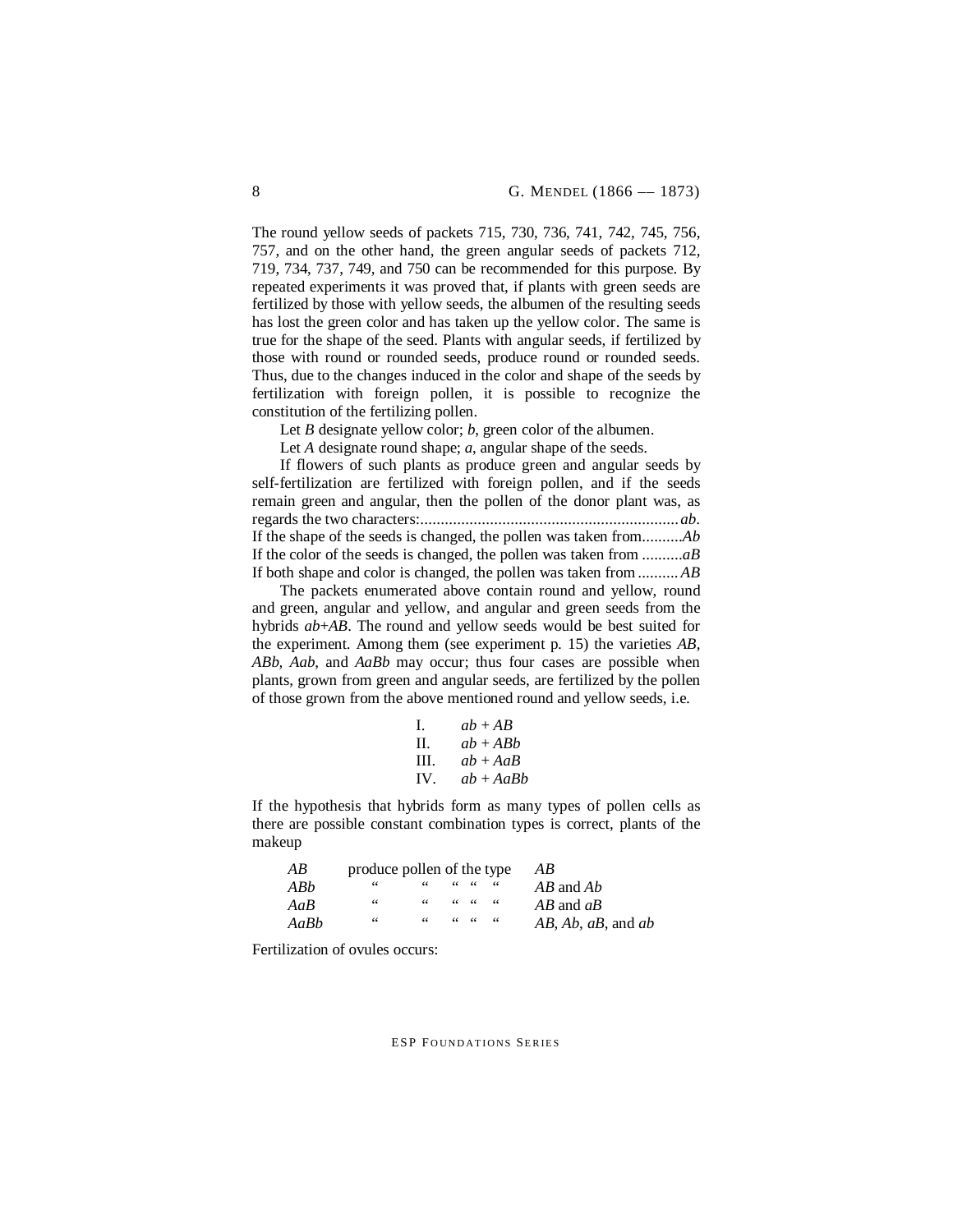|     |    |      | Ovules <i>ab</i> with pollen | AB                 |
|-----|----|------|------------------------------|--------------------|
| -П. | 66 | ab " |                              | AB and Ab          |
| HH. | 66 | ab " | 66                           | AB and aB          |
| IV. | 66 | ab " | 66                           | AB, Ab, aB, and ab |

The following varieties may be obtained from this fertilization:

| AaBh                   |
|------------------------|
| AaBh and Aah           |
| AaBb and aBb           |
| AaBb, Aab, aBb, and ab |
|                        |

If the different types of pollen are produced in equal numbers, there should be in

- I. All seeds round and yellow
- II. one half round and yellow one half round and green
- III. one half round and yellow one half angular and yellow
- IV. one quarter round and yellow one quarter round and green one quarter angular and yellow one quarter angular and green

Furthermore, since the numerical relations between *A B, ABb, A aB*, *A aBb are* 1: 2:2:4, among any nine plants grown from round yellow seed there should be found on the average *AaBb* four times, *ABb* and *AaB* twice each, and *AB* once; thus the IVth case should occur four times as frequently as the Ist and twice as frequently as the IInd or IIIrd.

If on the other hand, plants grown from the round yellow seeds mentioned are fertilized by pollen from green angular plants, the results should be exactly the same, provided that the ovules are of the same types, and formed in the same proportions, as was reported for the pollen.

I have not performed this experiment myself, but I believe, on the basis of similar experiments, that one can depend on the result indicated.

In the same fashion individual experiments may be performed for each of the two seed characters separately, all those round seeds which occurred together with angular ones, and all the yellow ones which occurred with green seeds on the same plant are suitable. If, for instance, a plant with green seeds was fertilized by one with yellow seeds, the seeds obtained should be either 1) all yellow, or 2) half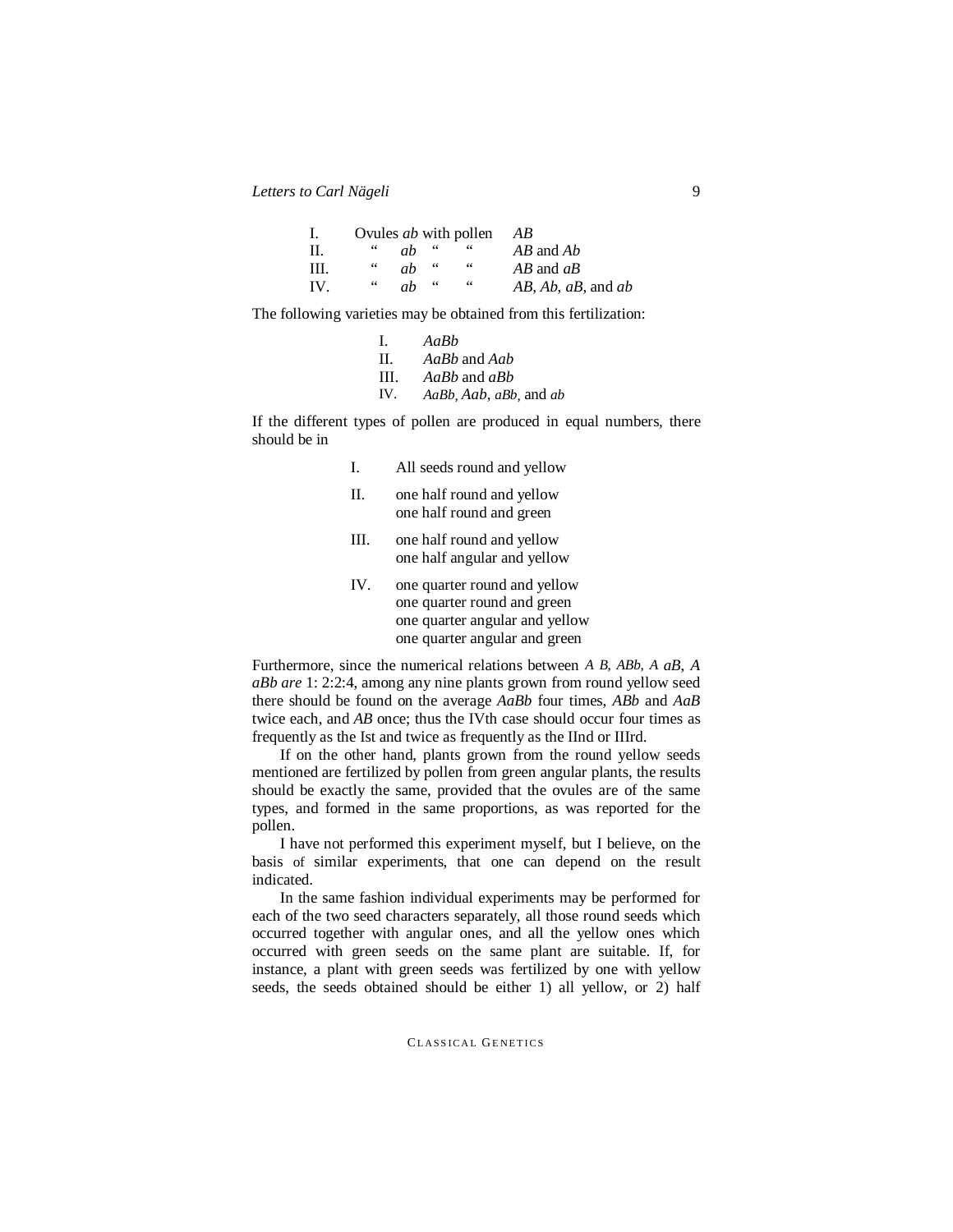vellow and half green, since the plants originating from yellow seeds are of the varieties *B* and *Bb.* Since, furthermore, *B* and *Bb* occur in the ratio of 1:2, the 2nd fertilization will occur twice as frequently as the 1st.

Regarding the other characters, the experiments may be conducted in the same way; results, however, will not be obtained until next year.

I have all the piloselloid Hieracia which your honor recommends for the experiments; also *H. murorum* and *H. vulgatum* of the Archieracia; *H. glaucum H. alpinum, H. amplexicaule, H. prenanthoides,* and *H. tridentatum* do not occur in this vicinity. Last summer I found a withered Hieracium, which has the seed color of Prenanthoidea (Fries: Achaenia typice testaces [pallida]), but did not resemble any of the herbarium specimens of this type very closely; finally our botanist declared it to be a hybrid. The rootstock has been transplanted to the garden for further observations, and the seeds have been planted. On the whole, this area is poor in Hieracia, and probably has not been sufficiently searched. Next summer I hope to have the time to roam the sandy lignite country which extends eastward from Brünn for several miles to the Hungarian frontier. Several other rare plants are known from this region. The Moravian plateau also is probably terra incognita as far as the Hieracia are concerned. If I should find anything noteworthy during the summer, shall hurry to send it to your honor. At the moment permit me to include with the seed packets the plant just mentioned, albeit in a rather defective condition, together with another Hieracium. Last year I found at least 50 specimens of it on an old garden wall. This plant is not found in the local herbaria; its appearance suggests both *H. praealtum* and *H. echioides,* without being one or the other. *H. Praealtum* does occur in the environs of the city, *H. echioides* does not.

Several specimens of the hybrid *Geum urbanum+G. rivale* (from last year's hybridization) wintered in the greenhouse. Three are now flowering, the others will follow**.** Their pollen is fairly well developed, and the plants should be fertile**,** just as Gärtnerstates. It seems strange that all the plants now flowering are of the exceptional type mentioned by Gärtner. He says: *"Geum urbano-rivale,* mostly with large flowers, like *rivale,* and only a few specimens with small yellow flowers like *urbanum."* In my plants the flowers are yellow or yellow-orange, and about half the size of those of *G. rivale*; the other characters correspond, as far as can be judged at present, to those of *G. intermedium* Ehrh. Could it be that the exceptional type has an earlier flowering season? To judge from the buds, however, the other plants do not have large flowers either. Or could it be that the exception has become the rule? I believe I have good reasons for considering my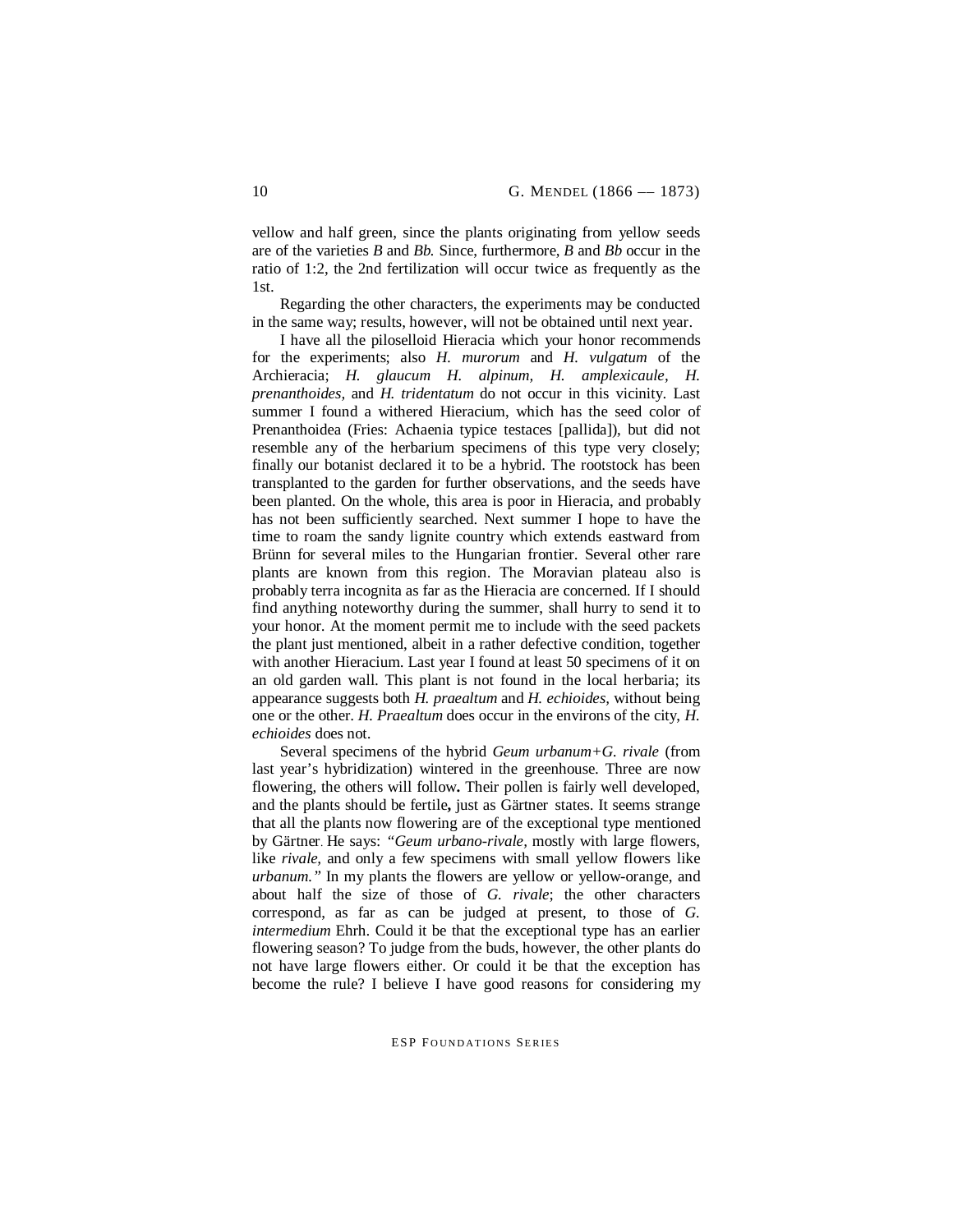parental species pure. I obtained *G. urbanum* in the environs of the city, where neither *G. rivale*, nor any other species of the genus occurs; and I got *G. rivale* in a damp mountain meadow, where *G*. *urbanum* certainly does not occur. This plant has all the characteristics of *G. rivale*; it is being maintained in the garden, and seedlings have been produced from self-fertilization.

The *Cirsium arvense+C. oleraceum* hybrids, sown in the fall, have died during the winter; one plant of the *C. arvense+C. canum* hybrid survived. I hope the spring seedlings will do better. Two other *Cirsium* hybrids have wintered well in the greenhouse. Last summer I observed, on a flowering plant of *C. praemorsum* M. *(olerac.+rivulare),* that in those heads which develop first and last on the stems, no pollen is formed, and thus they are completely sterile; on the others (about one half of the total heads) some pollen and fertile seed is formed. Fertilization experiments were conducted with two of the late-developing heads; pollen of *C. palustre* was transferred to one, pollen of *C. canum* to the other. Viable seeds were obtained from both, the resulting plants survived the winter in the greenhouse, and are now developed to a stage at which the success of the hybridization is evident. Some seedlings of *C. praemorsum*, others of a hybrid (probably in the group *C. canum+plustre* and those of a third one, probably C. *rivulare+palustre* have survived the winter in the open quite well. The same may be said of the autumn seedlings of the hybrids *Aquilegia canadensis+vulgaris A. canadensis+A. atropurpurea,* and *A. canadensis+A. Wittmaniana.* However, fall seedlings of some Hieracia which were grown to test constancy of type have suffered considerable damage. In this genus it is preferable to sow in the early spring, but then it is doubtful that the plants will flower in the same year. Nevertheless, Fries has made this statement concerning the division Accipitrina: "Accipitrina, praecocius sata, vulgo primo anno florent."

I have obtained luxuriant plants of *Linaria vulgaris+L. purpurea*; I hope they will flower in the first year. The same may be said of *Calceolaria salicifolia* and *C. rugosa*. Hybrids of *Zea Mays major* (with dark red seeds)+*Z. Mays* minor (with yellow seeds) and of *Zea Mays* major (with dark red seeds)+*Zea Cuzko* (with white seeds) will develop during the summer. Whether *Zea Cuzko* is a true species or not I do not dare to state. I obtained it with this designation from a seed dealer. At any rate it is a very aberrant form. To study color development in flowers of hybrids, cross-fertilizations were made last year between varieties of *Ipomoea purpurea, Cheiranthus annuus* and *Antirrhinum majus*. An experiment with hybrids of *Tropaeoleum majus+T. minus* (1st generation) must also be mentioned.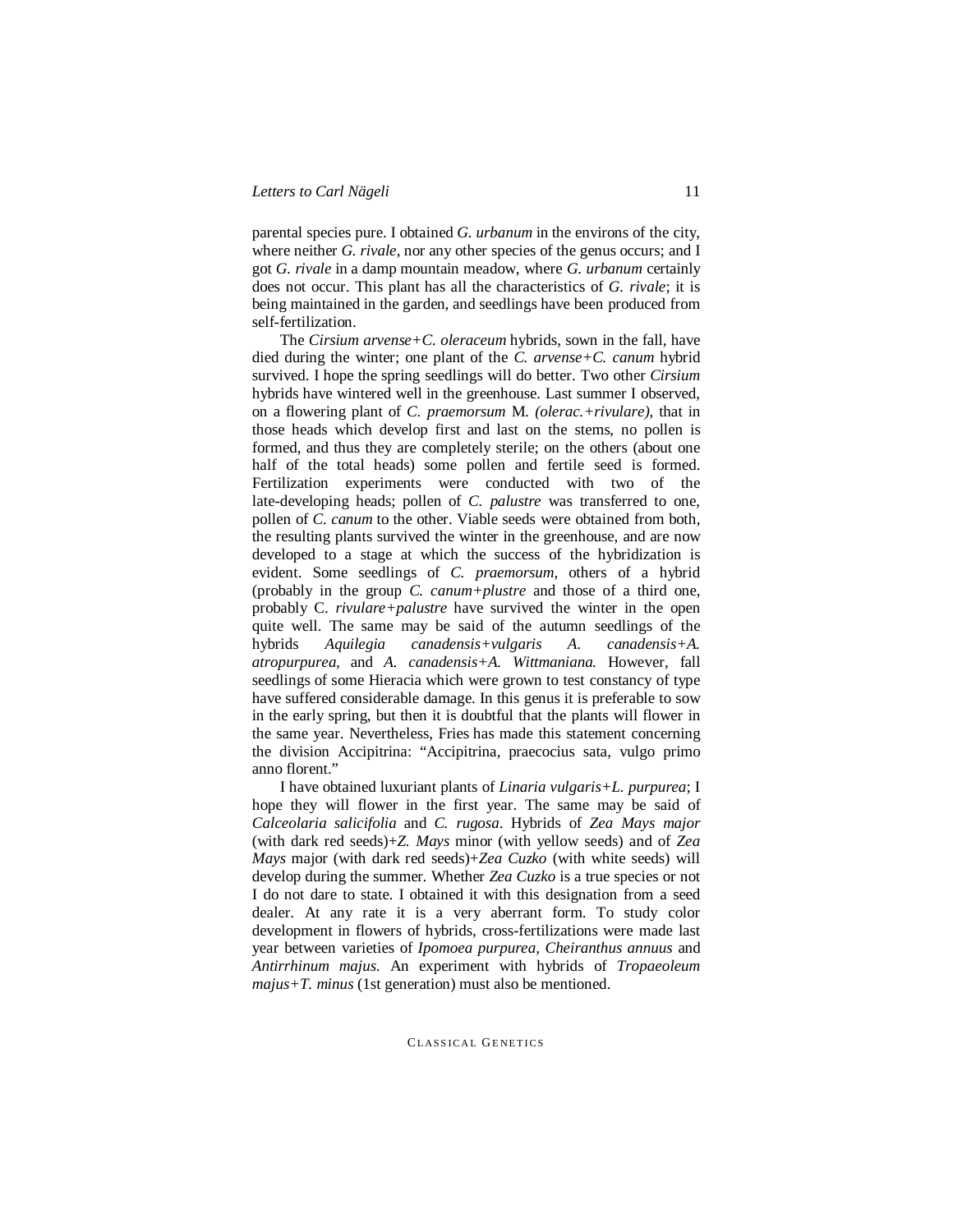For the current year exploratory experiments with Veronica, Viola, Potentilla, and Carex are planned. Unfortunately, I have only a small number of species.

Because of lack of space the experiments can be started with a small number of plants only; after the fertility of the hybrids has been tested, and when it is possible to protect them sufficiently during the flowering period, each in turn will receive an extensive study. Thus far the three Aquilegia hybrids mentioned above and *Tropaeoleum majus+T. minus* are suitable, although the latter has only partial fertility. It is hoped that *Geum urbanum+G. rivale* can be included in the group of suitable plants.

As must be expected, the experiments proceed slowly. At first beginning, some patience is required, but later, when several experiments are progressing concurrently, matters are improved. Every day, from spring to fall, one's interest is refreshed daily, and the care which must be given to one's wards is thus amply repaid. In addition, if I should, by my experiments, succeed in hastening the solution of these problems, I should be doubly happy.

Accept, highly esteemed Sir, the expression of most sincere respect from

> Your devoted, G. MENDEL (AltBrünn, Monastery of St. Thomas)

Brünn, 18 April, 1867

#### **III**

———————————

HIGHLY ESTEEMED SIR:

My project of studying the Hieracia of this locality in their natural environment has, unfortunately, been carried out to only a very limited extent. Lack of time is chiefly to blame for this, and I am no longer very fit for botanical field trips, for heaven has blessed me with an excess of avoirdupois, which becomes very noticeable during long travels afoot, and, as a consequence of the law of general gravitation, especially when climbing mountains. If it is thus not possible to send a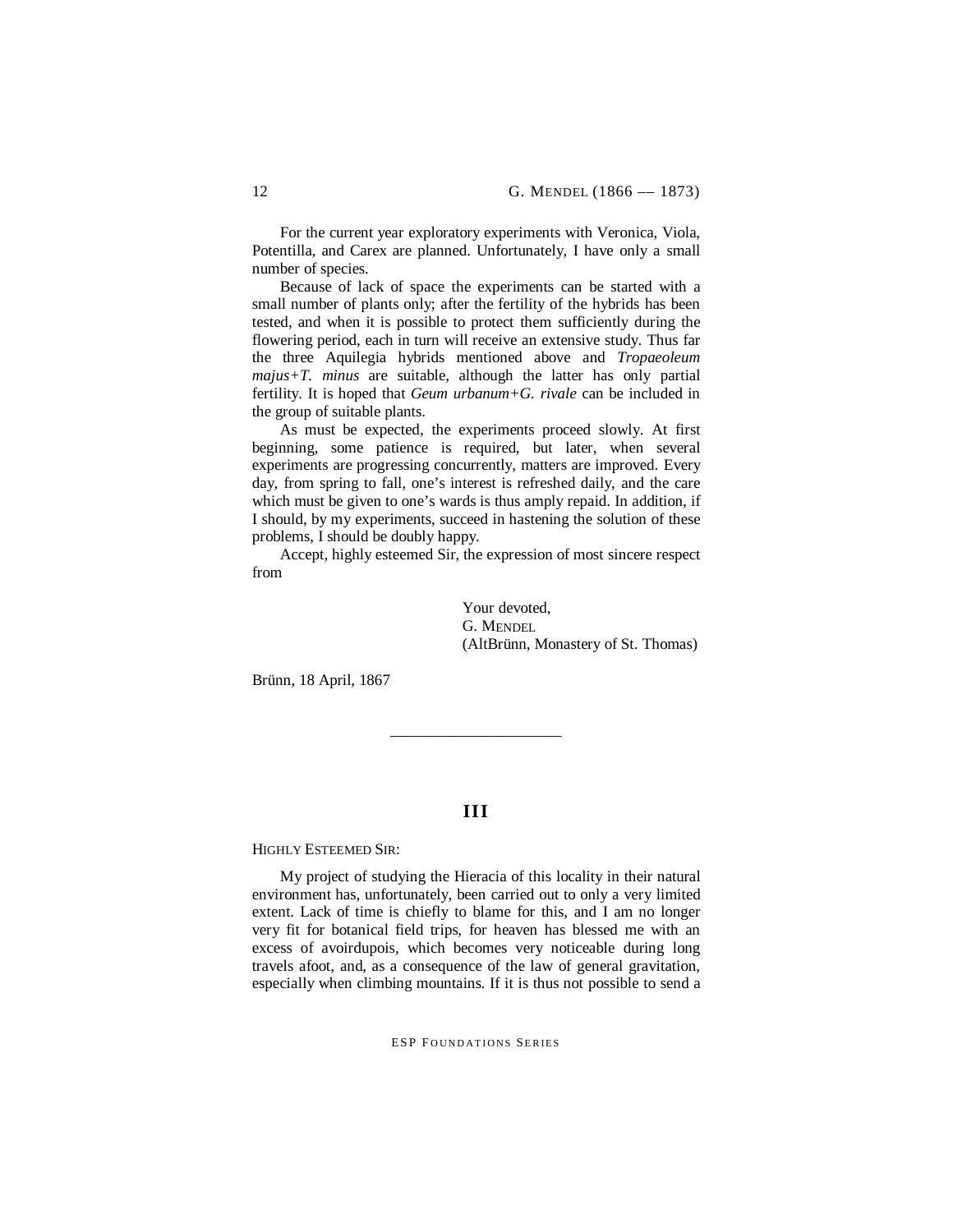collection of wild-growing Hieracia, as I should have liked to do, permit me to submit for your gracious attention some material from my garden instead.

First in importance as a Hieracium hybrid: *H. praealtum+H. stoloniflorum* (Autorum). I inclose the two parental plants for your critical examination, since I do not trust myself to make an accurate determination in this genus. It should be mentioned that this *H. praealtum* (perhaps var: *obscurum* Rchb.) occurs frequently in somewhat damp localities such as meadows etc., in the vicinity of Brünn, and that it frequently grows more luxuriantly than does the cultivated specimen. Twenty-eight seedlings of the current year showed no variation. Runners are always absent. *H. stoloniflorum* also occurs locally, but only sporadically. I have raised this form from seeds obtained in Breslau from a herbarium specimen, to which the following note was added: "Occurs commonly, and is not a hybrid." I can only state that the local plant is identical with that from Breslau, that last year's seedlings (2nd generation) have shown no deviations, and that they are all completely fertile.

In addition to other experiments which I performed last year in order to achieve artificial fertilization in Hieracia, I also tried to inhibit pollen development in the above mentioned *H. praealtum,* or, at least, to prevent it from reaching the stigma. To this end, more than half the involucral bracts of a young, incompletely developed head were cut off, and the small flower buds, except for 10-12 removed; the latter were slit open in several places with a fine needle so as to expose the style completely. Fertilization with pollen of *H. stoloniflorum* was performed immediately and was repeated later on. In spite of this drastic treatment, four well developed seeds were obtained, which, when sown in the spring, produced as many plants. Three were completely like *H. praealtum,* whereas the fourth showed considerable divergence, and doubtless represents the hybrid form *H. praealtum+H. stoloniflorum.* Thus at least once in four cases, self-fertilization had been prevented by the procedure described; the latter seems to be useful, although it is most complicated, and strains and tires the eye. Since, to judge from leaf formation in the young plant, fertilization of *Cirsium canum* with *C. oleraceum* was achieved in the same way last year, I have used the same procedure in all fertilizations among Hieracia this summer.

The Hieracium hybrid mentioned is a healthy, luxuriant plant. Early in July it developed simultaneously several vertical stems; runners were absent at the time. When the first heads were about to open, the plant with all its roots and surrounding earth was transplanted to a pot, and isolated while blooming. Only after withering of all heads did a short, thick, sterile runner appear, and soon root. The plant was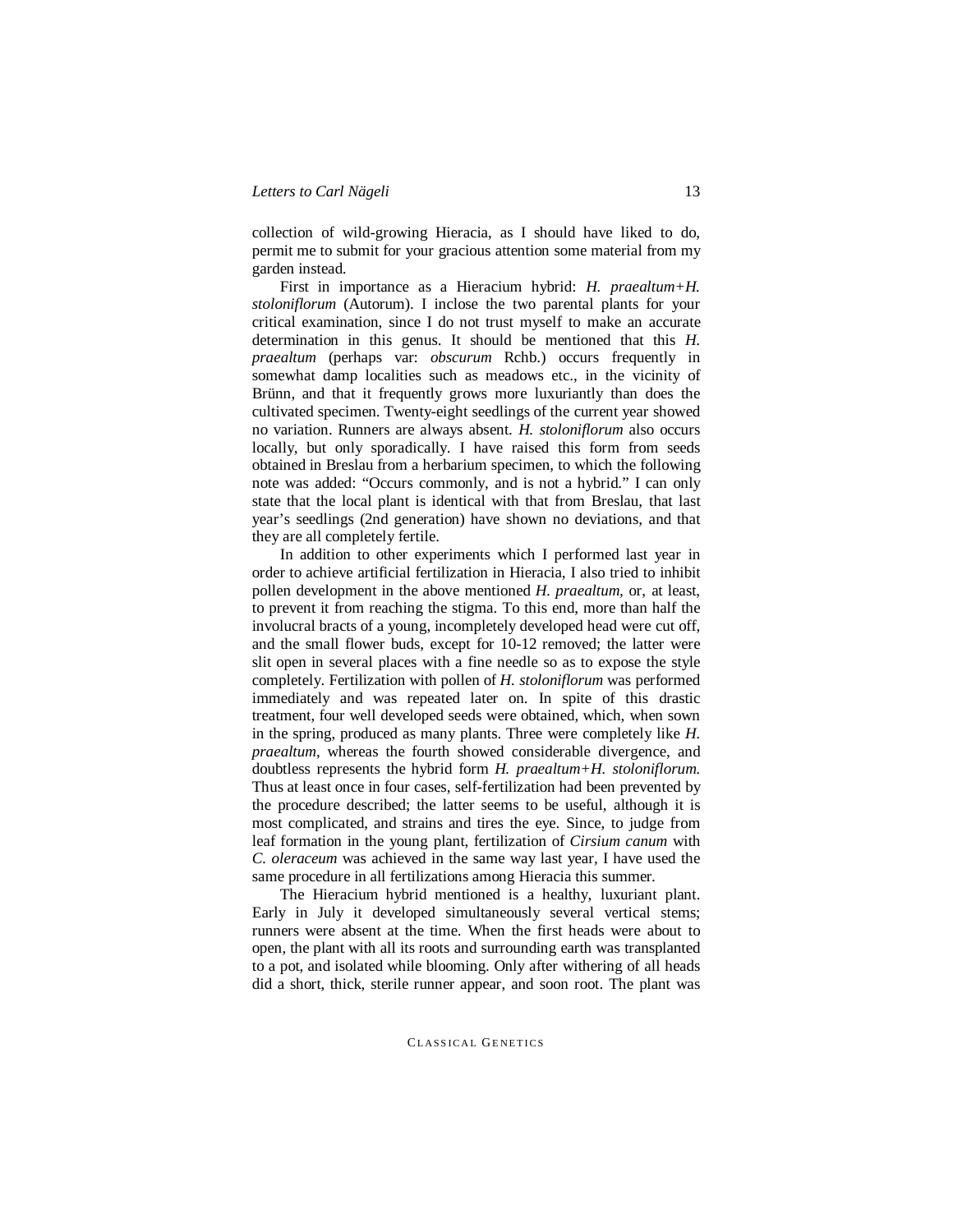later returned to the ground, and here it started to bloom a second time, at about the end of September; the stems, however, remained much shorter and weaker. Soon afterwards, a creeping, sterile stolon developed, which bore five vertical heads.

The hybrids *H. Pilosella+H. Auricula* and *H. Pilosella+H. praealtum,* produced by Fr. Schultz using artificial fertilization, were described as sterile. Since the hybrid *H. praealtum+H. stoloniflorum* furnished a number of good seeds, it deserves some attention. 1044 flowers were counted in a total of 14 heads; of these 624 furnished seeds good to all appearances; the majority, however, were not viable, since only 156 plants developed from them (about 15%). These have rooted well, and should flower next year. Whether they will retain the characteristics of the hybrid type, or whether they will show variations, will be determined by next year's observations.

I should like to add some remarks on those characters of the hybrids which are rather difficult to determine in the dried plants.

The leaves are covered in the same fashion as those of *H. stoloniflorum,* but the bristles, especially those of the lower surface, are much less numerous; the stellate hairs are less dense. The stem is covered with stellate hairs, a few grayish-white bristles, and glandular hairs (in *H. praealtum* the base of the bristles is brown, the glandular hairs absent). Bracts of the involucre and flower stalks are densely covered with stellate and glandular hairs (bristles are lacking, as in *H. praealtum).* The sheath of the withered heads is only slightly inflated toward the stem; the marginal flowers are unicolored. On the average, the number of flowers per head is (according to 14 different counts) 39 in the latter case, the seeds get a plano-convex or concave-convex shape, and are equipped with a very narrow wing margin. Wrinkles and pits are always present, but less densely than in *L. striata.* Reciprocal fertilizations were undertaken in the same manner as in the Geum hybrid.

*Linaria vulgaris* may fairly easily be fertilized by the pollen of other Linaria species; among five attempts made this summer, four were successful. Among them is the combination with the beautiful *L. genistifolia;* this hybrid is reported to grow in the wild around Brünn. *L. vulgaris* could not be fertilized with *L. triphylla.*

To conclude, let me report an observation which I made last summer on a Verbascum hybrid. I undertook hybridizations among several species of Verbascum in 1864. The hybrids raised in the garden were completely sterile; not even a single seed was obtained. By accident one plant of the cross *Verbascum phoenicium+V. Blattaria* was left in the seed bowl, and remained therein in a corner of the garden without any care throughout the summer. This very stunted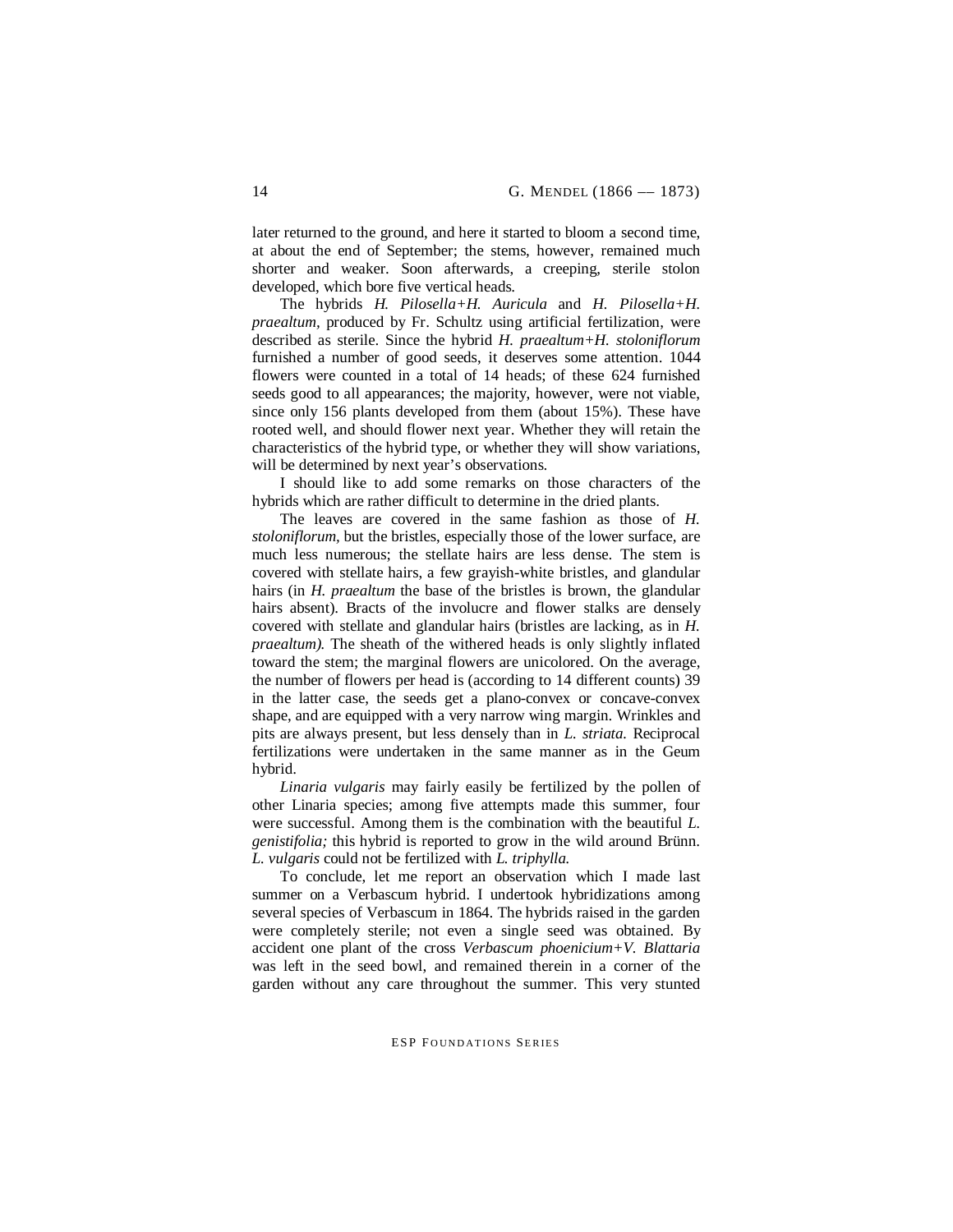*Letters to Carl Nägeli* 15

plant was discovered in the autumn and planted in the open ground, along with its luxuriantly developing siblings. Although it became fairly vigorous during the following year, it did not bloom, and wintered for the second time, whereas its siblings died as two year old plants, after having bloomed. This summer the plant made up for everything it had missed, for from June to September it flowered continuously, and produced more than 100 well-formed seeds. It might winter for a third time, since a complete leaf rosette developed after flowering.

I am impatiently awaiting the coming summer, because several fertile hybrids will exhibit their progeny in flower for the first time. Care has been taken that they may appear in large numbers, and I only hope that they will reward my anticipation, with much information about their life history.

With greatest respect I sign myself your honor's

Sincere admirer, GREGOR MENDEL

Brünn, 6 Nov. 1867.

#### **IV**

———————————

HIGHLY ESTEEMED SIR:

After having in the past two years collected some experience in the artificial fertilization of Hieracia, I intend to perform some systematic experiments with this genus, experiments which will be limited to crosses between the main types. I have, with few exceptions, the typical species of the piloselloids, but I lack almost all of the Archieracia. I should like to purchase the missing material, but where? That is the question I can not answer. In this predicament I dare to appeal to your honor's kindness, hoping to obtain the desired information.

The species which I should like to have are: *H. cymosum (genuinum), H. alpinum H. amplexicaule, H. glanduliferum H. piliferum, H. villosum, H. glaucum, H. porrifolium, H. humile, H. tridentatum, H. praenanthoides, H. albidum.*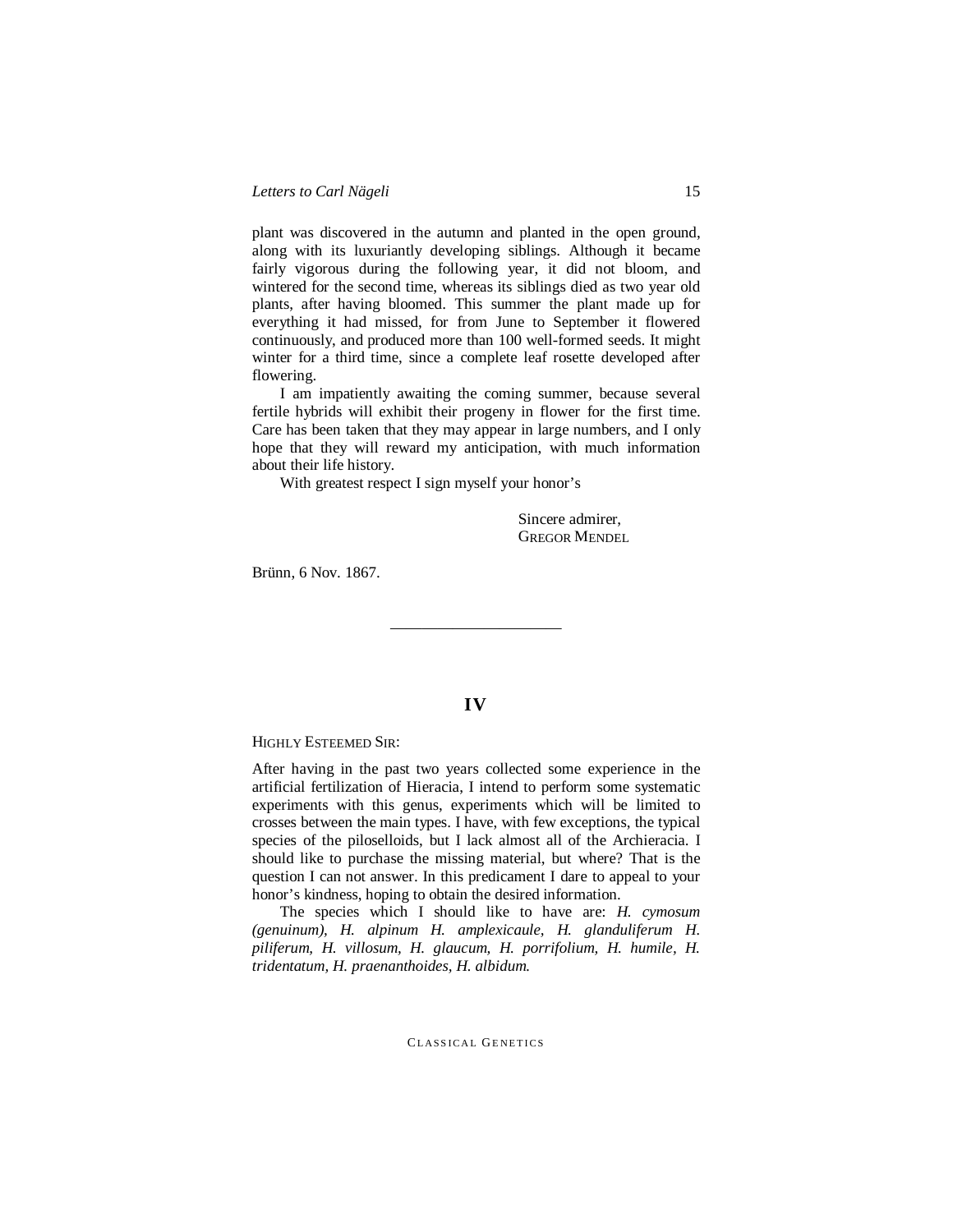*H. glaciale, H. alpicola,* and *H. staticifolium* would also be very welcome. I am very anxious to receive seeds, plants, or both, of the species enumerated. One might still expect plants to flower this summer from seeds sown now.

Repeating my request, I gladly add my promise to send dried or living specimens of the hybrids if the experiments should succeed.

With greatest respect for your honor, I sign myself,

G. MENDEL (AltBrünn, Monastery of St. Thomas)

Brünn, 9 February 1868.

#### **V**

————————————————————

HIGHLY ESTEEMED SIR:

Accept my most cordial gratitude for the Hieracium seeds, which arrived in good condition. How grateful I am for this kind shipment, and how much I do appreciate your kindness in promising also a shipment of living plants. I shall do my utmost to produce all the possible hybrids among the species, and if they should be fertile, their progeny will be observed for several generations. I must ask you to please charge the expenses of purchase and transportation, and any others, to my account.

I have received the news of your accident of May 1, esteemed Sir, with the greatest regret, and I am sincerely happy that the mishap was not accompanied by any worse consequences.

Recently there has been a completely unexpected turn in my affairs. On March 30 my unimportant self was elected life-long head, by the chapter of the monastery to which I belong. From the very modest position of teacher of experimental physics I thus find myself moved into a sphere in which much appears strange to me, and it will take some time and effort before I feel at home in it. This shall not prevent me from continuing the hybridization experiments of which I have become so fond; I even hope to be able to devote more time and attention to them, once I have become familiar with my new position.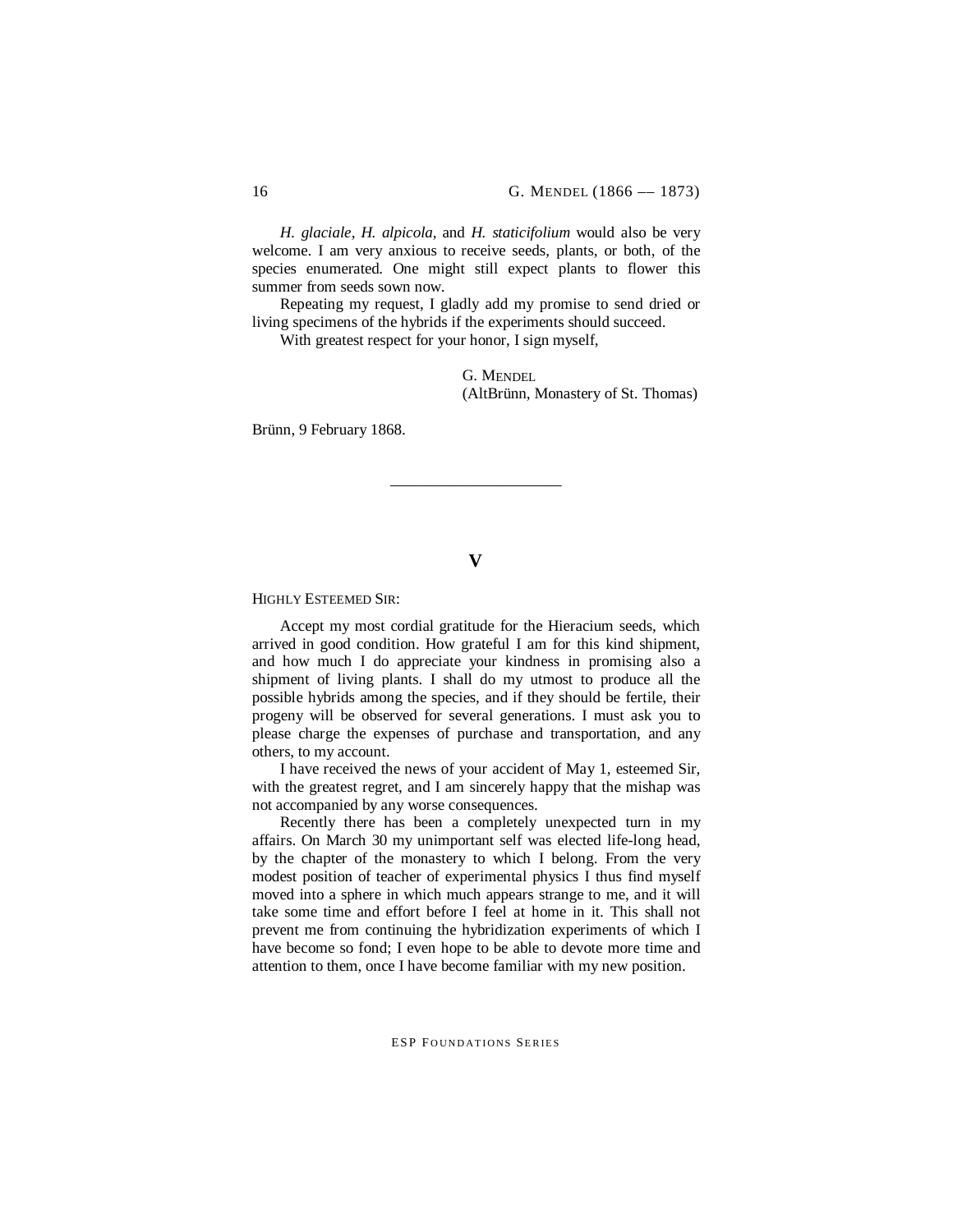On the whole the plants have wintered well in the experimental plots, and their development has progressed fairly well; most of the piloselloids and some of the Archieracia already show flower buds. The hybrids *H. Auricula+H. Pilosella, H. praealtum (bauhini)+H. aurantiacum,* and probably also *H. Pilosella+H. Auricula* may be considered to have been successfully produced. About 100 of the autumn seedlings of last year's hybrid *H. praealtum+H. stoloniflorum* (Autor.) have survived the winter. Up to now these plants (still very small) are uniform in the structure and the hairy covering of the leaves, and resemble the hybrid seed plant. I am awaiting their further development with some suspense.

With the assurance of my deepest esteem I sign myself,

Your devoted friend, GREGOR MENDEL Abbot and Prelate of the Monastery of St. Thomas

Brünn, 4 May 1868

#### **VI**

———————————

HIGHLY ESTEEMED FRIEND:

Forgive me for being so tardy in expressing my most sincere gratitude for the species of Hieracium which you sent me. I received the little box on May 12. Since I had to start a long tour of inspection on the same day, I could not find the time necessary to thank you in writing. The gardener received instructions to handle the plants with great care, to pot one specimen of each, and plant the rest in the garden. When I returned a few days ago, I found to my great regret, that half of the potted plants had died, probably the consequence of excessive watering. The garden plants were well preserved, with few exceptions; they must be sorted, however, for the gardener neglected to add the names. The plants so lost include the piloselloids, with the exception of *H. flagellare, H. auriculaeforme,* and *aurantiacum,* and also *H. pulmonariodes* and *H. albidum.* I hope, however, that none of the species was lost in its entirety .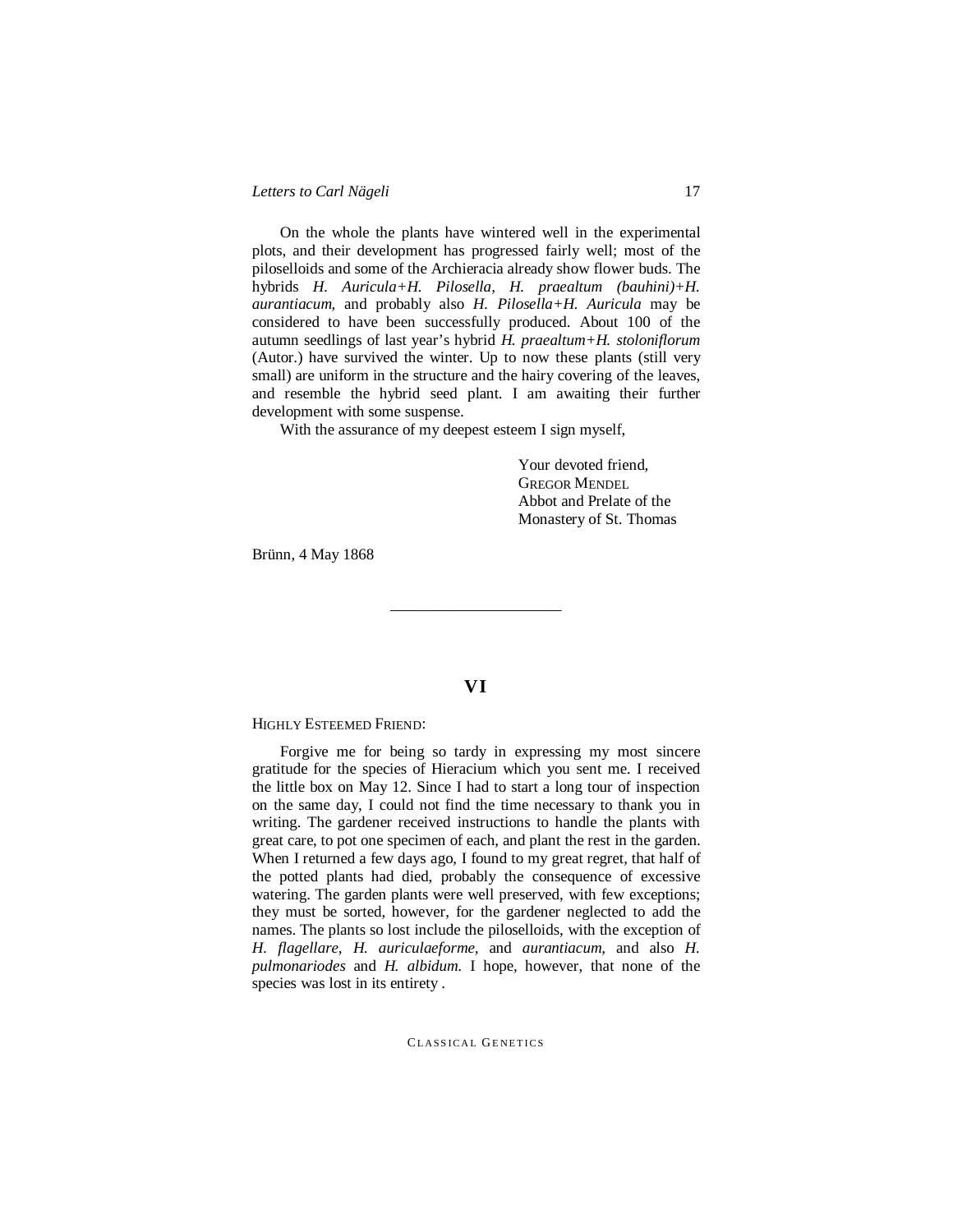Of the seeds which you kindly sent me, the following have germinated: *H. amplexicaule, H. elongatum, H. alpinum, H. gothicum, H. tridentatum, H. praenanthoides. H. villosum, H. albidum,* and *H. glaucum* did not germinate.

The first generation of last year's hybrid *H. praealtum+H. flagellare,* consisting of 112 plants, is flowering. As far as I am able to judge, all plants are alike in the essential characteristics, and they differ from the hybrid seed plant, which is now flowering, only to the extent of having weaker, shorter, and less branched stems. This is not remarkable in view of the greater age and strength of the seed plant. Fertility, as far as it can be judged at this time, is complete in all. The less favorable result obtained last year with the hybrid seed plant in this respect, might be explained by the fact that the latter was while flowering removed from the ground and transplanted to a pot; this must result in injury to the roots, and a weakening of the plant at the time of seed formation.

Five other piloselloid hybrids were obtained from last years fertilizations:

1. *H. praealtum (Bauhini)+H. aurantiacum* This hybrid is about intermediate between the parental species. The upper sides of the ray flowers are striped with orange, the lower sides striped with purple, the other flowers are golden or light yellow; the styles are yellow, the stigmas rusty brown. It was transplanted before starting to flower, therefore perhaps, poorly fertile for that reason. I obtained another aberrant type from the same hybridization, but only two heads are opened thus far. In formation of leaves and stolons it resembles *H. traealtum* much more closely, and the stigmas are yellow; the stem, however, is bristly, and the flowers are definitely of hybrid color!

2. Another hybrid: *H. praealtum (?)+H. aurantiacum* has just started to flower. One of the parent plants appears to be intermediate between *H. praealtum* and *H. echioides.* The hybrid is of intermediate type, the flower color is as in the preceding plants; the stigmas are rusty brown.

3*. H. Auricula+H. Pilosella,* having the characteristic bifurcation of the stem, is also flowering. The heads are strikingly large, much exceeding the average, but this might be due only to the very luxuriant development of this plant.

4*. H. praealtum (Bauhini)+H. Pilosella,* and also *H. Auricula+H. aurantiacum* are just about to start flowering.

Plants from the spring sowing are not yet developed far enough to say anything about the success of the hybridization, but some success should have been obtained with them. They are mostly Archieracia.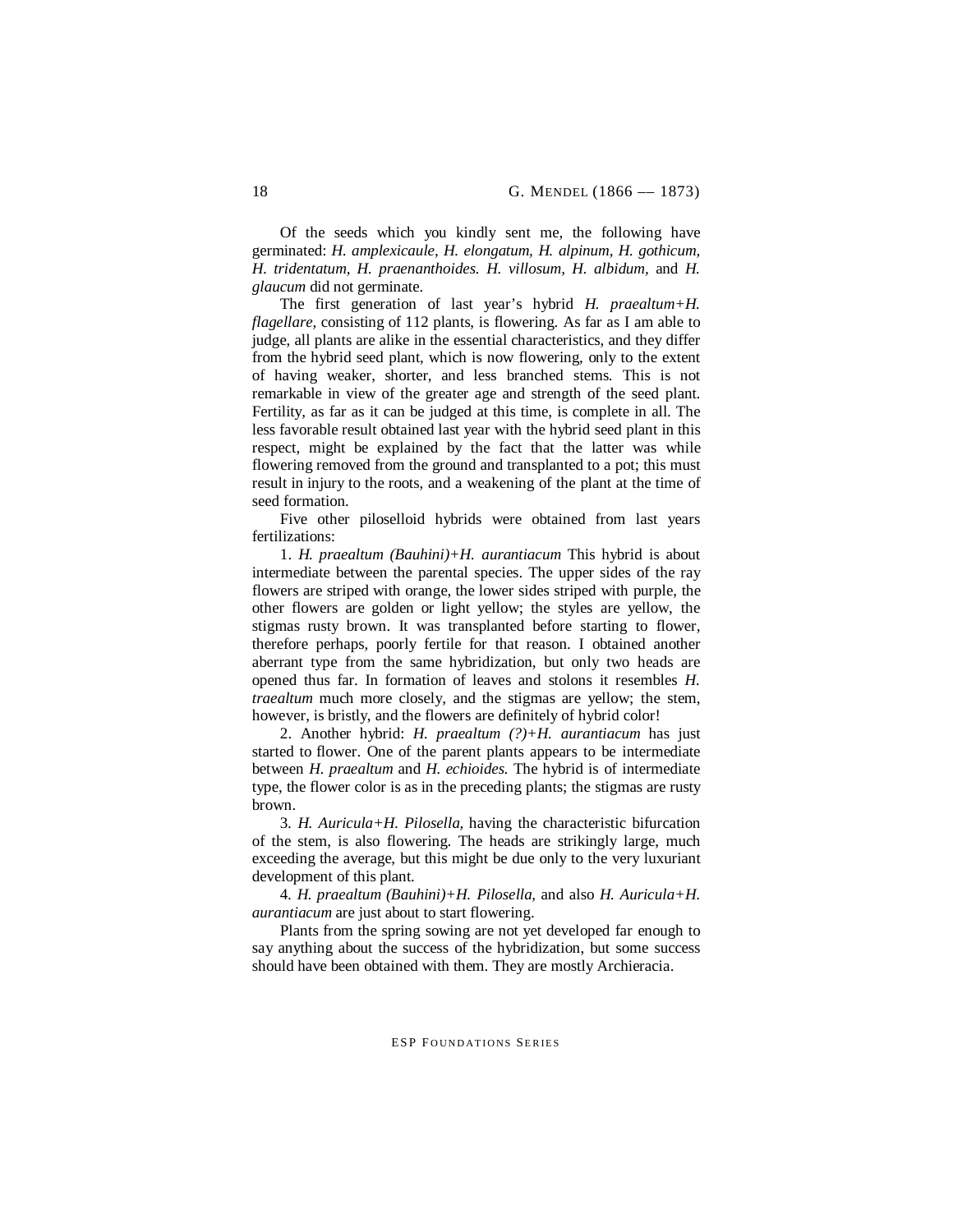Next spring my greatest concern will be to send you, as living specimens, all hybrids along with their respective parental species.

Your kind offer of supporting and augmenting my experimental flora in the future evokes my warmest gratitude, and inspires me, at the same time, to make the best possible use of the offered materials.

With the assurance of my deepest respect I sign myself,

Your devoted friend, GREGOR MENDEL

Brünn, 12 June 1868

#### **VII**

———————————

HIGHLY ESTEEMED SIR AND FRIEND:

I am sending you as promised some hybrids of Hieracium, Cirsium, Geum, and Linaria which I have obtained by artificial fertilization. The catalogue is enclosed; the numbers correspond to those written on the labels tied to the plants.3

- No. 1 was fairly fertile; the plants raised from seed thus far do not differ from each other morphologically. This hybrid, as well as Nos. 2, 5, 8, 9 are last year's and were raised in pots.
- No. 2 was obtained from the same hybridization as No. 1, but is morphologically quite distinct and was quite infertile.
- Nos. 3 and 4 are the two parental species.
- No. 5 bloomed prolifically, but produced only four viable seeds.
- Nos. 6 and 7 are the two parental species of the preceding hybrid.
- No. 8 was completely sterile. The two parental species are Nos. 4 and 6.
- No. 9 was completely fertile. The progeny which are still young, are uniform in their leaf formation.

<sup>&</sup>lt;sup>3</sup> The following enumeration did not appear in the original letter. It was written on the letter by Nägeli, presumably using a list which Mendel sent along with the specimens. (vide Correns) Trs.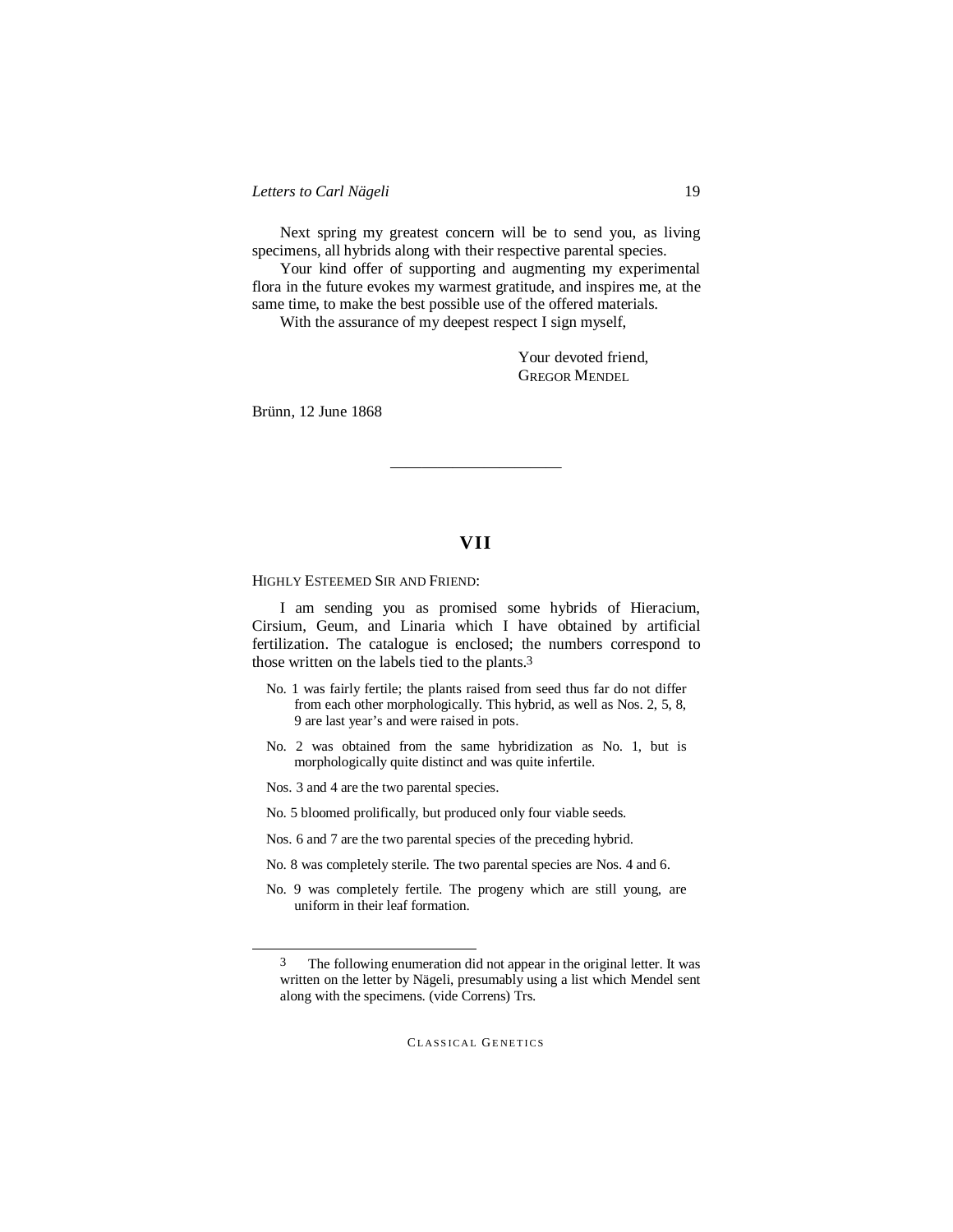- No. 10 is the parent of the preceding species. It grows on the wall of our monastery garden; thus far I know of no other location where it occurs.
- No. 11. Was only partially fertile when raised in a pot, but completely so when raised in the open ground.
- Nos. 12 and 13 are the two parental species.
- No. 14. All of last year's seedlings (there were 112) resembled the hybrid seed plant No. 11. All of them were fertile.
- No. 15. This is a vigorous, beautiful plant of medium fertility. Another irregular form was obtained from the same fertilization; it was sterile and died last summer.
- Nos. 16 and 17 are the two parental types.
- No. 18. 1 have already reported on the interesting progeny of hybrid No. 15 in my last letter. To my regret I must state today that I am only able to send four specimens, because the others, although they appeared to be vigorous and bloomed plentifully throughout the summer, died during the winter contrary to all expectations. I regret this the more, because, counting on a longer life span, I neglected to dry branches for the herbarium. It is hoped that the damage will be repaired, since the seed plant is healthy and vigorous. Considering the great hardiness of perennial Cirsia, it is remarkable that more than two thirds of the vigorous and luxuriant plants were lost after the first bloom. Were they destined by their composition to live only for two years? Or would they have lived longer under more favorable circumstances?
- No. 19 is a very beautiful plant of average fertility. Although the seedlings are still young, their leaf formation leads me to expect as much variability as in the case of No. 19. Hybrids of Hieracium show, strangely enough, a very different behavior in the production of their progeny, than do those of Cirsium. Cirsium would be an excellent experimental plant for the study of variable hybrids, if it required less space.
- Nos. 17 and 20 are the parental species of the preceding hybrid.
- No. 21. Several hybrids from the same fertilization varied somewhat in flower size and were of unequal fertility.
- Nos. 22 and 23 are the parental types.
- Nos. 24, 25, 26 will flower for the first time this year. Nos. 27 and 28 produced some incomplete flowers last year. According to Gärtner, progeny of this Geum hybrid show no variation.
- No. 29. With respect to flower Color two different types of hybrids were obtained from the same fertilization; 33 hybrids had a rather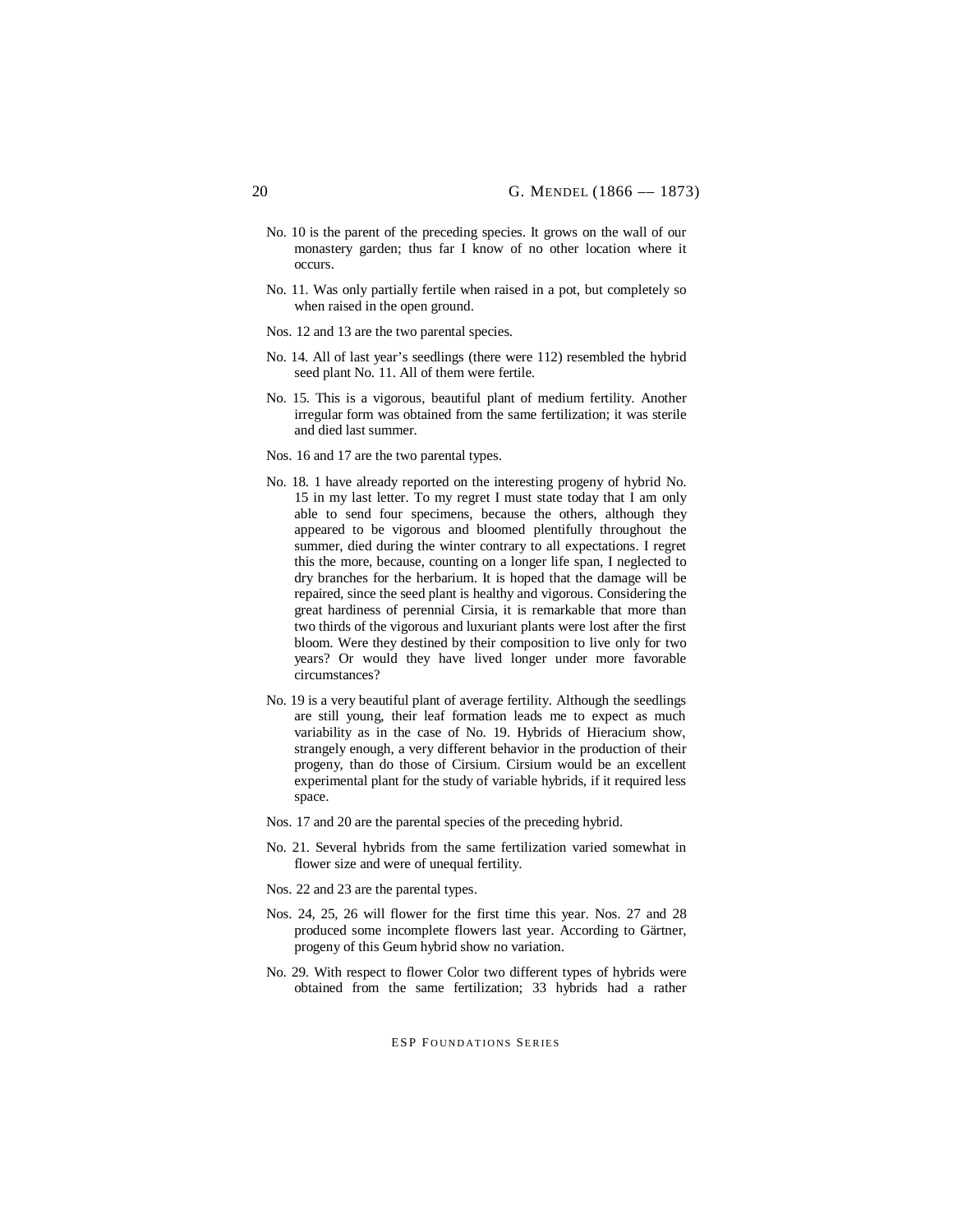yellowish, 21 a more purplish coloration, and one plant showed both colors. Fertility is low and the progeny show variation.

No. 31. A beautiful and vigorous hybrid, also of low fertility.

I have one specimen of the interesting hybrid *Mirabilis Jalappa+M. longiflora.* A few plants were obtained from the small number of seeds which it bore last summer; they are, however, still too delicate to stand transportation. The same is true of the hybrids:

*H. cymosum+H. Pilosella H. Auricula+H. pratense (H. praealtum+H. aurantiacum)+H. aurantiacum (H. praealtum+M. aurantiacum)+H. praealtum (H. Auricula+H. Pilosella)+H. Auricula Antirrhinum vulgare+A. rupestre Lynchnis diurna+L. vespertina*

which were produced during last year's fertilization experiments.

I have not yet succeeded in producing hybrids of Archieracia, but I hope that this year's sowing will yield results. Of the species which you so kindly sent me I was able to use only *H. humile, H. Sendtneri, H. picroides, H. prenanthoides, H. hispidum,* and *H. canescens* last summer. Since they, as well as the other species, have wintered well, I shall be able to extend my experiments. This shall be done exactly according to the plan which you, honored friend, were kind enough to send me.

For weeks we have been enjoying the most wonderful spring weather. As compared to several year's average, the vegetation is 13 days earlier than usual; almost everything has come into leaf already.

In gladly taking this opportunity to express to you, my most esteemed friend, my sincere respect and admiration and to commend myself to your continued benevolence, I sign myself,

> Yours always respectfully, GREGOR MENDEL

Brünn, 15 April 1869

———————————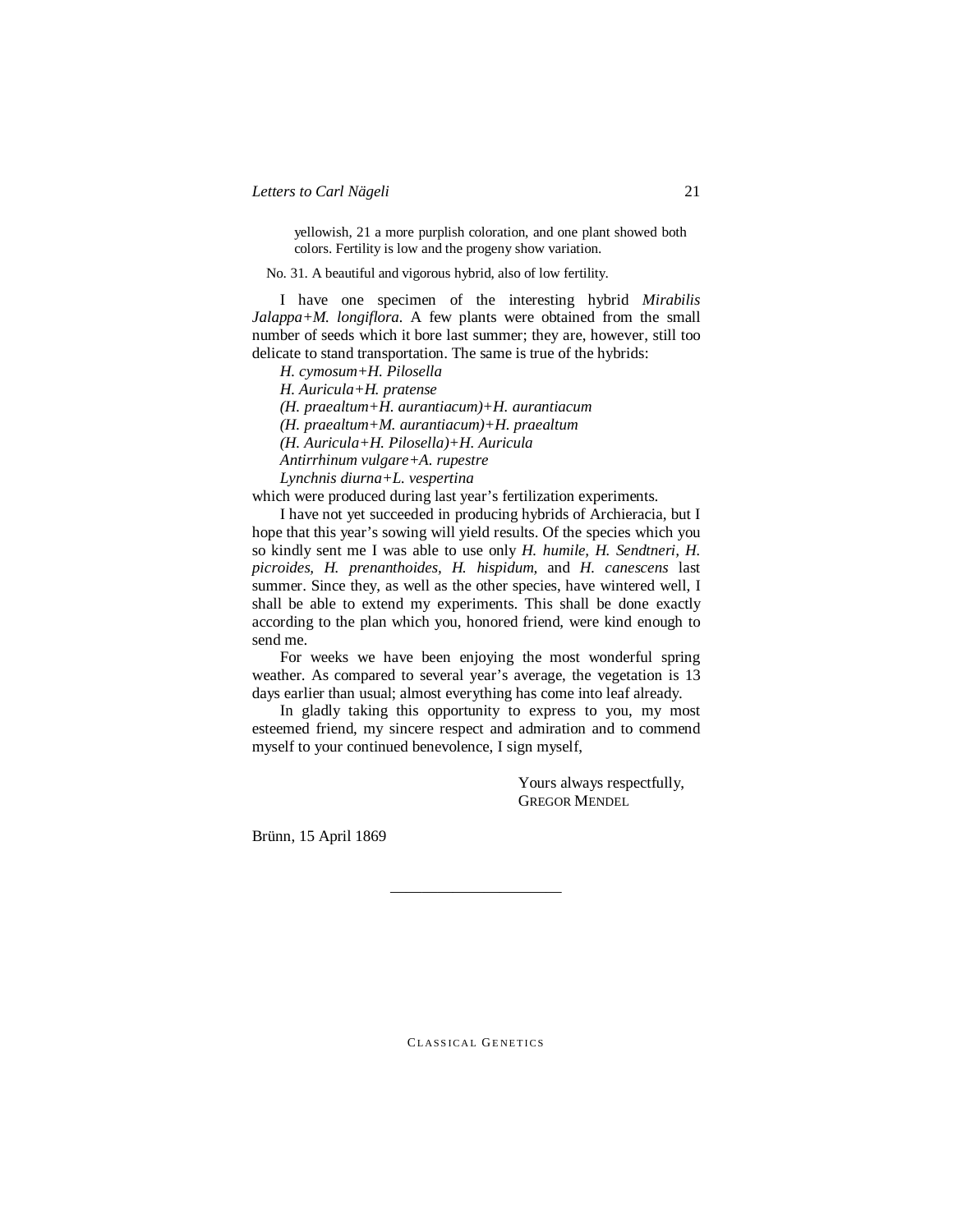#### **VIII**

#### HIGHLY ESTEEMED FRIEND:

Please do not be vexed with me for being so tardy in expressing my gratitude for the living Hieracia, all of which arrived safely, and are growing splendidly. Building operations on some remote dairy farms and other business matters have occupied me exclusively for many weeks, and when I returned to Brünn on Whitsunday, I found urgent and time-consuming tasks there also. I have been master of my own time for only a few days now, and in a position to resume my favorite occupation, which I had to discontinue about the end of June of last year, because of an eye ailment.

I found myself in serious danger of having to renounce my hybridization experiments completely, and this due to my own carelessness. Since diffuse daylight was not adequate for my work on the small Hieracium flowers, I had recourse to an illumination apparatus (mirrow with convex lens), without suspecting what damage I might have done with it. After having occupied myself a good deal during May and June with *H. Auricula* and *H. praealtum*, a peculiar fatigue and exhaustion of the eyes appeared and reached a serious degree in spite of my immediately sparing my eyes as much as possible. It made me incapable of any exertion well into the winter. Since then the affliction has luckily been almost completely lost, so that I am again able to read for long stretches at a time, and can undertake the fertilization experiments in Hieracium as well as can be done without artificial illumination.

With today's letter I am sending some living Hieracium hybrids; where necessary the parental forms are also inclosed.

The results of the experiments thus far may be termed trifling, and are too incomplete to draw any final conclusions. Some experiences have been gathered, however, and I take the liberty to mention briefly what seems to me to be of some importance.

I must mention first that I have not yet succeeded in obtaining, by fertilization with foreign pollen, even a single hybrid in some species of piloselloids, in spite of numerous attempts. This is true, for instance, for *H. aurantiacum*. In this species I have not been able thus far, to overcome the influence of its own pollen. *H. Pilosella* and *H. cymosum* also cause difficulties. In others, for instance, in the varieties of *H. praealtum,* fertilization with foreign pollen succeeds more easily with the same treatment, and I have repeatedly convinced myself that *H. auricula* is a completely reliable experimental plant, if some care is employed. Last year I fertilized more than 100 heads of this species with pollen of *H. Pilosella, cymosum*, and *aurantiacum;* although about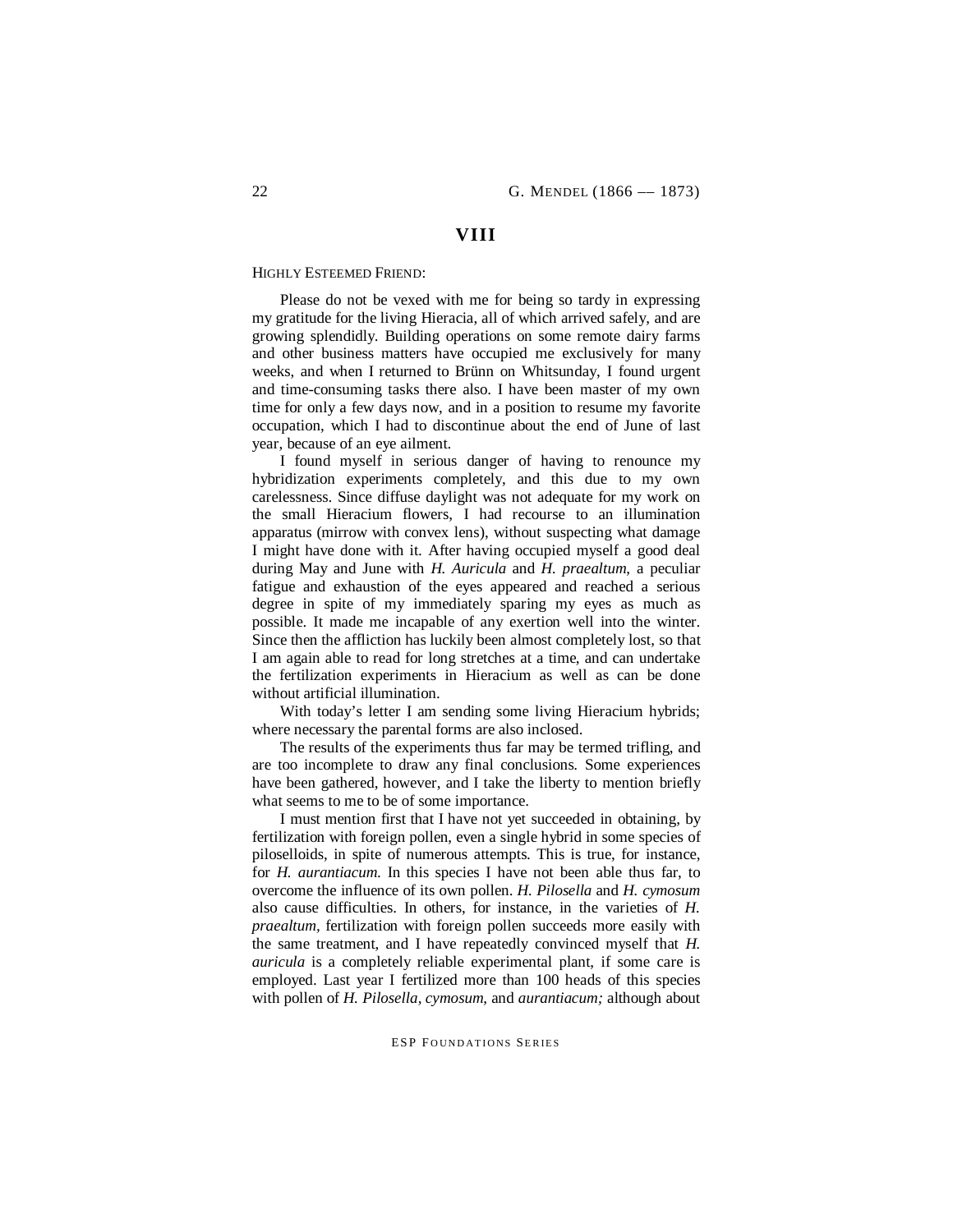one half of them dried up because of injuries suffered, and only 2-6 seeds were obtained from each of the remaining plants, the plants raised from them are without exception hybrids. The tiny plants of *H. Auricula+H. Pilosella,* and *H. Auricula+H. cymosum* were, with few exceptions, unfortunately browsed upon by snails in the hothouse, but those of *H. Auricula+H. aurantiacum* were preserved; 98 of them have been planted in the garden. They should flower next month.

Still another type seems very suitable for experiments. I inclose it in the shipment under the designation No. XII, since I can neither name nor classify it. I have found it in large numbers on cut over lands. The one attempt at fertilization I made using it and the pollen of *H. Pilosella* was completely successful; all of the 29 plants obtained are hybrids.

I venture to state here that I have, thus far, used only a single form of *H. Pilosella* for fertilizations. Since, however, an adjacent type of Pilosella invaded the territory of my experimental plant, as I noticed later, at the time of flowering, I am not certain that a mistake was not made in last year's shipment, and I am inclosing the plant again, designated as *H. Pilosella* (Brünn). I do not dare to state an opinion as to whether this form stands in any kind of relationship to *H. echioides* or not, but will mention that it commonly occurs here, whereas the next known locality of *H. echioides* is about five miles away. The plant which I sent you under the designation of *H. praealtum (?),* was found there in association with *H. echioides* and *H. praealtum;* thus it is beyond doubt that the assumption of it belonging to the *H. echioides-praealtum* group was correct. A comparison with the parental species shows that it resembles *H. echioides* more closely.

I would be very grateful, honored friend, if you should give me, when convenient, your opinion on *Hieracium No. XII*. This plant, and *H. Auricula,* are among the best experimental plants, because a fairly large number of hybrids may rather easily be obtained from them. This condition is important, because the variations occurring among hybrid individuals can only be interpreted in cases where a fairly large number of hybrids is obtained from the same fertilization.

As a matter of fact, variants appeared in all those cases in which several hybrid specimens were obtained. I must admit to having been greatly surprised to observe that there could result diverse, even greatly different forms, from the influence of the pollen of one species upon the ovules of another species, especially since I had convinced myself, by growing the plants under observation, that the parental types, by self-fertilization, produce only constant progeny. In Pisum and other plant genera I had observed only uniform hybrids and therefore expected the same in Hieracium. I must admit to you, honored friend,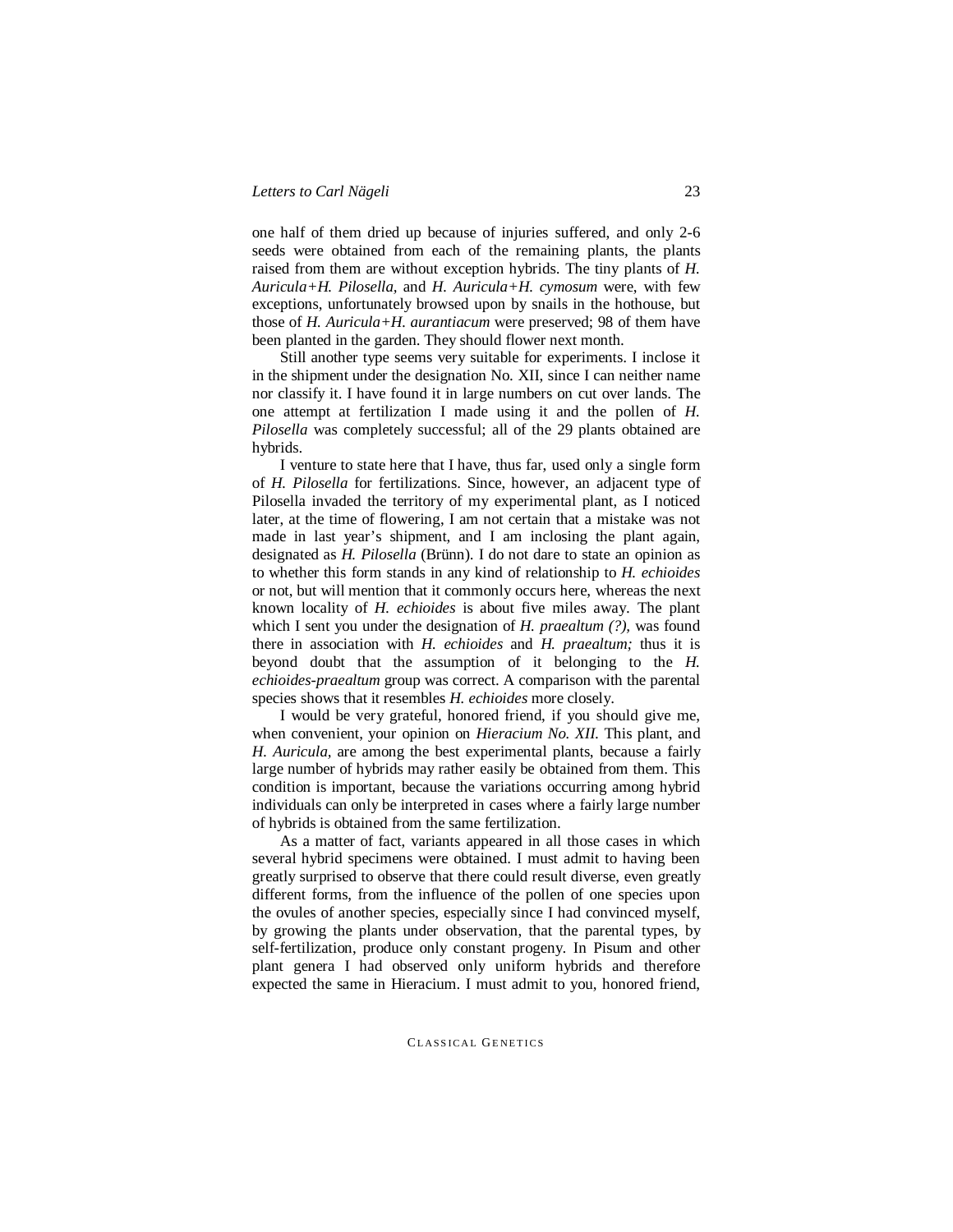how greatly I was deceived in this respect. Two specimens of the hybrid *H. Auricula+H. aurantiacum* first flowered two years ago. In one of them, the paternity of *H. aurantiacum* was evident at first sight; not so in the other one. Since, at the time I was of the opinion that there could be only one hybrid type produced by any two parental species, and since the plant had different leaves and a totally different yellow flower color, it was considered to be an accidental contamination, and was put aside. Thus, in last year's shipment I inclosed only the specimen which closely resembled *H. aurantiacum* in flower color. But when three specimens, each of the same hybrid produced from the fertilization in 1868, and also the hybrid *H. Auricula+H. pratense* (var.) later flowered, as three different variants, the correct circumstances could no longer escape recognition.

As I see from your treasured letter that the specimen of *H. Auricula+H. aurantiacum,* and the parental species *H. Auricula* which I sent you, have died, I am replacing them, and also include the long misunderstood hybrid twin *H. Auricula+H. aurant.* 868b. Last year's three specimens are designated 869 c, d, e. The variant c is completely fertile.

During the winter, one variant of the hybrid *H. Auricula+H. pratense,* and the parental species *H. pratense,* have died. The latter was not a typical *H. pratense,* since it carried some stellate hairs on the leaves. The two specimens made available to me through your kindness died during the first year in the garden; one became stunted without having flowered, the other during the flowering period. I have not yet been able to find the pure species in this vicinity.

The hybrid *H. No. XII+H. Pilosella* (Brünn) has just started to wither. Very striking variations are seen among the 29 specimens available. Although they represent all transitional types from one parental species to the other, no one would take them for siblings if he found them growing in the wild. I shall send you the whole collection, as soon as the runners have rooted sufficiently; this should be the case in a few weeks. At that time I hope to be ready to report on this year's major experiment with *H. Auricula+H. aurantiacum*; because of the fairly large number of specimens I hope to get some information from it.

*Hieracium No. XII* has now been fertilized with *H. Pilosella vulgare* (München), and next year the comparison between the two hybrid series *H. No. XII+H. Pilosella* (Brünn) and *H. No. XII+H. Pilosella vulgare* (München) should not be without interest. *H. Auricula* has also been hybridized with H. *Pilosella vulgare* (M.) and *H. Pilosella* (Br.), shortly it will also be done with *H. Pilosella niveum*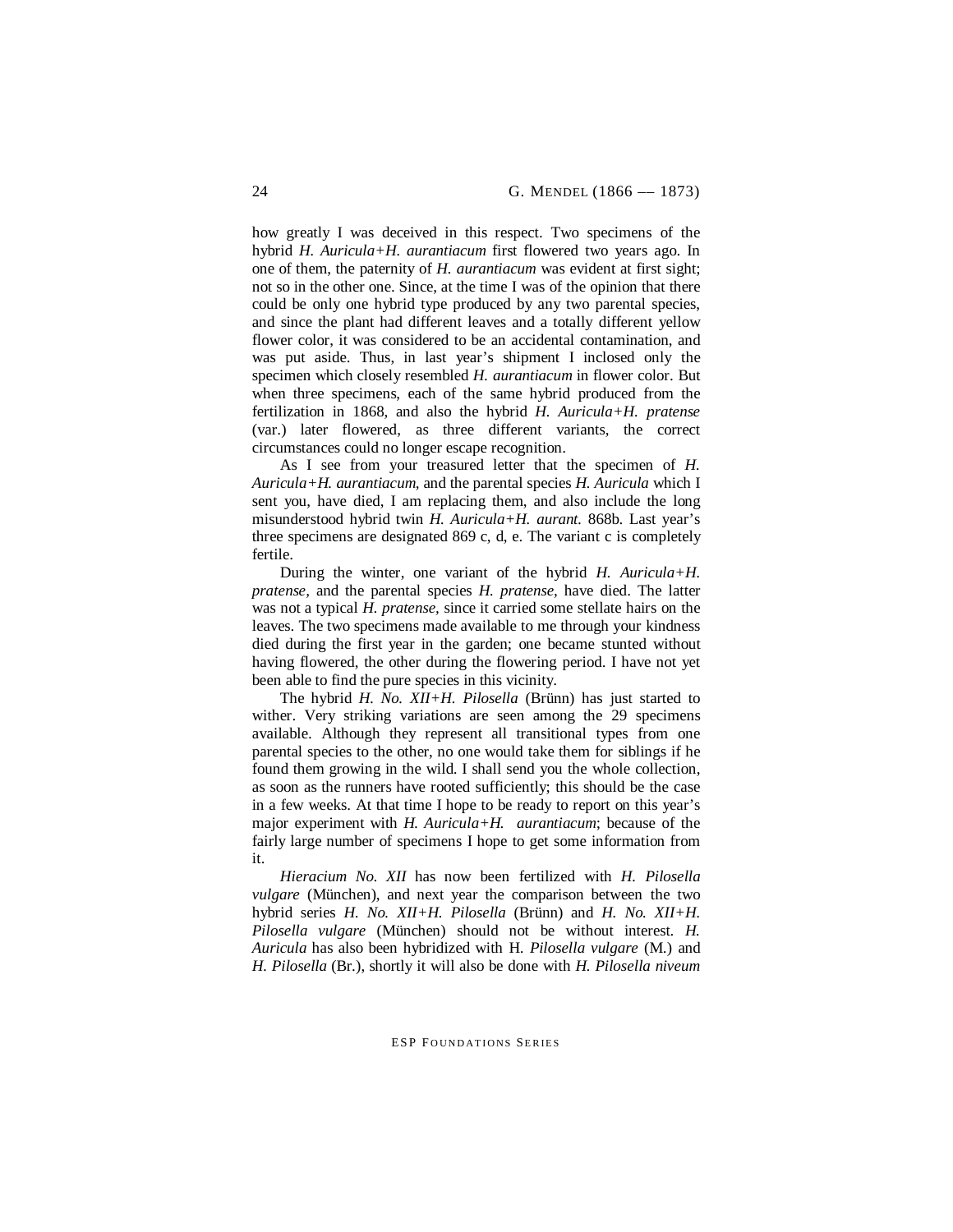(M.)*.* I have only seen one flower of *H. Pilosella incanum* as yet; it is hoped that others will appear.

Twenty-five plants of the hybrid *H. praealtum (Bauhini?)+H. aurantiacum* of which I sent you two specimens last year, will come into flower soon. Differences between them exist, as far as may be observed at present. Of two specimens raised in pots, and already long past flowering, one is completely fertile, while the other is almost completely sterile. Both total sterility and complete fertility occur in the series of *H. Auricula+H. aurantiacum* hybrids. The second generation of the hybrids *H. praealtum (?)+H. aurantiacum* and *H praealtum (Bauhini?)+H. aurantiacum* has flowered, as has the third generation of *H. praealtum+H. flagellare.* Again the hybrids do not vary in these generations. On this occasion I cannot resist remarking how striking it is that the hybrids of Hieracium show a behavior exactly opposite to those of Pisum. Evidently we are here dealing only with individual phenomena, which are the manifestation of a higher, more fundamental, law.

If one wants to follow the development of those hybrids having only partial fertility, it is necessary to protect the plants most carefully from the influence of foreign pollen; since individual ovules, which would normally remain unfertilized because of the predominantly poor quality of the pollen from the same plant, are readily fertilized by the pollen from other plants. I am sending at the same time some double hybrids, obtained from *H. praealtum (Bauhini?)+H. aurantiacum* this plant being left to bloom and wither among plants of *H. Pilosella* (Brünn) but removed from other Hieracia. The hybrid should therefore, be designated as *(H. praealtum (Bauh.?)+H. aurantiacum)+H. Pilosella* (Brünn). In more than one respect they are very interesting types.

If, in flowers of partially fertile hybrids, the stigmas are covered with the pollen of other, not too distantly related species, they always produce more seed than when kept isolated and dependent upon selffertilization; that this is due exclusively to the action of the foreign pollen, can easily be demonstrated by cultivation of the seeds. Careful isolation is, however, not necessary for completely fertile hybrids. Experiments with *H. praealtum?+H. aurantiacum* have shown that foreign pollen, even that of the two parental species, may be put upon the stigmas in quantity, without interfering with self-fertilization. All seeds produce the original hybrid form. I am adding the hybrid *H. cymosum* (München)+*H. Pilosella* (Brünn) to the shipment. It is the only hybrid of *H. cymosum,* thus far obtained, although I have tried to fertilize this species many times.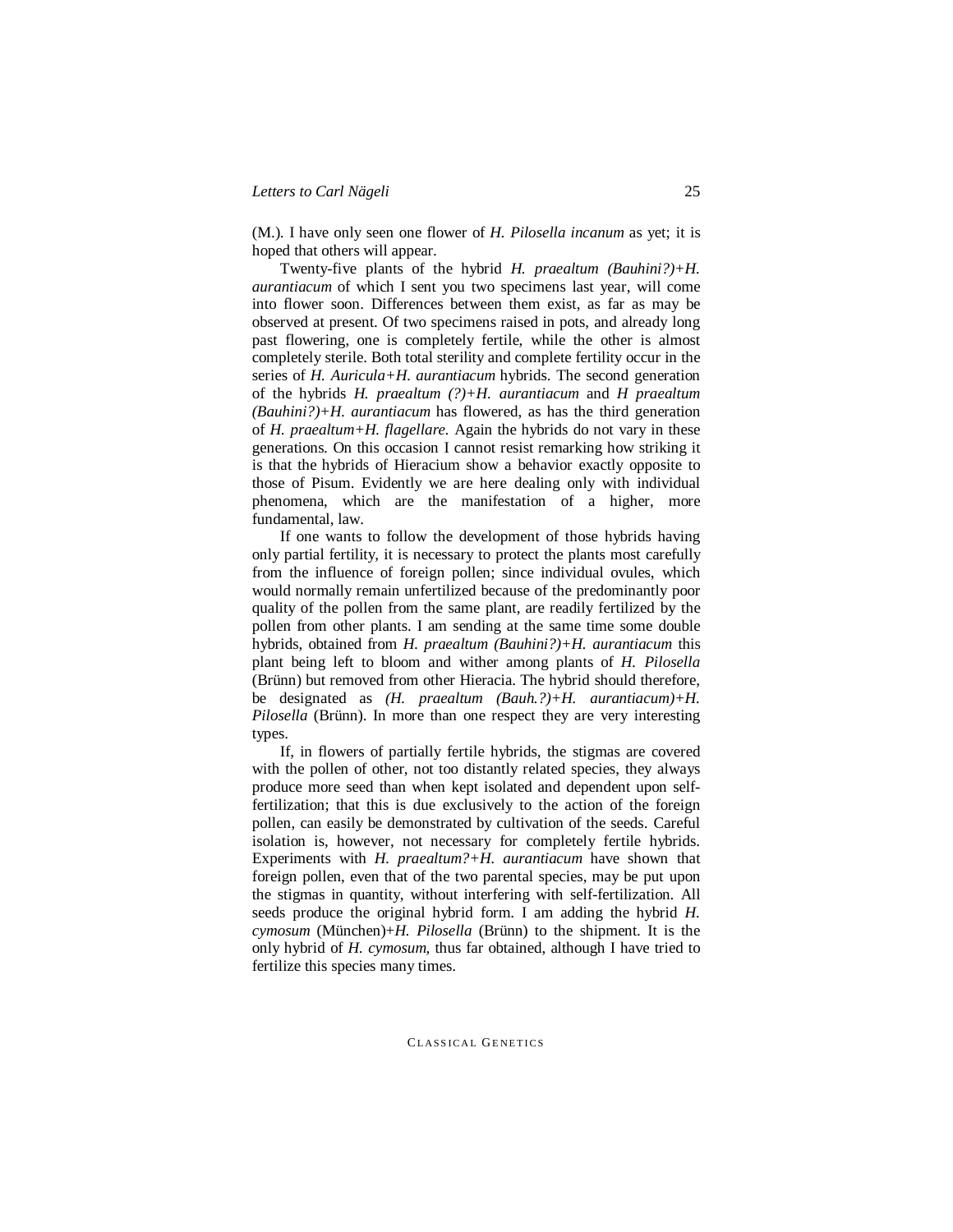In the Archieracia it is very difficult to prevent self-fertilization. Thus far only two hybrids have been obtained. The seed plant of one is that species with light brown seeds which I sent you once, as a dried specimen; the pollen was taken from a narrow-leaved *H. umbellatum.* The hybrid and the parental plants are inclosed. Among this year's seedlings, fertilization of a form of *H. valgatum* with the above mentioned *H. umbellatum* can be recognized as having been successful. In vain I am looking for an Archieracium which might serve as, well within its group as do *H. Auricula* and *Hieracium No. XII* among the piloselloids.

Of the Archieracia which I owe to your special kindness, all except *H. glaucum* have been subjected to experiments. They are the following: *H. mplexicaule, pulmonarioides, humile, villosum, elongatum, canescens, hispidum, Sendtneri, picroides, albidum, prenanthoides, tridentatum,* and *gothicum.* The artificially fertilized heads have always withered in *H. amplexicaule* and *H. albidum.* I do not have *H. alpinum.* From the seeds marked Breslau and München which you kindly sent me, *H. nigrescens* and one other species were obtained, that one, however, is not *H. alpinum.*

At this opportunity let me say that all my Archieracia are growing well. *H. albidum* is somewhat delicate when potted, especially during the winter, but it keeps well in the open ground. The same is true of the piloselloids, with the exception, however, of *H. pratense* and *H. Hoppeanum;* the latter died during the first winter in the open ground as well as in pots.

Because of my eye ailment I was not able to start any other hybridization experiments last year. But one experiment seemed to me to be so important that I could not bring myself to postpone it to some later date. It concerns the opinion of Naudin and Darwin that a single pollen grain does not suffice for fertilization of the ovule. I used *Mirabilis Jalappa* for an experimental plant, as Naudin had done; the result of my experiment is, however, completely different. From fertilizations with single pollen grains, I obtained 18 well-developed seeds, and from these an equal number of plants, of which ten are already in bloom. The majority of the plants are just as vigorous as those derived from free self-fertilization. A few specimens are somewhat stunted thus far, but after the success of all the others, the cause must lie in the fact that not all pollen grains are equally capable of fertilization, and that furthermore, in the experiment mentioned, the competition of other pollen grains was excluded. When several are competing, we can probably assume that only the strongest ones succeed in effecting fertilization.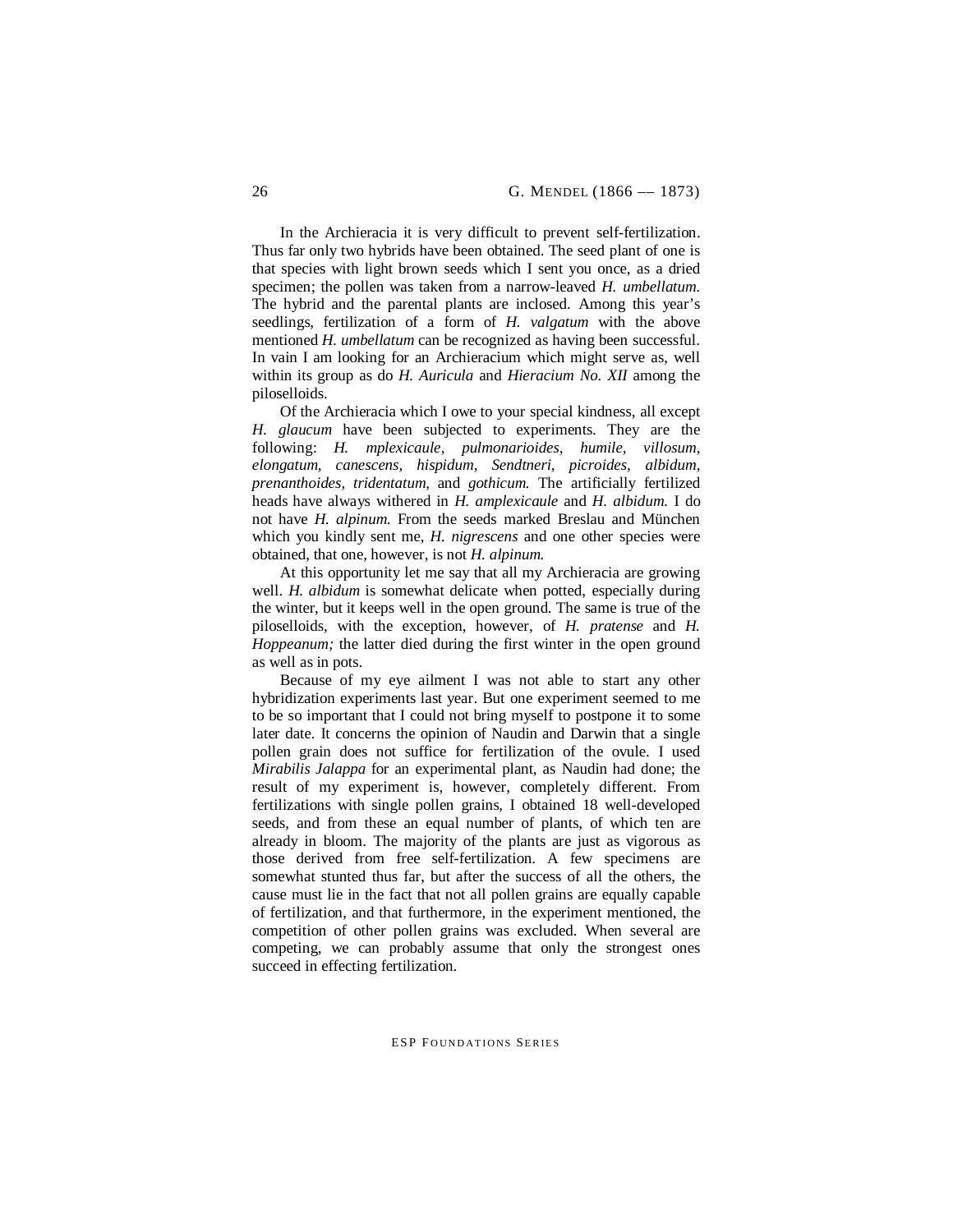Besides, I want to repeat the experiment; and it should also be possible to prove directly by experiment whether or not two or more pollen grains can participate simultaneously in the fertilization of the ovule in Mirabilis. According to Naudin, at least three are needed!

Of the experiments of previous years, those dealing with *Matthiola annua.* and *glabra,* Zea, and Mirabilis were concluded last year. Their hybrids behave exactly like those of Pisum. Darwin's statements concerning hybrids of the genera mentioned in "the variation of animals and plants under domestication," based on reports of others, need to be corrected in many respects.

Two experiments are still being continued. I have about 200 uniform specimens of the hybrid of *Lychnis diurna* and *L. vespertina.* The first generation should flower in August.

The color experiments with Matthiola have lasted now for 6 years, and will probably still go on for several years. With the data already obtained, I hope finally to get to the bottom of the problem. Lack of a reliable color chart has hindered the experiments greatly. Although I had ordered from Erfurt an assortment of *Matthiola annua* in 36 named colors, it proved unsuitable for my purposes. I have given my special attention to this experiment, and I shall take the liberty to report on it as soon as the inspection of the 1500 specimens of this year's culture has been completed. It will be done at the same time as the shipment of the hybrid series *H. No. XII+H. Pilosella.*

In thanking you again, esteemed friend, for your kindness in making the shipment, I sign myself, with the expression of greatest respect,

> Your devoted, GR. MENDEL

Brünn, 3 July 1870

#### **IX**

———————————

HIGHLY ESTEEMED SIR AND FRIEND:

Together with this letter I am sending the 29 hybrids of *H. No. XII (H. cymigerum)+H. Pilosella* (Var. of Brünn) which I promised. The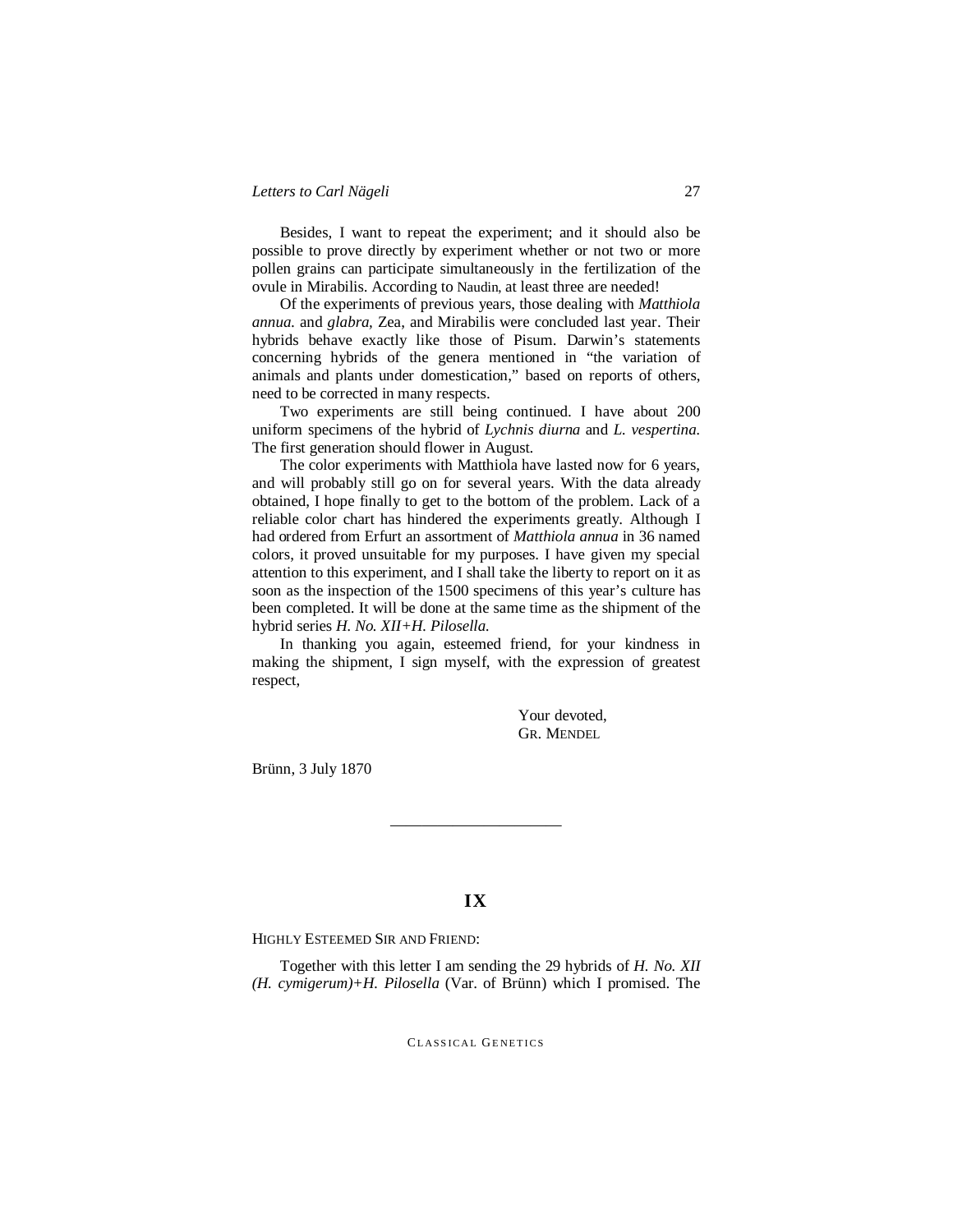Hieracium designated No. XII (already sent you) is still an enigmatic form to me; might it perhaps be *H. poliotrichum* Wim.?

Eighty-four specimens of the hybrid *H. Auricula+H. aurantiacum* have flowered, some have died, others have not yet flowered. Variation among them was considerable. Each hybrid characteristic appears in a certain number of variants which represent different transitional stages between one ancestral character and the other. It seems that the variants of the different characteristics may occur in all possible combinations. This seems probable because in the available hybrid plants the assortment of variants of the characters is exceedingly diverse, so as hardly to be the same in any two instances. If this assumption is correct, many hundreds of possible hybrid types should result because of the large number of characters which differentiate *H. Auricula* from *H. aurantiacum.* The observed number of hybrid types is too small in the case of parental species as distant as these to determine the true facts. Success should be obtained more easily with the hybrid *H. Auricula+H. Pilosella vulgare;* I hope to obtain 200 specimens of it next year. *H. Auricula+H. Pilosella niveum* and *H. Auricula+H. Pilosella incanum* is completely sterile, and could not be fertilized with the pollen of the same *H. Auricula.*

I should like to mention that about one quarter of the hybrid types of *H. Auricula+H. aurantiacum* may be called completely fertile, one half partially fertile and one quarter sterile. The degree of fertility appears to be independent of the type of the hybrid.

If it should accord with your wishes, esteemed friend, I will send you the whole collection next spring. Of this season's seedlings of Archieracia only a small portion has bloomed in this persistently cold and rainy weather; to date not a single specimen of *H. humile,* which I like to use as an experimental plant. The seedlings of the hybrid *H.?+H. umbellatum,* which I have already sent you, are not yet blooming either; they might still do so, however, if the autumn weather proves favorable. Thus far no differences among them are detectable. I would like to classify the doubtful parental species as *H. racemosum*, if the pale brown color of the seeds, shown thus far to be constant, were not present.

The experiment designed to solve the question whether or not a single pollen grain suffices for fertilization, was repeated with *Mirabilis Jalapa,* with the same results as last year. Plants obtained from last year's fertilizations using a single pollen grain cannot be distinguished in any way from those produced by self-fertilization. In the beginning it seemed as if individual plants might lag behind in development; later, however, they completely made up the loss.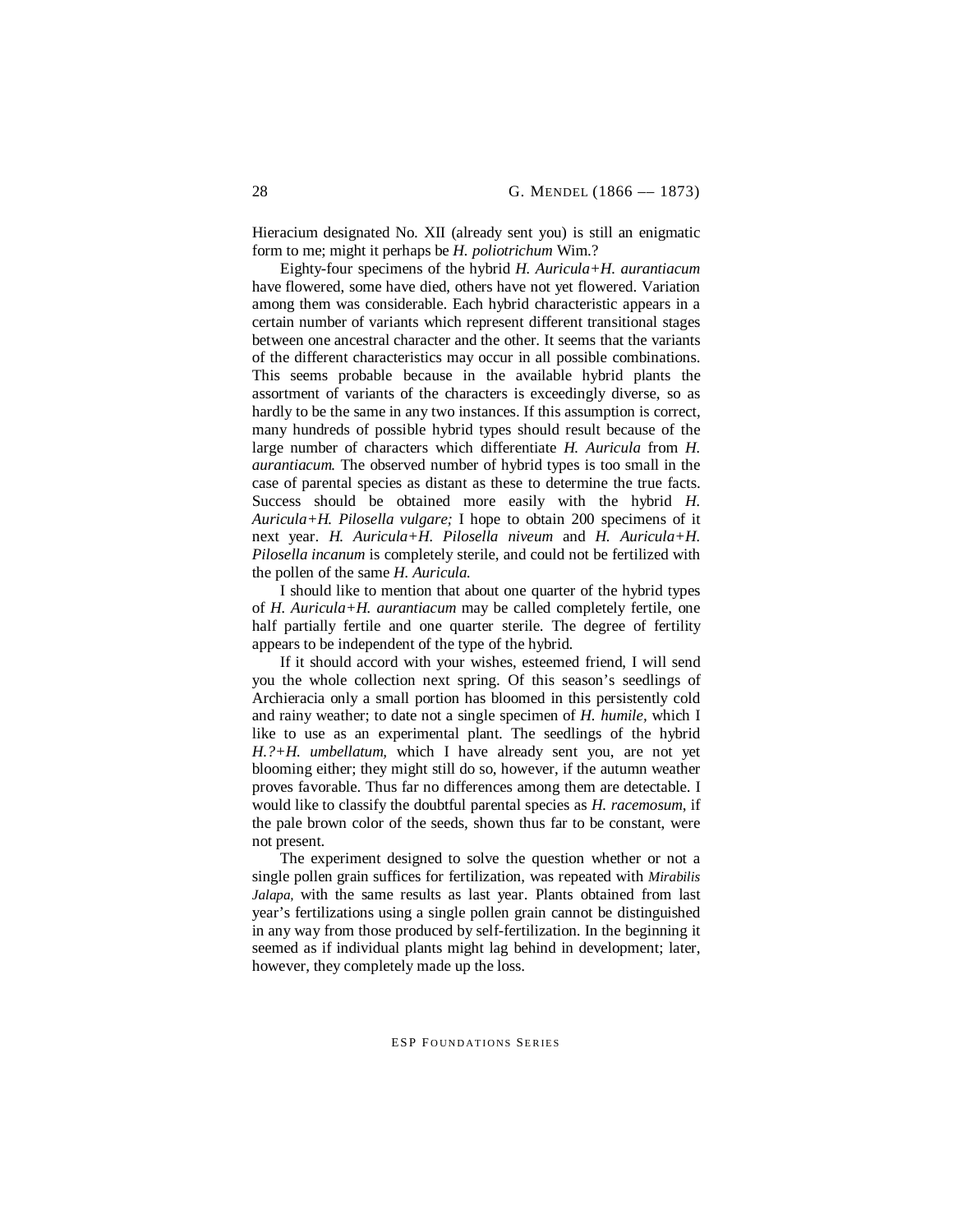Under way is another experiment with Mirabilis, designed to find out also whether two pollen grains may simultaneously participate in fertilization. The varieties with crimson red, yellow, and white, flowers, respectively are constant when raised from seed, as I know from experience, and the hybrids which first result from the crosses crimson+yellow and crimson+white show no variations in their characteristic coloration. Both fertilizations succeed equally well and thus no differences in the degree of relationship [among the three varieties] is apparent. In the crimson variety a fairly large number of fertilizations was undertaken in such a way that two pollen grains were simultaneously put on each stigma, one of the yellow, and one of the white variety. Since the resultant flower colors of the crosses crimson+yellow and crimson+white are known, it will be shown next year whether in addition to the hybrid colors still a third color will appear, one explainable by joint action of the two pollen grains.

In the latter case, development of the progeny should also be different from that in the two simple color hybrids. These behave like Pisum, and half of the first generation again produces the hybrid color, while the other half receives the two parental colors in equal parts, and remains constant in the next generation. Those offspring of the hybrid crimson+yellow, which received the parental colors in the first generation, have also proved themselves to be constant as regards color in the second generation raised from seeds. Both colors re-appear in pure form, as though they had never been in hybrid combination. Darwin and Virchow have pointed to the high degree of independence that is typical for individual characters and whole groups of characters in animals and plants. The behavior of plant hybrids indisputably furnishes an important proof of the correctness of this point of view.

The color experiments with *Matthiola annua* have made only minor progress this year in spite of the great number of experimental plants. According to experiences thus far, an agreement with Pisum appears probable. Certain phenomena concerned with the intensity of coloration cause difficulties. Instead of the expected color there frequently appears a higher or lower octave of color, if I may express it thus, or both appear jointly; and this happens not in isolated cases, but in a whole series of specimens. Thus sorting becomes very unreliable, because it is easy to put together what should be separated, or make the opposite error. The numbers thus obtained for the frequency of the different color variants are useless for the derivation of the developmental series. Recently a new group of experimental plants has been studied; perhaps I will succeed in obtaining a simpler series with them.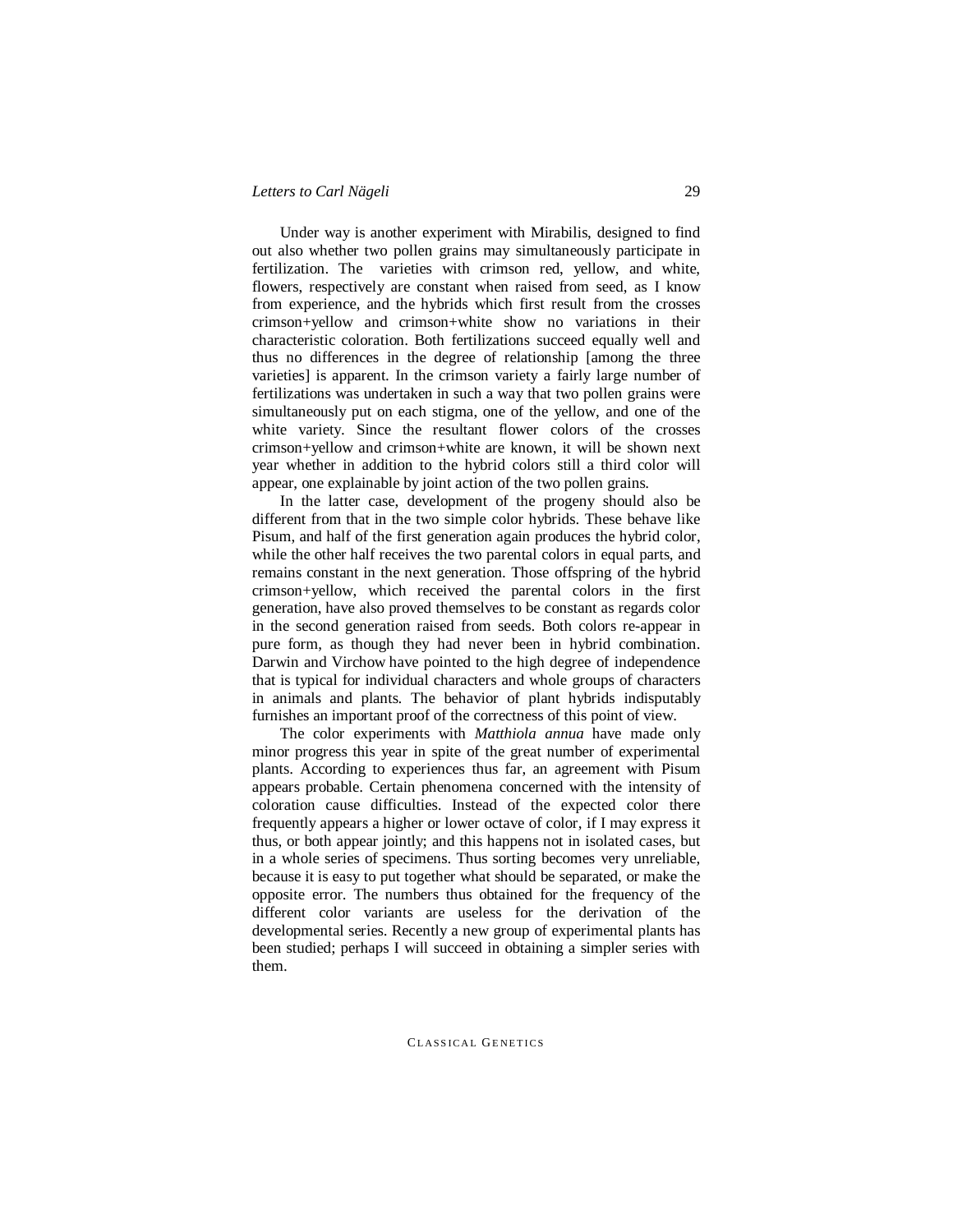Finally, let me report on a curiosity in the numerical ratios in which the male and the female plants of the hybrid *Lychnis diurna+L. vespertina occur.* I fertilized three flowers of *L. diurna* and planted the seeds of each capsule separately. They produced:

| Capsule I.            |     | 74 plants |     | 54 female | 20 male |    |
|-----------------------|-----|-----------|-----|-----------|---------|----|
| $\epsilon$ $\epsilon$ | 58  | 66        | 43  | 66        |         | 66 |
| $\epsilon$ $\epsilon$ | 71  | 66        | 54  | 66        |         | 66 |
|                       | 203 |           | 151 |           |         |    |

Is it chance only that the male plants occur here in the ratio 52: 203 or 1: 4, or has this ratio the same significance as in the first generation of hybrids with varying progeny? I should doubt the latter, because of the strange conclusions which would have to be drawn in this case. On the other hand the problem can not be so easily dismissed if one considers that the anlage for the functional development of either the pistil alone or of the anthers alone, must have been expressed in the organization of the primordial cells from which the plants developed, and that this difference in the primordial cells could possibly be due to the ovules as well as the pollen cells being different as regards the sex anlage. Therefore I do not want to dismiss the matter completely.

In commending myself, esteemed Sir and friend, to your treasured consideration, I sign myself, with the expression of greatest respect,

> Yours very devotedly, GR. MENDEL

Brünn, 27 September, 1870

**X**

———————————

HIGHLY ESTEEMED SIR AND FRIEND:

Despite my best intentions I was unable to keep my promise given last spring. The Hieracia have withered again without my having been able to give them more than a few hurried visits. I am really unhappy about having to neglect my plants and my bees so completely. Since I have a little spare time at present, and since I do not know whether I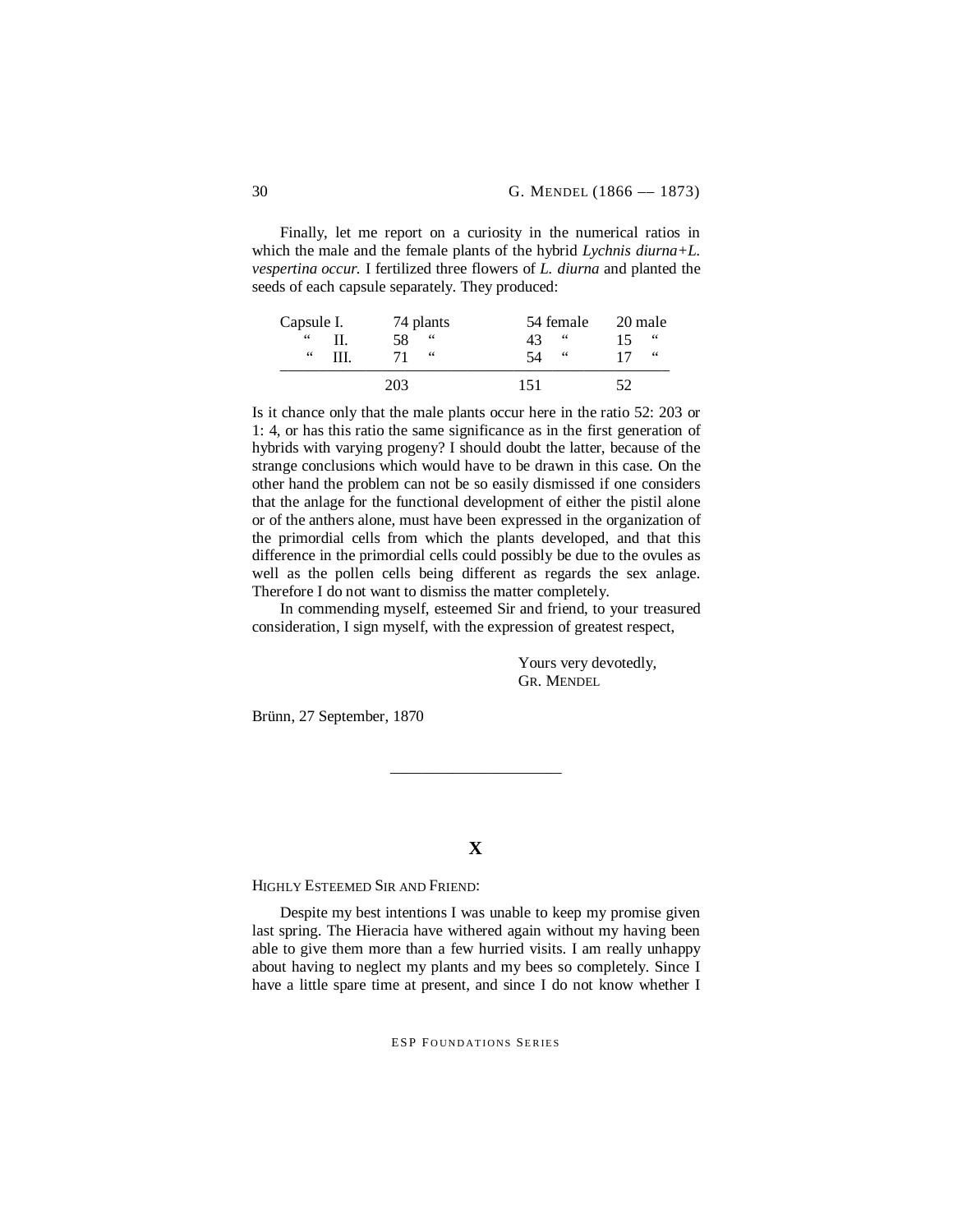shall have any next spring, I am sending you today some material from my last experiments in 1870 and 1871. If, because of the late season, the plants can no longer be put in the open ground, they will winter easily in the greenhouse, covered by moderately damp earth or sand.

I am sending you:

- 1. *H. praealtum (München)+H. Pilosella incanum (München)*
- 2. *H. Auricula+H. Pilosella vulgare (München)*
- 3. *H. Auricula+H. Pilosella vulgare (Brünn)*
- 4. *H. Auricula+H. Pilosella niveum (München)*
- 5. *H. Auricula+H. aurantiacum (Brünn)*

In the following notes I must rely upon my records of 1871.

- ad. 1 1 hybrid, completely sterile.
- ad. 2 84 hybrids, all sterile, hardly any differences among them.
- ad. 3 25 do. all fertile, all uniform.
- ad. 4 35 " all sterile, all uniform.
- ad. 5 circa 90 " partially fertile, very variable.

The inflorescences in 1-4 are frequently simple, as in the parental species *H. Pilosella*.

The name following the hybridization symbol  $+$  refers in all cases to that species from which the pollen was taken. Thus the  $+$  sign has the meaning: fertilized with the pollen of . . .

All the hybrids listed under each number were placed in isolated beds, one for each number, and thus did not disturb each other by growth of their stolons. All the hybrids of one group grew in the same bed, and intermingled to such an extent while they were without care and supervision, that sorting them is difficult, at times even impossible. For shipment I have selected only such specimens as I can assume with some certainty to have originated from separate hybrid seedlings. Only in No. 5 *(H. Auricula+H. aurantiacum)* was separation no longer possible, since extremely luxuriant specimens, which cover the bed like a carpet, occur in this hybrid. I am sending three completely fertile variants of this hybrid, which I had transplanted to a separate bed for a future experiment in the first summer after their seeds had matured. Two of them, which are closer to *H. aurantiacum*, have intermingled in the new location as well, and cannot be distinguished with certainty. Under No. 5, plants of both are found, I hope, in the envelope designated with a. The envelope b contains plants, of the third variant, which resembles the parental species *H. Auricula* more closely.

Since the three hybrid variants just mentioned were shown to be completely fertile, they were to serve for studies of later generations, but these experiments were not executed. It can probably be assumed as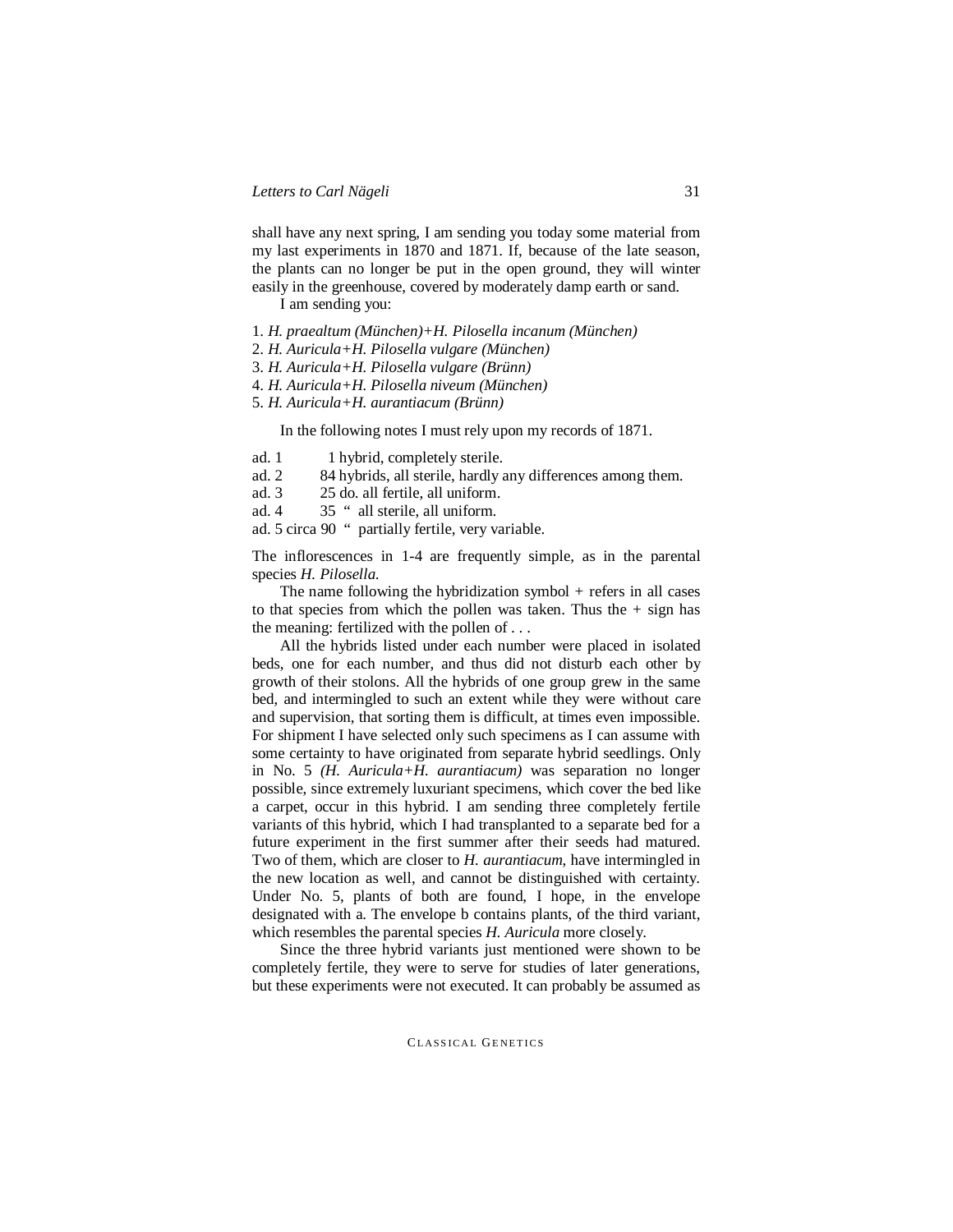rather certain that the progeny originating from self-fertilization of these variants will not be subject to the same variation shown in the original hybrids. At least the plants which were raised as a sample from those seeds formed by the variants, growing in the open ground without any protection, and among all the other hybrids, completely and without exception resemble the seed plant. *H. aurantiacum* was also flowering in the vicinity, and at the same time as the hybrid variants mentioned, without any influence of its pollen having been discernible.

Gärtner has proved the prepotency of the parental pollen over the pollen of hybrids in several species of plants. I have performed a single experiment with Hieracium, the result of which, although representing an isolated case, seems to deserve a brief report. The hybrid *H. praealtum*+*H. aurantiacum* was used as the experimental plant; it is only partially fertile so that only one fourth to one third of the flowers of each head developed good seeds.

The experimental plant was raised in a pot at the window. After several heads had finished flowering, all those still flowering were removed, and only two of the heads still unopened were selected for the experiment. As soon as their first florets opened, the stigmas emerging from the anther tubes were immediately and thoroughly covered with pollen of *H. aurantiacum*. This was continued for three or four days until all florets had opened and all stigmas had been covered. At the time of maturation it became evident that each of the two artificially fertilized heads had formed considerably more seeds than had the other heads, which had been left to self-fertilization. The seeds of the latter were counted and the average number for each head was determined.

In the following year two types of plants were obtained from the seeds of the artificially fertilized heads, those completely resembling the hybrid seed plant, and others which were much closer to *H. aurantiacum*. Furthermore, numerical comparison showed that the number of those seedlings which had not deviated from the hybrid seed plant, and thus had originated by self-fertilization, was almost as great as it should have been, according to the determined average, if the two heads had been left to self-fertilization alone.

The pollen of *H. aurantiacum* is therefore effective only in those florets which would have remained sterile without interference, but it was unable to replace the hybrid pollen.

I want to emphasize here that I gave the utmost attention possible to this experiment which was, by the way, easily performed; that I never missed the hours of 7-9 in the morning, at which time daily a new zone of florets opens from the periphery of each flower disc toward the center, and that very fresh pollen of *H. aurantiacum* was transmitted to the stigma as soon as it made its appearance.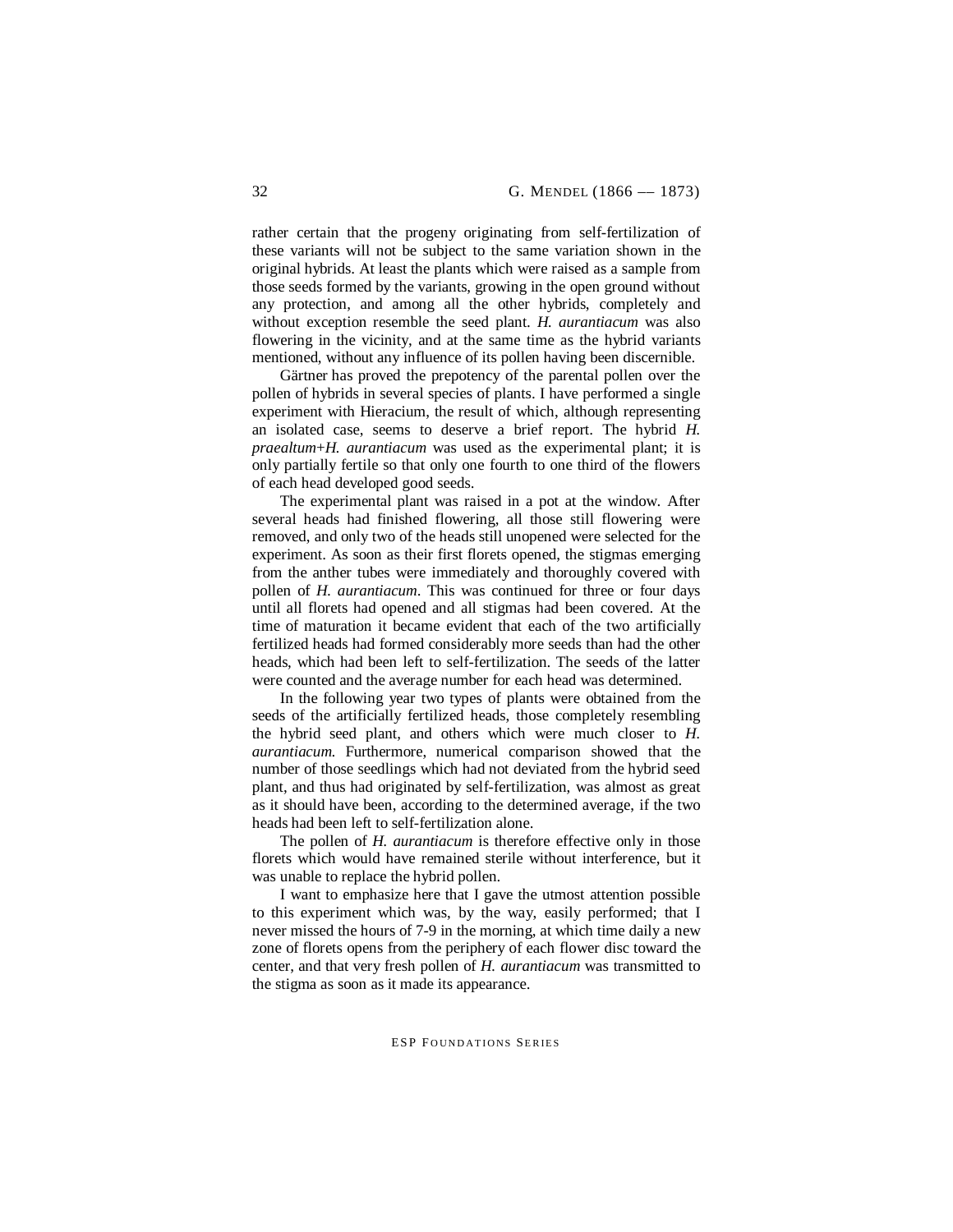Far be it from me to interpret the result of this experiment as showing that Gärtner is wrong when he claims the pollen of the hybrid to be ineffectual in competition with the parental pollen. No proof to the contrary may be deduced from this experiment-, the exception which Hieracium seems to make in this respect must find a natural explanation in the peculiar structure of the florets and the reaction of the organs of fertilization.

I suspect that free competition is excluded in this genus, as long as self-produced pollen is well developed and of good fertilizing ability, since then the foreign pollen would always come too late and could contend only unsuccessfully due to this fact. I have had frequent occasion to convince myself that, in the Hieracia, the anthers open within the bud, and transfer the pollen to the stigma, which they surround closely, so that the latter emerges from the tube already covered with pollen when the bud opens. In *H. aurantiacum, H. murorum,* and others I have many times, at least a day before flowering, carefully severed the anther tube at its base and pulled it over the style without slitting it open on the side, and used all additional precautions possible, after which I covered the stigma repeatedly with the foreign pollen destined for the fertilization, and still have never raised anything except *H. aurantiacum* or *H. murorum* out of the obtained seeds.

On the basis of this experience I consider it likely that fertilization with foreign pollen can occur only if self-fertilization fails, as long as the ovule remains capable of fertilization; this seems not infrequently to be the case in this genus.

It is known that unfavorable changes in environmental conditions may result in reduced reproduction, therefore they may cause a sexual weakening or complete sterility, wherein the male organs always suffer first, as in animals in captivity. It should not be otherwise in plants. *H. Pilosella incanum* can not adapt itself very well to the local climate. In the summer the air here seems to be too dry, perhaps also too warm for this plant. In 1870 the May and June flowers were completely sterile, partially fertile in the following year, and toward autumn individual heads appeared to be completely fertile. Presumably the reason for this sterility was to be found, in the case of the summer flowers, in the poor quality of their own pollen, since I could not successfully fertilize *H. Auricula* with it either, while at the same time fertilization with the pollen of other Pilosella varieties caused no difficulties. Toward the end of August, however, fertilization with the pollen of *H. Pilosella incanum* was successful. Gärtner was also convinced by his experiments that the male principle (as he puts it) is always affected first.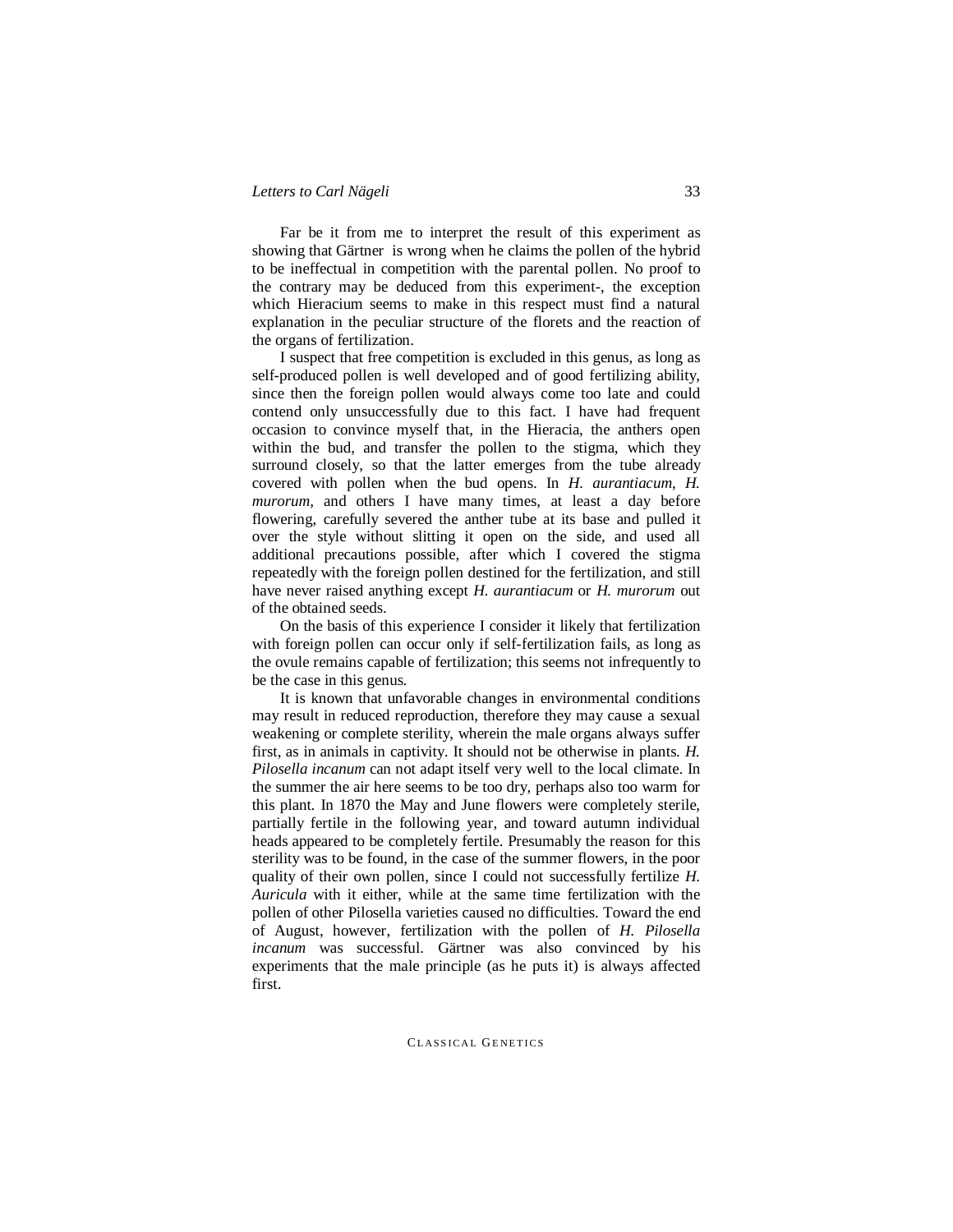If this were actually the case, the naturally-occurring hybridizations in Hieracium should be ascribed to temporary disturbances, which, if they were repeated often or became permanent, would finally result in the disappearances of the species involved, while one or another of the more happily organized progeny, better adapted to the prevailing telluric and cosmic conditions, might take up the struggle for existence successfully and continue it for a long stretch of time, until finally the same fate overtook it.

Species of which numerous hybrids have been shown to exist I would consider decrepit or would at least assume that they were well past their prime. *(H. Auricula, H. praealtum).*

I cannot yet give a report on the success of the collection of Moravian hybrids of Hieracium initiated by Prof. Niessl. Shipments from the corresponding members of our society are expected not sooner than this winter.

With the expression of my greatest admiration and esteem I sign myself,

> Yours very respectfully, GR. MENDEL

Brünn 18/11 1873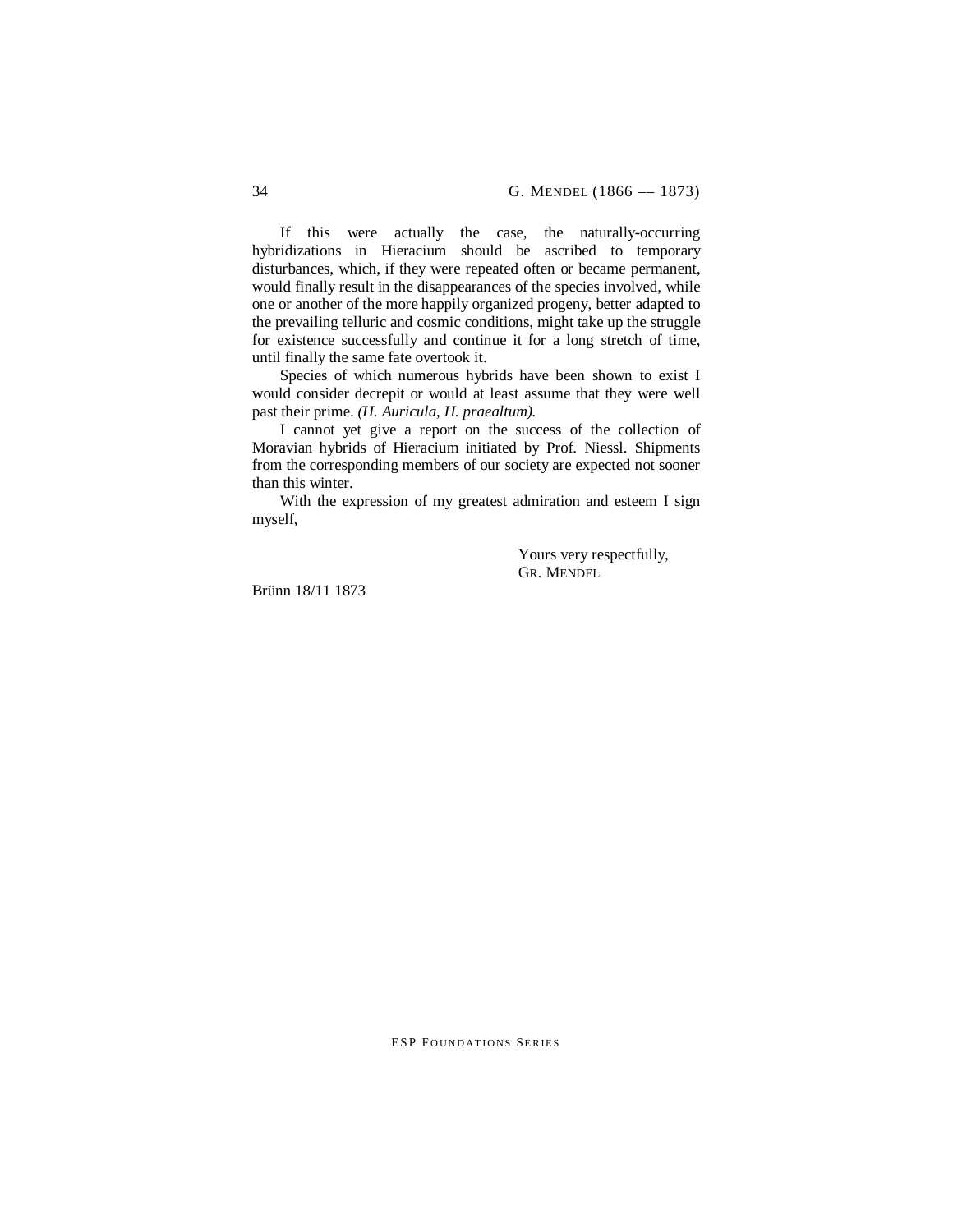De Vries, H.. 1950. Concerning the law of segregation of hybrids. *Genetics*, 35(5, pt 2): 30-32.

# **CONCERNING THE LAW OF SEGREGATION OF HYBRIDS**

#### HUGO DE VRIES

#### *Translated By Aloha Hannah Department of Zoology, University of California, Berkeley, California*

ACCORDING TO THE PRINCIPLES which I have expressed elsewhere (*Intracelluläre Pangenesis*, 1889), the specific characters of organisms are composed of separate units. One is able to study, experimentally, these units either by the phenomena of variability and mutability or by the production of hybrids. In the latter case one chooses in preference hybrids from parents which are distinguishable from each other by only a single character (the monohybrids) or by a small number of well delimitated characters, and for which one considers only one or two of the units and leaves the others aside.

Ordinarily the hybrids are described as exhibiting simultaneously the characters of the father and the mother. In my opinion, one must admit, in order to understand this result, that the hybrids have some of the simple characters from the father and other equally simple characters from the mother. But when the father and the mother are distinguishable only by a single point, the hybrid could not be in the middle, since the simple character must be considered as one non-divisible unit.

Otherwise the study of simple characters of the hybrids can furnish the most direct evidence of the stated principle. The hybrid always shows the character of one of the two parents and that in all of its force. The character of one parent is always separated from the other, it is not present reduced by one half.

> New material in this electronic edition is © 2000, Electronic Scholarly Publishing Project http://www.esp.org

The original work, upon which this electronic edition is based, is © 1950, Genetics Society of America and is reprinted here with permission.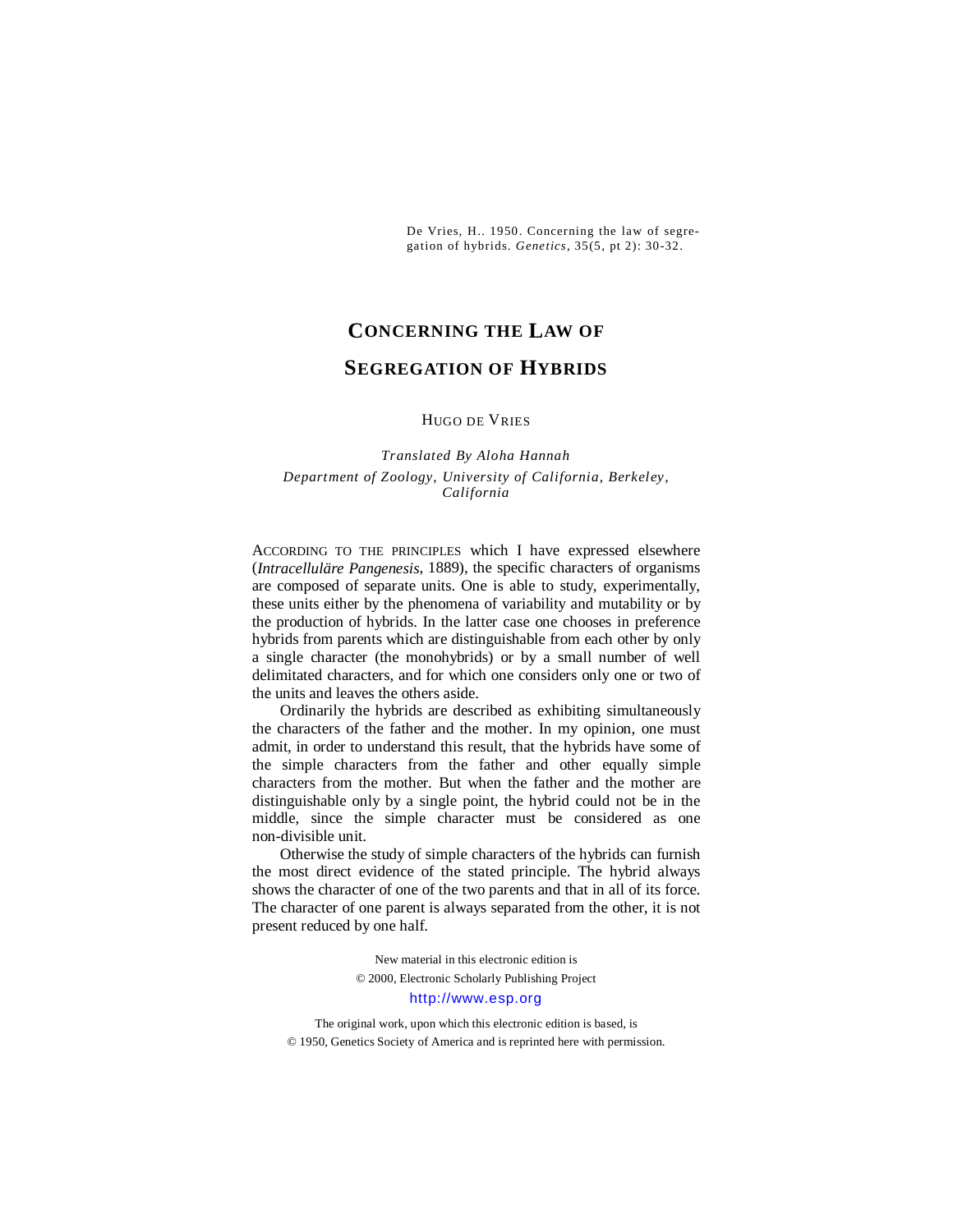The table which follows gives some examples. Ordinarily it is the character of the species which prevails over that of the variety, or the most ancient character prevails over that which is the younger. But I observed diverse exceptions to this rule.

In the hybrid the simple differential character from one of the parents is accordingly visible or *dominant* while the antagonistic character is in the latent condition or *recessive*.1

The antagonistic characters ordinarily remain combined during all of the vegetative life, one dominant, the other latent. But in the generative period, they are segregated. Each grain of pollen and each oosphere receives only one of the two.

For the monohybrids, one has therefore the thesis *that their pollen and their ovules are no longer hybrid,* so that they have the pure character of one of the parents. And the same proposition can be supported for the others (di- and polyhybrids), when one considers only a single character at a time.

By this principle one is able to deduce almost all of the rules which govern the distribution of characters in the descendents of hybrids. I have tested a portion by experiment, but shall restrict myself here to summarizing the experiments which establish the principle of the laws.

Having cultivated several hundreds of individuals from seeds of different hybrids, with which I took care in assuring a pure cross pollination, I have found for the products the following proportion of individuals presenting the recessive character:

| Parent having the<br>dominant character | Parent having the<br>recessive character | Proportion of<br>hybrids with the<br>recessive character |  |
|-----------------------------------------|------------------------------------------|----------------------------------------------------------|--|
| Agrostemma Githago                      | A. nicaeensis                            | 24<br>per<br>100                                         |  |
| Chelidonium majus                       | C. laciniatum                            | 66<br>66<br>26                                           |  |
| Coreopis tinctoria                      | C. brunea                                | 66<br>66<br>25                                           |  |
| Datura Tabula                           | D. Stramonium                            | $\zeta$ $\zeta$<br>$\zeta$ $\zeta$<br>28                 |  |
| Hyoscyamus niger                        | H. pallidus                              | 66<br>66<br>26                                           |  |
| Lychnis diurna (red)                    | L. vespertina (white)                    | $\zeta$ $\zeta$<br>66<br>27                              |  |
| Lychnis vespertina (hairy)              | L. glabra                                | $\zeta$ $\zeta$<br>$\zeta$ $\zeta$<br>28                 |  |
| Oenothera Lamarckiana                   | Oe. Brevistylis                          | $\zeta$ $\zeta$<br>$\zeta$ $\zeta$<br>22                 |  |
| Solanum nigrum                          | S. chlorocarpum                          | $\zeta$ $\zeta$<br>$\zeta$ $\zeta$<br>24                 |  |
| Trifolium pratense                      | T. album                                 | $\zeta$ $\zeta$<br>66<br>25                              |  |
| Veronica longifolia                     | V. alba                                  | 66<br>66<br>22                                           |  |

<sup>&</sup>lt;sup>1</sup> In this article I was only concerned with the true hybrids and omitted the *false hybrids* of Millardet.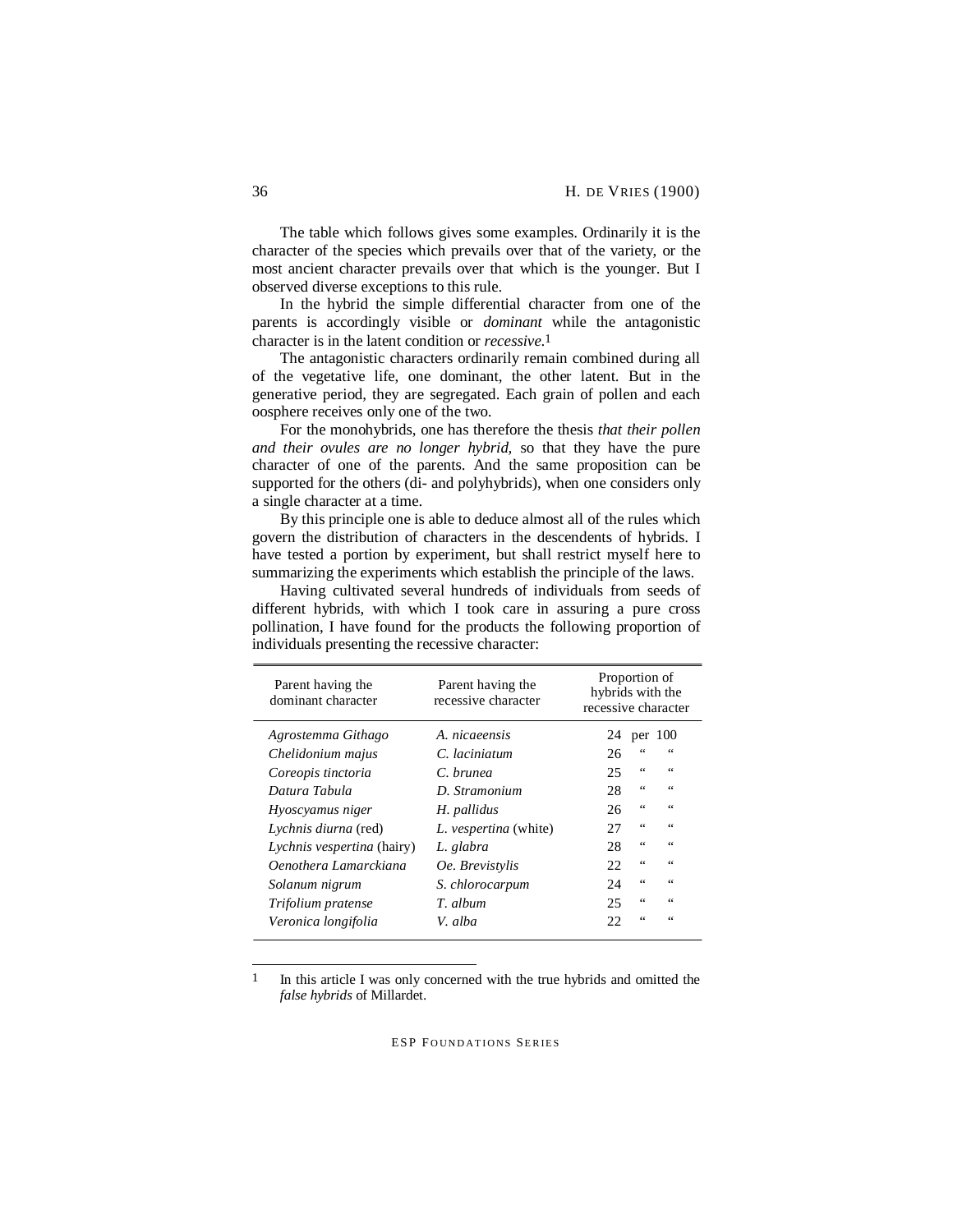One sees that the proportion of the hybrids with the recessive character is always close to 25 per 100.

The culture of a further generation permits the study of a distinction among the 75 per 100 individuals presenting the dominant character. I cite as an example a cross of a poppy having basal black spots on the petals with one having white spots.

If one grows the hybrid seeds from the two varieties, calling N the plants with black spots, and B the plants with white spots, one obtains as for the preceding:

75 per 100 N and 25 per 100 B

But a second culture of seeds contributed by the self pollinated N plants, the seeds arising from each plant grown in a separate plot, gives for 25 of the 75 plants a pure progeny with black petals and for the 50 others a mixture of plants with black petals and plants with white petals in the proportion of 37.5 N to 12.5 B.

One has therefore, in short, by assembling the results of the two successive cultures:  $100111111100$ 

| TOO hybrid seeds of N and of B |                   |      |  |  |
|--------------------------------|-------------------|------|--|--|
|                                | 75 N              | 25B  |  |  |
| 25N                            | 50 B              | 25B  |  |  |
| 25 N                           | $37.5 N + 12.5 B$ | 25 B |  |  |

I have also studied two other successive generations of these same hybrids. Each time they have repeated the same phenomena of segregation.

I have obtained the same results with the hybrids of sugary corn and starchy corn, within which the endosperms are visibly hybrid at the same time as the embryo.

One can unify the whole of these results by supposing that the two antagonistic qualities, dominant and recessive, are distributed [mutually exclusively] in equal parts to the pollen just as to the ovules.

If one calls D the grains of pollen or the ovules having a dominant character and R those which have the recessive character, one can represent the number and the nature of the hybrids by the following representative formula in which the numbers of D and R are equal:

$$
(D+R)(D+R) = D2 + 2DR + R2
$$

This repeats the statement that there will be 25 per 100 of D, 50 per 100 of DR and 25 per 100 of R.

The D individuals will have the pure dominant character, having inherited it from father and mother. In the same fashion the R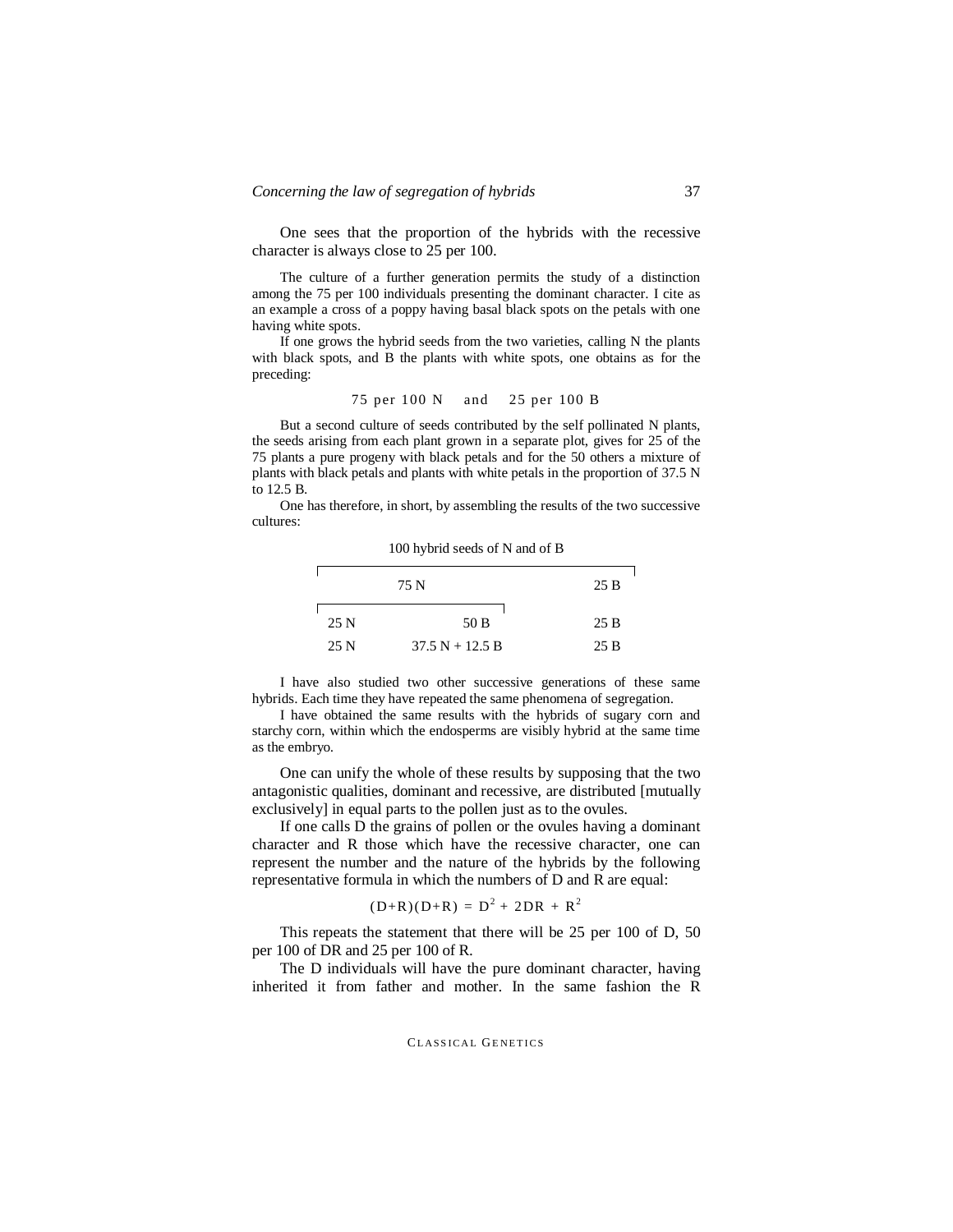individuals will have the pure recessive character, while DR will be the hybrids. The latter bear the dominant visible character and the recessive latent character.

One will only be able to distinguish the 25 per 100 D, from the 50 per 100 DR by a second culture.

The totality of these experiments establishes the law of segregation of hybrids and confirms the principles that I have expressed concerning the specific characters considered as being distinct units.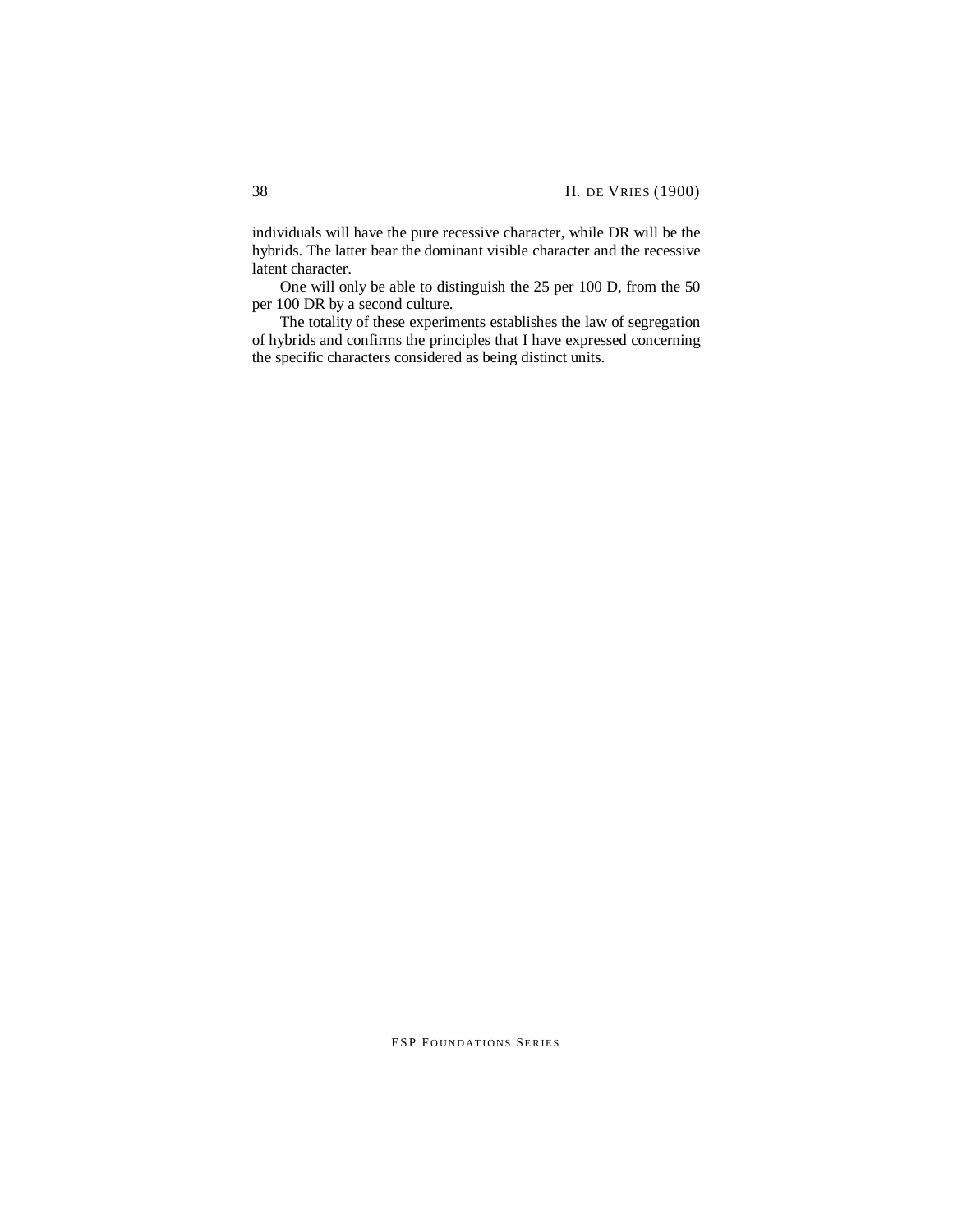Correns, C., 1950. G. Mendel's law concerning the behavior of progeny of varietal hybrids. *Genetics*, 35(5, pt 2): 33-41.

### **G. MENDEL'S LAW**

## **CONCERNING THE BEHAVIOR OF PROGENY**

### **OF VARIETAL HYBRIDS**

CARL CORRENS

#### *Translated By Leonie Kellen Piernick* Department of Zoology, University of California, Berkeley, California

THE LATEST PUBLICATION OF HUGO DE VRIES: Sur la loi de disjonction des hybrides1 which through the courtesy of the author reached me yesterday, prompts me to make the following statement:

In my hybridization experiments with varieties of maize and peas, I have come to the same results as de Vries, who experimented with varieties of many different kinds of plants, among them two varieties of maize. When I discovered the regularity of the phenomena, and the explanation thereof  $-$  to which I shall return presently  $-$  the same thing happened to me which now seems to be happening to de Vries: I thought that I had found *something new.*2 *But then I convinced myself that the Abbot Gregor Mendel in Brünn, had, during the sixties, not only obtained the same result through extensive experiments with peas, which lasted for many years, as did de Vries and I, but had also given exactly the same explanation, as far as that was possible in 1866.*3

 $\overline{a}$ 

New material in this electronic edition is

© 2000, Electronic Scholarly Publishing Project

http://www.esp.org

The original work, upon which this electronic edition is based, is

© 1950, Genetics Society of America and is reprinted here with permission.

<sup>1</sup> Compt. rend. de l'Acad des Sciences, (Paris), 130, 1900, 26. mars.

<sup>2</sup> See the postscript. (footnote added later).

<sup>3</sup> Gregor Mendel, Versuche über Pflanzen-Hybriden. *Verh. des Naturf. Vereines in Brünn*, 4. 1866.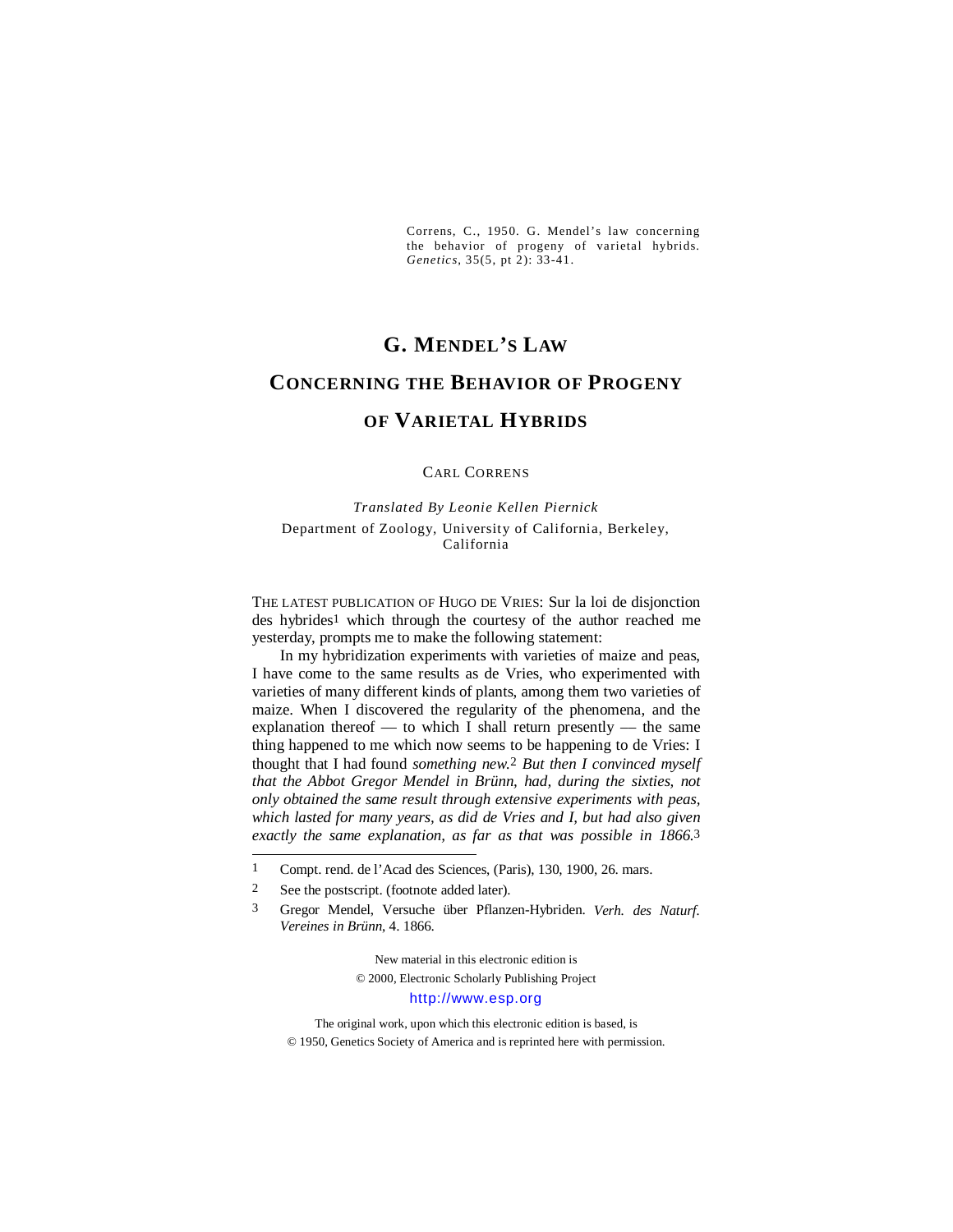Today one has only to substitute "egg cell" or "egg nucleus" for "germinal cell" or "germinal vesicle" and perhaps "generative nucleus" for "pollen cell." An identical result was obtained by Mendel in several experiments with Phaseolus, and thus he suspected that the rules found might be applicable in many cases.

Mendel's paper, which although mentioned, is not properly appreciated in Focke's "Pflanzenmischlingen," and which otherwise had hardly been noticed, is among the best that has ever been written about hybrids, in spite of some objections which one might raise with respect to matters of secondary importance, e.g. terminology.

At the time I did not consider it necessary to establish my priority for this "re-discovery" by a preliminary note, but rather decided to continue the experiments further.

In the following I shall limit myself to an account of the experiments with varieties of peas.4 Inter-varietal hybrids of maize show identical behavior in all essential points, but are more difficult to experiment with, and I have not yet elucidated to my satisfaction several points of secondary importance. They will be discussed somewhere else.

Varieties of peas are invaluable for the problem which interests us here, as Mendel had emphasized correctly, since the flowers are not only autogamous, but are very rarely fertilized by insects. On the basis of experiments on the formation of xenia –– which, in the case of peas yielded only negative results –– I came across this material. When I realized, that the rules here are much clearer than they are in maize, where I had first discovered them, I continued the observations.

––––––––––––––––

The *characters* which differentiate the varieties of peas, can, as in all other cases, be grouped into *pairs,* each member having an effect on the same trait, one in one and the other in the other one of the varieties e.g. the color of the cotyledons, the color of the flower, the color of the seed coat, the hilum of the seed, etc. In many pairs one character, or rather the anlage thereof is so much stronger than the other character, or its anlage, that the former alone appears in the hybrid plant, while the latter does not show up at all. This one may be called the *dominant,* the other one the *recessive* anlage. Mendel named them in this way, and, by a strange coincidence, de Vries now does likewise. For example, the

<sup>&</sup>lt;sup>4</sup> The names of the varieties given in this paper are those which I received from Haage and Schmidt in Erfurt.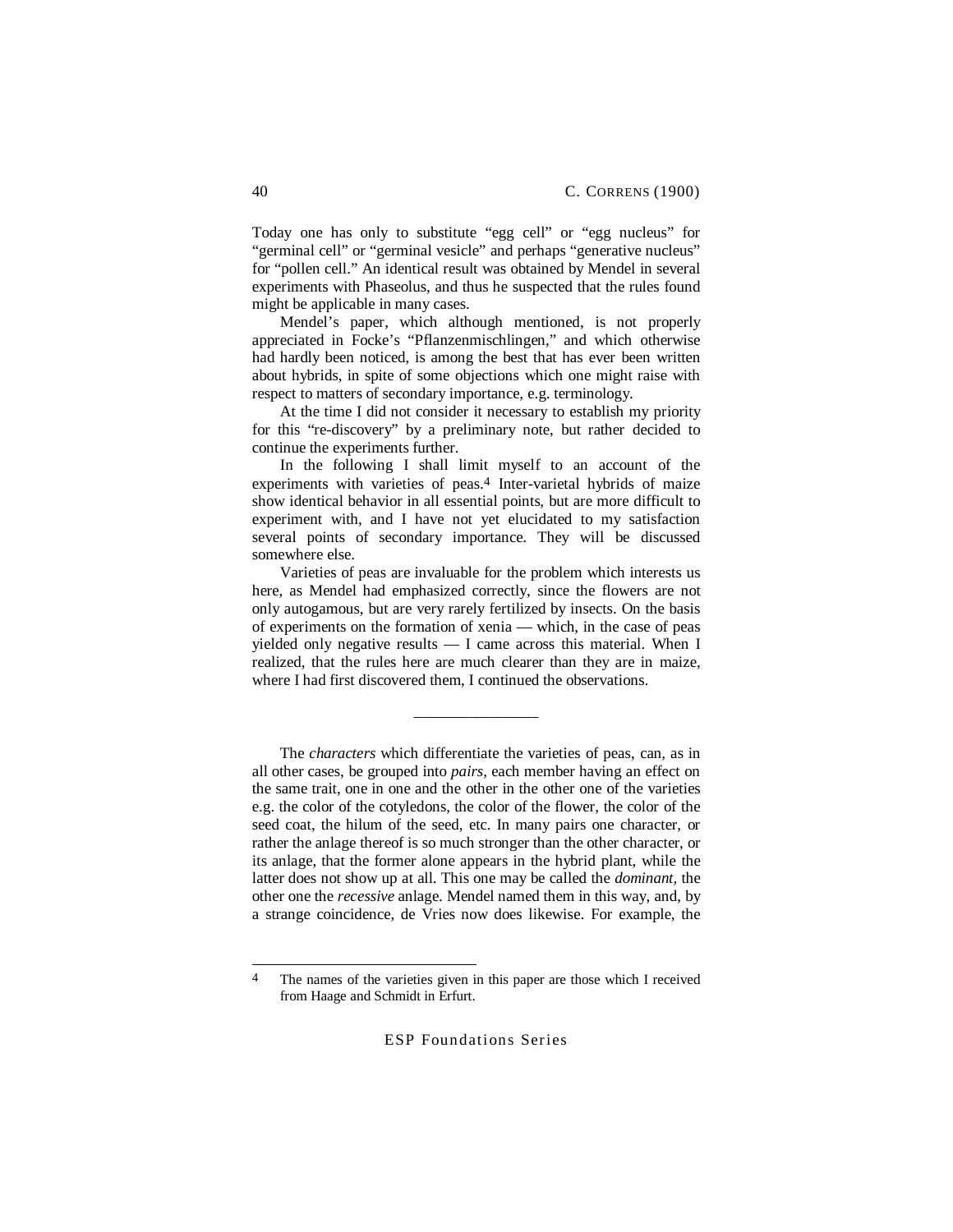yellow color of the cotyledons is dominant over the green color, and red flower color over white flower color.

I can not understand why de Vries assumes that in all pairs of characters which differentiate two strains, one member must always be dominant.5 Even in peas, where some characters completely conform to this rule, other character pairs are also known, in which neither character is dominant, as for instance the color of the seed coat, being either reddish-orange or greenish-hyaline.6 In this case the hybrid may show all transitions, (this is true especially for the seed coat of peas), or it shows either more of one or of the other character (for example in hybrids of stocks; here a certain hybrid may be *just barely* distinguished from one parental form by its hardly noticeable slighter covering of hairs, although with some care, separation is always possible, while it is *highly distinct* from the other, i.e., the glabrous parental type).

The following holds only for pairs of characters which have a dominant and a recessive member; there is no reason to believe that it may not hold for other types of pairs of characters as well, but at present we know of no example.7 Let us first consider a single pair of characters. It is immaterial whether the varieties to be crossed are only differentiated by this one pair, or by others as well. The specific pair of characters we may select is the *color of the embryo, either yellow or green.* It is very easy to obtain large numbers for this trait.

––––––––––––––––

The facts, which Mendel found, I can fully confirm. They also agree with the findings of de Vries for his experimental objects. They are as follows:

- 1. In the first generation, all hybrid individuals are uniform and only the dominant character appears. In our special case the cotyledons are yellow.
- 2. When these seeds with yellow embryos are sown, plants are obtained, whose pods, which were produced by self-

<sup>5</sup> For instance "D'autre part, l'étude des caractères simples des hybrides peut fournir la preuve la plus directe du principe énonce. *L'hybride montre toujours le caractère d'un des deux parents, et cela dans toute sa force;* jamais le caractère d'un parent, manquant a l'autre, ne se trouve réduit de moitié." (l.c. paragraph 3, italics mine).

<sup>6</sup> The color of the hilum on the other hand (whether black, brownish etc. represents a dominant character.

<sup>7</sup> In the meantime I have found an example (Footnote added later).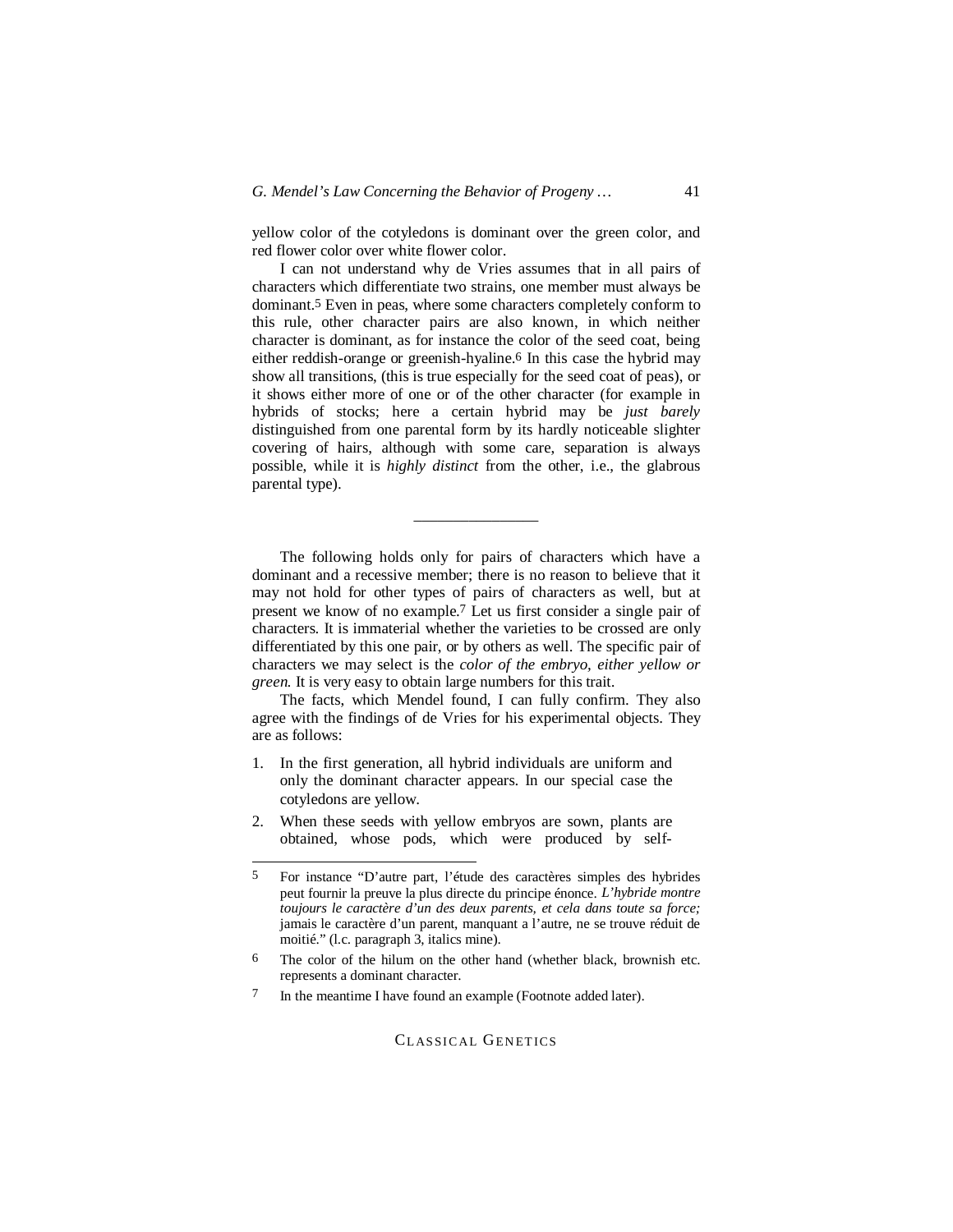fertilization, contain seeds with *yellow* embryos and seeds with *green* embryos, (the second generation) and on the average, there are *three* yellow ones for each green *one.* If there are four or more seeds in each pod, one containing a green embryo will usually be among them.

- 3. When the seeds with a *green* embryo are sown, plants are obtained, whose pods, which were produced by selffertilization, contain *only* seeds with *green* embryos, (the *third* generation). These, in turn, produce only seeds with *green* embryos, (the *fourth* generation), etc. With respect to this character, the *recessive* one, they behave like the *pure* variety, which carries it.
- 4. If the seeds with *yellow* embryo are sown, plants are produced which may be grouped into two *classes,*

*Class A*, those plants, whose pods, which were obtained by self-fertilization, contain only seeds with yellow embryos (the *third* generation) and

*Class B,* these plants, whose pods, which were produced by self-fertilization, contain seeds with *yellow* as well as seeds with *green* embryos (the *third* generation). Numerically, there are again on the average *three* seeds with *yellow* embryos for each *one* with a *green* embryo, just as in the second generation (see paragraph 2).

The *number of individuals* in classes A and B is approximately *one* to *two.*

Let me emphasize again, that embryos of Class A do not differ in their appearance in any way from those in Class B, only after the pods, which were produced by self-fertilization, have been harvested, can it be decided to which one of the classes the seed belonged.

- 5. Seeds with yellow embryos, which descended from plants of Class A (paragraph 4), produce plants, whose pods, which originated by self-fertilization, again contain only seeds with yellow embryos (the fourth generation). Plants which develop from them in turn produce only seeds with yellow embryos etc. As regards this character, the dominant one, they behave like the pure variety which carries it.
- 6. The seeds with green embryos, which are obtained from plants of Class B (paragraph 4, B) produce plants, whose pods, which originated by self-fertilization again contain only seeds with green embryos (the fourth generation). Plants which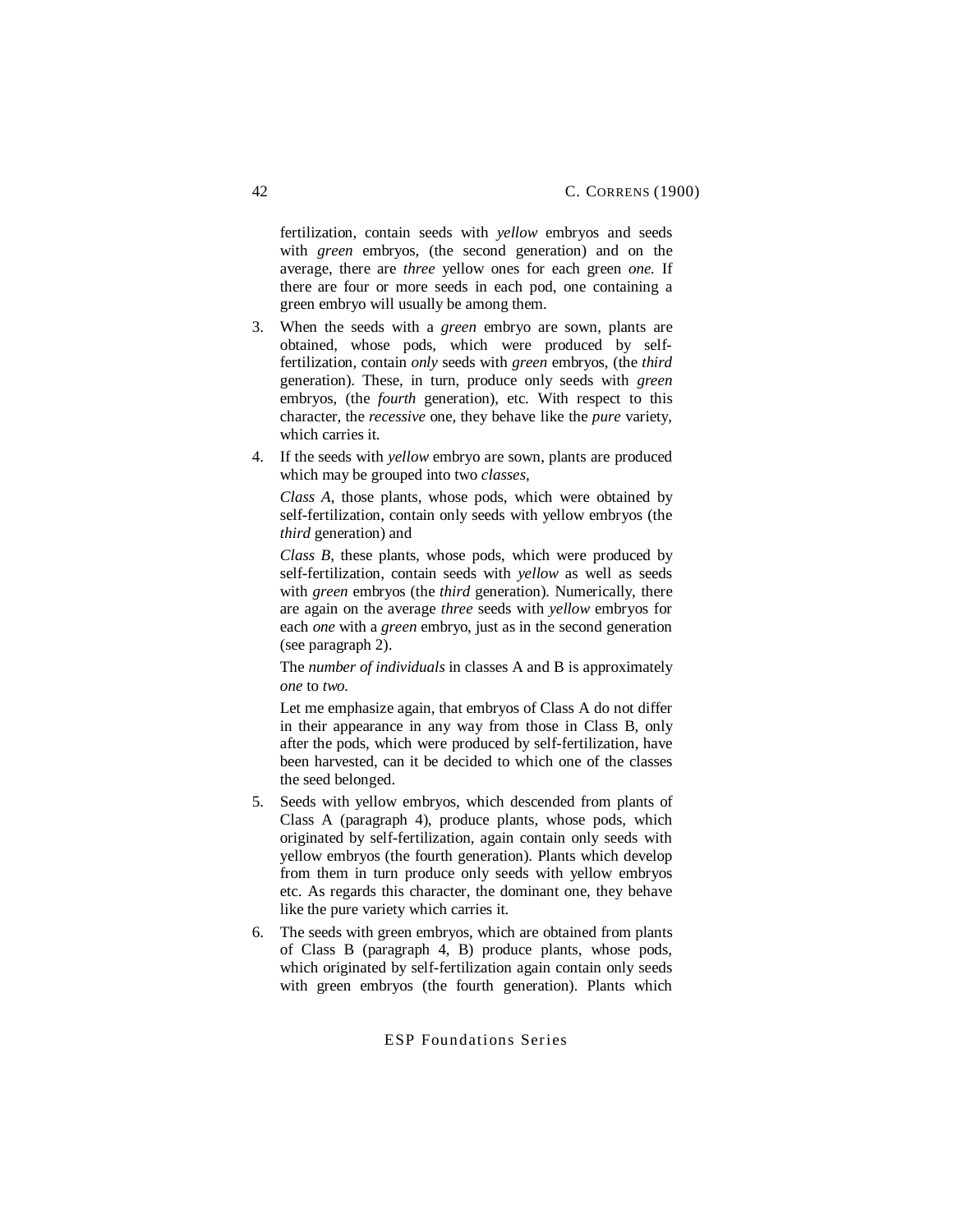develop from them in turn produce only seeds with green embryos, (the fifth generation) etc.;  $-$  just as did the green embryos of the second generation (paragraph 3).

7. The seeds with *yellow* embryos, which are obtained from plants of *Class B* (paragraph 4, B) again produce, just as it was described in paragraph 4, *two types of plants,* in the ratio *one* to *two,* whose seeds behave in the same way as described in paragraphs 5 and 6 and so forth.

The following table explains and summarizes the results discussed above, it also gives the numerical ratios.

|         | Hybrid            |                 |                 |                 |                                                                                                                                                                                                                                                                                             |                 |  |
|---------|-------------------|-----------------|-----------------|-----------------|---------------------------------------------------------------------------------------------------------------------------------------------------------------------------------------------------------------------------------------------------------------------------------------------|-----------------|--|
| Parents | I. Gen.           | II. Gen.        | III. Gen.       | IV. Gen.        | V. Gen.                                                                                                                                                                                                                                                                                     | VI. Gen.        |  |
| green   |                   | 1 green         | ∞ green         | ∞ green         | ∞ green                                                                                                                                                                                                                                                                                     | $\infty$ green  |  |
|         |                   |                 | 1 green         | ∞ green         | ∞ green                                                                                                                                                                                                                                                                                     | $\infty$ green  |  |
|         |                   |                 |                 | 1 green         | ∞ green                                                                                                                                                                                                                                                                                     | $\infty$ green  |  |
|         |                   |                 |                 |                 | 1 green                                                                                                                                                                                                                                                                                     | $\infty$ green  |  |
|         |                   |                 |                 |                 |                                                                                                                                                                                                                                                                                             | 1 green         |  |
|         |                   |                 |                 |                 |                                                                                                                                                                                                                                                                                             |                 |  |
|         | $\infty$ yellow - | $ 2$ yellow $ $ |                 |                 | $\left[\begin{array}{c c} 2 \text{ yellow} & 1 \end{array}\right] = 3 \left[\begin{array}{c c} 2 \text{ yellow} & 1 \end{array}\right] = \left[\begin{array}{c c} 2 \text{ yellow} & 1 \end{array}\right] = \left[\begin{array}{c} 3 \text{ yellow} \\ 3 \text{ yellow} \end{array}\right]$ |                 |  |
|         |                   |                 | $3 -$           |                 |                                                                                                                                                                                                                                                                                             |                 |  |
|         |                   | 3               |                 | 1 yellow        | ∞ yellow                                                                                                                                                                                                                                                                                    | ∞ yellow        |  |
|         |                   |                 | 1 yellow        | $\infty$ yellow | $\infty$ yellow                                                                                                                                                                                                                                                                             | $\infty$ yellow |  |
| yellow  |                   | 1 yellow        | $\infty$ yellow | ∞ yellow        | $\infty$ yellow                                                                                                                                                                                                                                                                             | $\infty$ yellow |  |

TABLE 1

The sign  $\infty$  indicates that all of the seeds of the progeny in this group contained like embryos.

The two following tables show the results obtained in two of my experimental series. The generations are given in vertical sequence. The upper *figure in boldface* denotes in each generation the *number of embryos obtained,* the *figure in light face* the *number of individuals,* which were raised from these embryos and produced fruits; ye – yellow, gr – green. The rest is self-explanatory.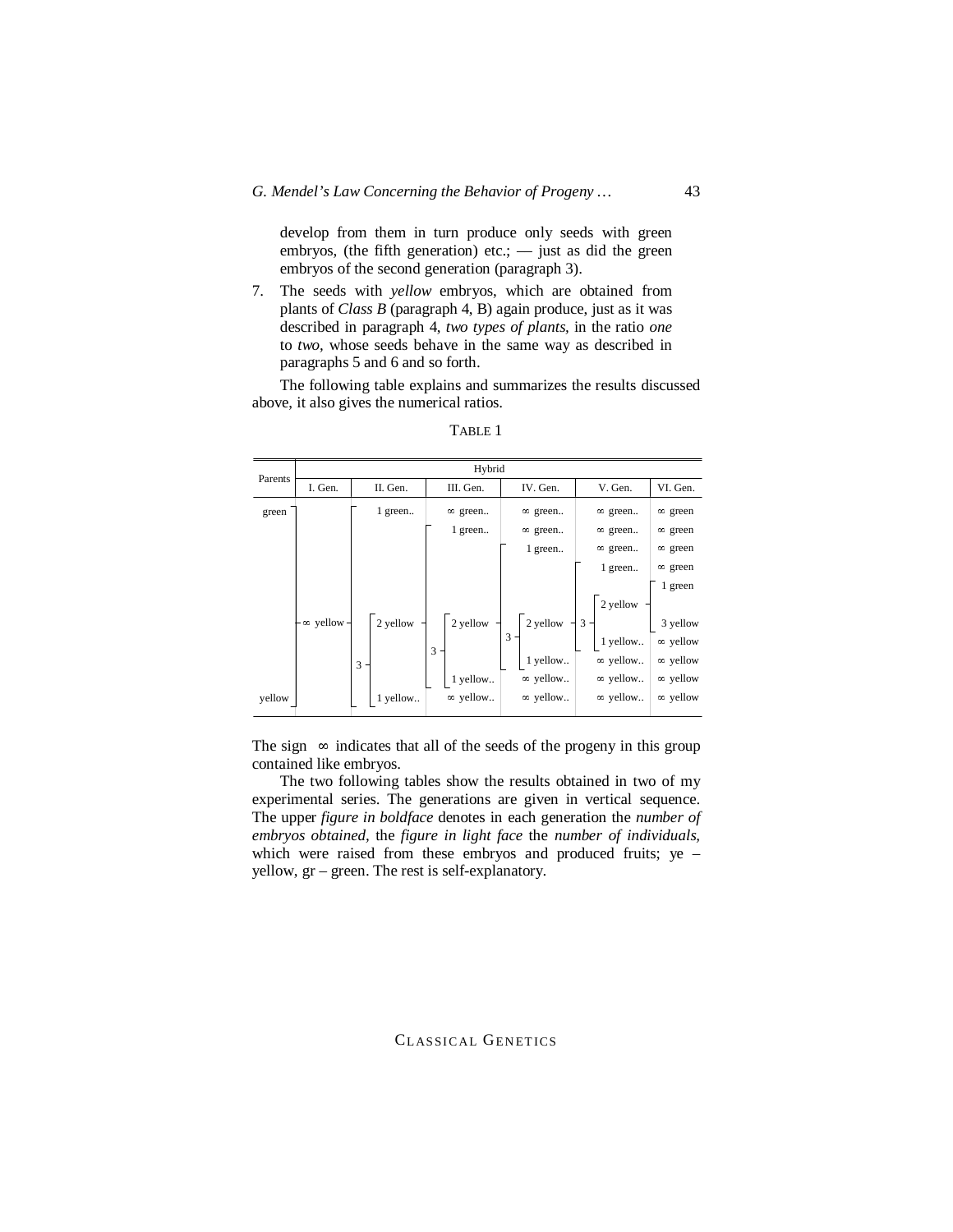#### **EXPERIMENT I**

Hybrid between the "green late [variety] Erfurter Folgererbse" with green embryos and the "[variety] Kneifelerbse with purple-violet pods," having yellow embryos.8

#### **EXPERIMENT II**

Hybrid between the "green, late [variety] Erfurter Folgererbse," with green embryos and the [variety] "Bohnenerbse," with yellow embryos.

The numerical ratios of yellow embryos to green embryos are quite variable in individual plants. In experiment I the smallest percentages for green being 14.9 and 7.7 and the largest ones  $44.2$  and  $10.0$ . — It is of no importance whether the dominant character was introduced by the paternal or by the maternal plant; in *all* varieties, which possess a specific pair of characteristics the latter behaves in the same manner.



TABLE 2

<sup>8</sup> Under identical conditions the plants produced an average of 43.3, 47.7, and 28.8 seeds in successive generations; this is a good example to show the consequences of self-fertilization, and also furnishes an explanation of the "giant growth' of some hybrids (footnote added later).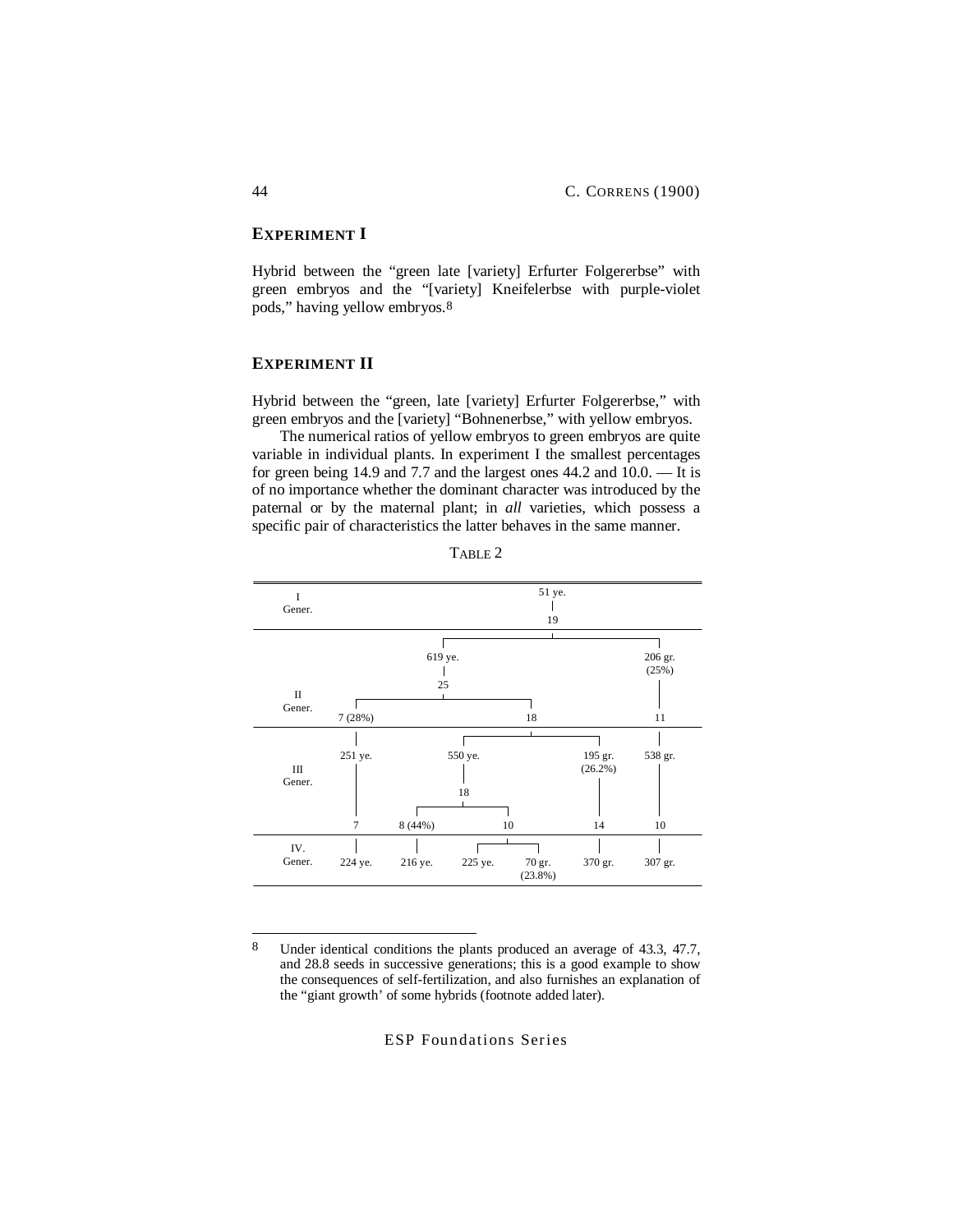Experiment II. shows by chance the exact numerical ratios between the two classes of individuals which are produced by seeds with yellow embryos  $(7:14 = 1:2)$ , while this ratio can be determined only from the mean of generations III and IV in experiment I:  $15$  [ =  $7(III) + 8(IV)$  ] individuals in one class as opposed to 28  $[ = 18(III) + 10(IV) ]$  of the other (34.9:65.1 instead of 33.3:66.6).

| Gener.                |         |                                  | 31ye.<br>12                 |
|-----------------------|---------|----------------------------------|-----------------------------|
| $_{\rm II}$<br>Gener. | 7(33%)  | 775 ye.<br>21<br>14              | 247 gr.<br>$(24.2\%)$<br>20 |
| Ш<br>Gener.           | 292 ye. | 462 yr.<br>149 gr.<br>$(23.6\%)$ | 670 gr.                     |

| н<br>n |  |
|--------|--|
|--------|--|

In order to *explain* the facts, one must assume (as did Mendel) that following fusion of the reproductive nuclei,  $9$  the anlage for one character, the recessive one, *(green* in our case) is suppressed by the other character, the dominant one, therefore all embryos are *yellow*. The anlage, however, although "latent" is preserved, and prior to *the definitive formation of the reproductive nuclei a complete separation of the two anlagen occurs, so that one half of the reproductive nuclei receive the anlage for the recessive character, i.e., green, the other half the anlage for the dominant character, i.e., yellow.* The earliest time at which this separation might occur is the time of formation of the primordial anlage of both the seed and the anthers.10 The numerical ratio 1:1 strongly suggests that the separation occurs during a *nuclear*

<sup>9</sup> Mendel, of course, does not mention nuclei, but only "germinal cells" and "pollen cells."

<sup>10</sup> and at the latest at the time of the first division of the pollen grain nucleus from which the primary nucleus of the embryo sac is formed. For, in maize, it is shown by the similarity between the hybrid endosperm and the hybrid embryo that the two generative pollen tube nuclei and all of the eight nuclei of the embryo sac contain only one of the two anlagen. (Footnote added later).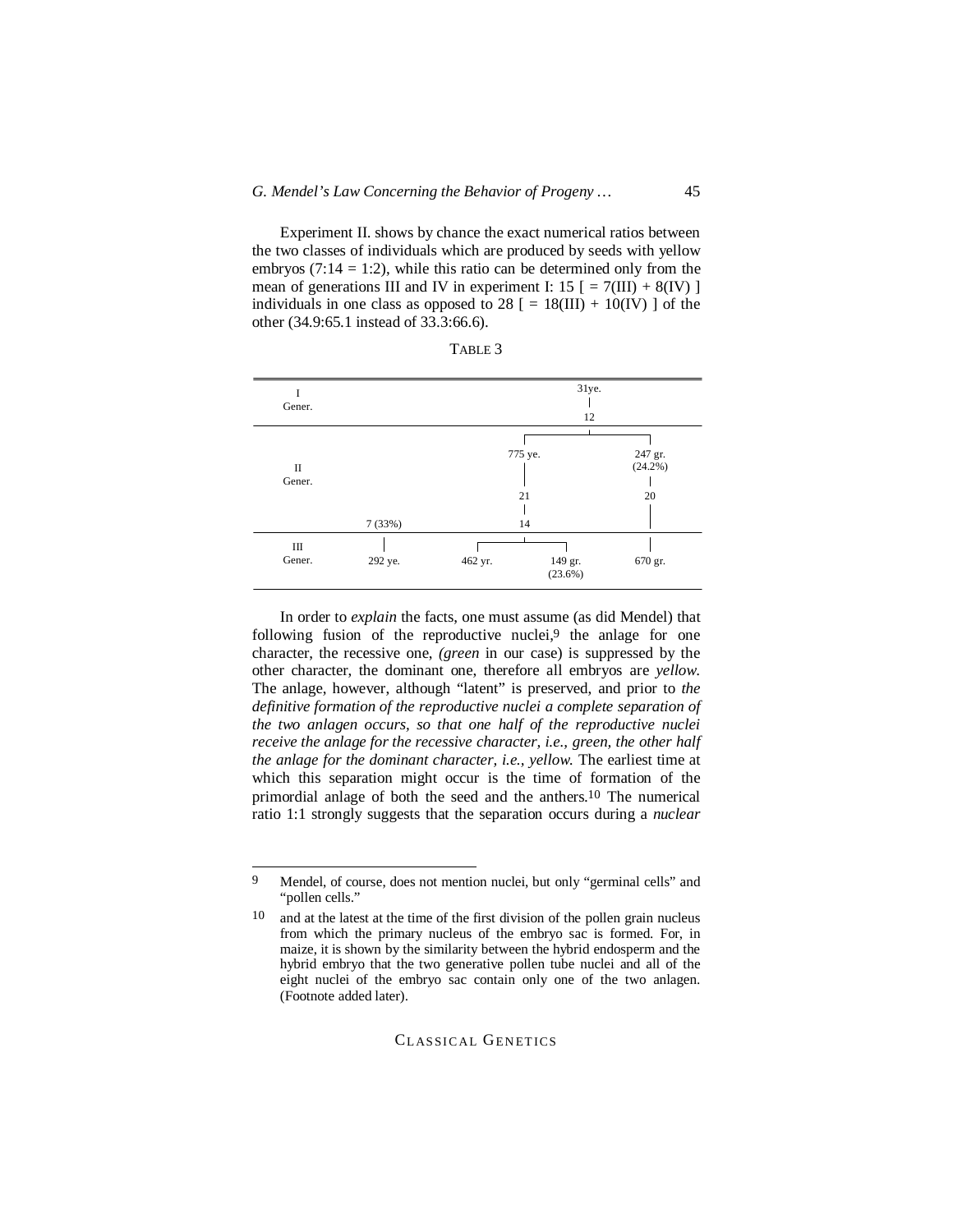division, the reduction division of Weismann<sup>11</sup> but, because of the numerous problems involved, a more detailed discussion would lead too far.

Thus among ovules, 500 contain the anlage for the dominant character (yellow), 500 the anlage for the recessive character (green), and among 1000 generative pollen tube nuclei there are also 500 each with the dominant (yellow) and with the recessive character (green). If the reproductive nuclei are brought together by chance, then the probability that among 1000 nuclear fusions two anlagen *of the same kind* will meet (either two dominant or two recessive ones) is equal to the probability of *two different* anlagen meeting (one dominant, one recessive). Thus each type of combination will occur 500 times, or in 50 percent of all of the combinations.

In the first case, i.e. when *like* anlagen meet, the probability that they will be two *recessive* ones is as great as that they will be two *dominant* ones, again one half, or each one will occur 250 times or in 25 per cent of all combinations. For the pair of characters under investigation, the result is here the same, as if two reproductive nuclei of either one of the pure varieties would unite.

In the second case –– when *different* anlagen are combined the result of self-fertilization must be the same as that found in hybrids of the first generation, which were produced by experiment. The dominant anlage suppresses the recessive one, but later, preceding definitive formation of the reproductive nuclei, the two anlagen separate again, as was described for the artificially produced hybrid. "There occurs, accordingly a repeated hybridization" (Mendel).

The progeny of the first generation must consequently be separable into three classes, 25 percent having *only* the recessive, 25 percent having only the dominant and 50 percent having *both* characters, although [in the latter] only the dominant character may be recognized. –– It follows from this assumption that in the first two cases all future generations will breed true for one of the two characters, while in the third case segregation will occur again.

If the hybrid (in the first generation) is pollinated with pollen of that parental variety which has the *dominant* character, instead of with its *own* pollen, only plants which show the *dominant* character are obtained, but among their progeny *one half* will in turn produce *only* individuals with the *dominant* character, while *the other half* produces some plants with the *dominant* and others with the *recessive* character, in a ratio of 3:1. If, on the other hand, the hybrid (first generation) is fertilized with the pollen of the parental variety with the *recessive*

<sup>11</sup> See also "Keimplasma" p. 392 ff.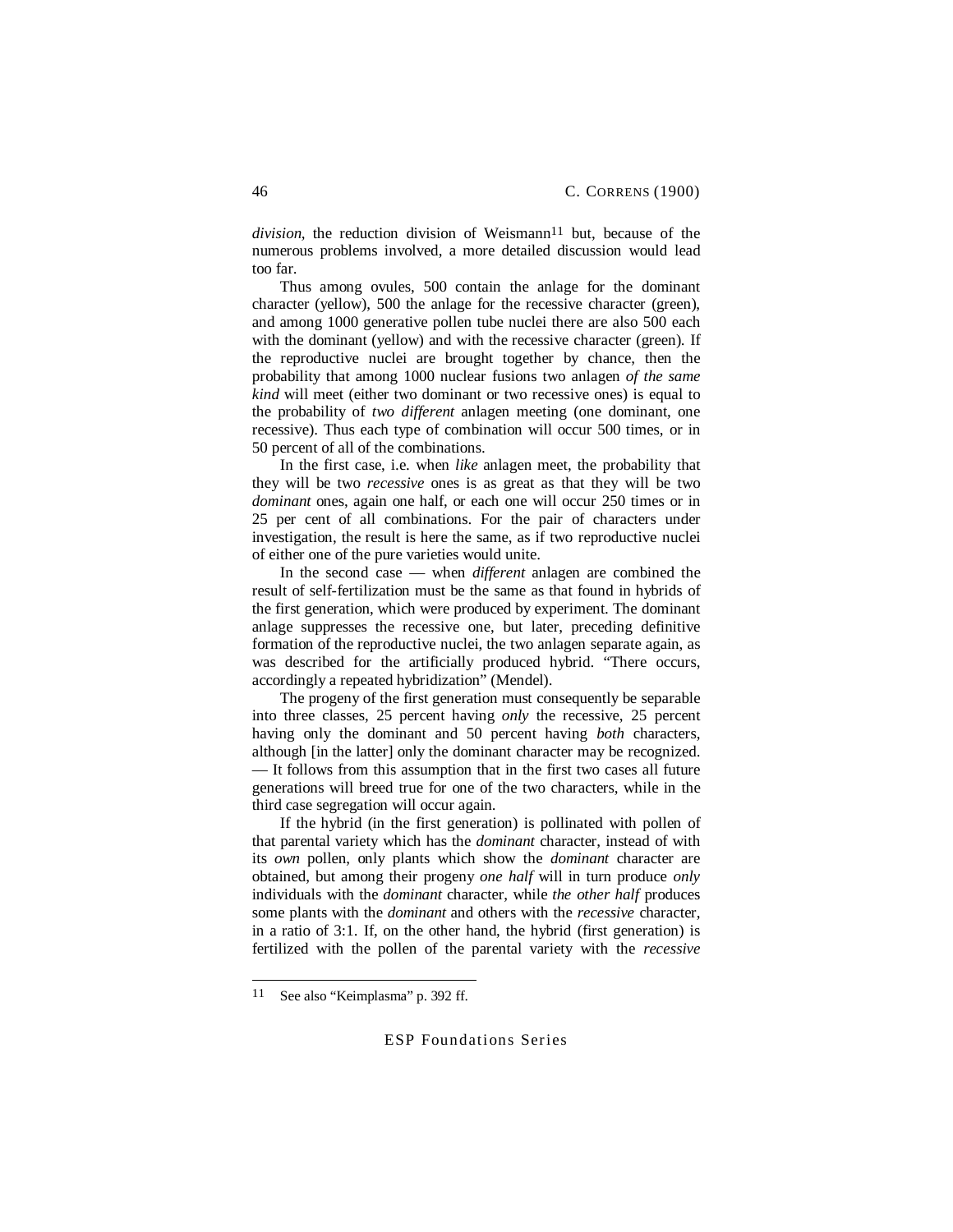character, then *one half* of the plants obtained will show the *recessive* character, while the *other half* shows the *dominant* character, and the progeny of the *latter* again show the *dominant* and the *recessive* characters in a ratio of 3:1.

This theoretically derived rule also holds in the hybrids of maize.

Since two classes of individuals i.e. those with the dominant anlage only and those with both the dominant and the recessive anlagen, cannot be distinguished from one another externally, the correct numerical ratios can only be determined by *self-fertilization.* Since self-fertilization normally occurs in peas, they are such excellent experimental objects.

––––––––––––––––

A further consequence of the above is the following: as long as, because of chance selection, the number of individuals of a plot remains constant in successive generations, the number of individuals in the modal class, *i.e.,* those containing both anlagen, decreases steadily, until they finally disappear completely. In the second generation they make up 50 percent of the total, 25 percent in the third generation, 12.5 in the fourth, 6.25 in the fifth and  $100/2^{n-1}$  percent in the nth generation. This numerical decrease of the modal class had already been derived by Mendel.12

––––––––––––––––

Thus far we have considered only the behavior of those pairs of characters in which one member is dominant. The case of two or more differentiating characters also was discussed *theoretically* and tested *experimentally* by Mendel. It was shown that all possible combinations occur as frequently as they are expected on the basis of the laws of probability, assuming that their production is due to chance. "It is demonstrated at the same time, *that the relation of each pair of different characters in hybrid union is independent of the other differences in the two original parental stocks*." (Mendel)13

In the case of *two* pairs of characters, *nine* different classes of individuals may occur. However, only *four groups* may be distinguished *externally,* the numbers of individuals in the classes must

<sup>12</sup> One hardly needs to point out, how important this behavior is in regard to the question of species formation from hybrids. (Footnote added later).

<sup>13</sup> There are again exceptions to this rule; strains with linked characters exist. (Footnote added later).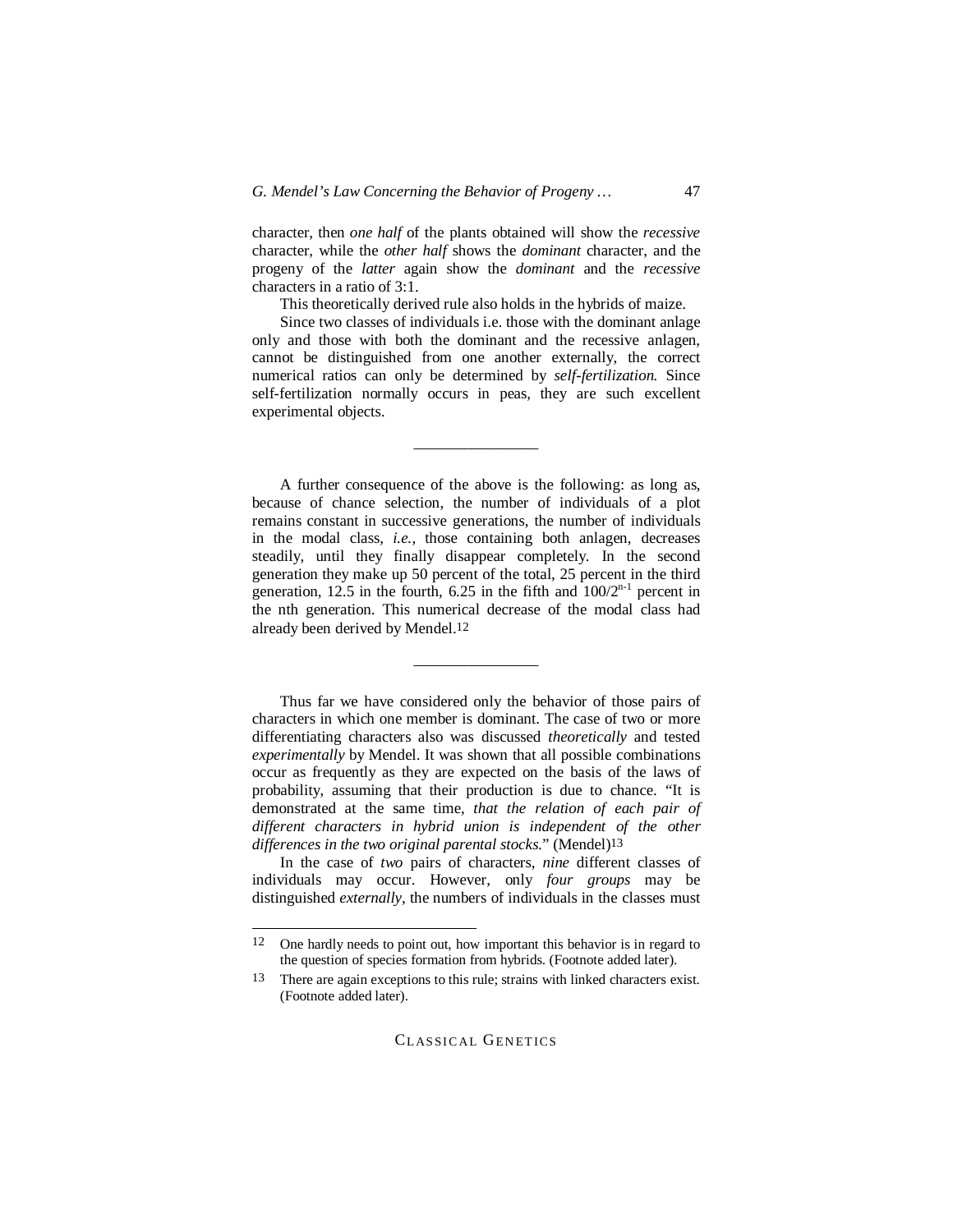occur in a ratio of 9:3:3:1. Among 1000 individuals, 562.5, 187.5, 187.5 and 62.5 respectively will be grouped together. In a suitable experiment Mendel did obtain the numbers 315, 101, 108, and 32 respectively, which on the basis of 1000 are as 566.6, 181.6, 194.4 and 57.6. This is a good approximation to the ratio. With hybrids of maize I have obtained the same result, in one case, for instance, the numbers 308, 104, 96, and 37 or, calculated on the basis of 1000, 565, 191, 176, and 68.

Mendel concludes *"that the pea hybrids form egg and pollen cells which, in their constitution, represent in equal numbers all constant*14 *forms which result from the combination of the characters when united in fertilization."* We may say in the terms used in this paper: *In the hybrid reproductive cells are produced in which the anlagen for the individual parental characteristics are contained in all possible combinations, but both anlagen for the same pair of characters are never combined. Each combination occurs with approximately the same frequency.* –– If the parental strains differ only in *one* pair of characters (2 characters: *A*, *a)* the hybrid will form only *two types* of reproductive nuclei (*A*, *a)* which are like those of the parents. Each type is 50 percent of the total. If the parents differ in *two* pairs of characters (4 characters: *A*, *a; B, b) four types* of reproductive nuclei will be formed, *(AB, Ab, aB, ab)* and 25 percent of the total will be of each type. If the parents differ in *three* pairs of characters (6 characters: *A*, *a*; *B, b; C, c) eight types* of reproductive nuclei will be formed *(ABC, ABc, AbC, Abc, aBC, aBc, abC, abc),* and 12.5 percent of the total are of each type.15

*This I call Mendel's law*. It includes the "loi de disjonction" of de Vries, also. Everything else may be derived from this law.

At present, however, this law is applicable only to a certain number of cases, i.e. those where one member of a pair of characters is dominant,16 and probably only to hybrids between varieties. It seems impossible that all pairs of characters of all hybrids should behave according to this law. Some hybrids of peas bear this out.

In the *first* generation of the combination of the "green, late [variety] Erfurter Folgererbse" with an almost colorless seed coat, and the "[variety] Kneifelerbse with purple-violet pods," or the "[variety]

<sup>14</sup> Mendel calls a type constant, if it no longer contains the two different anlagen of a pair of characters.

<sup>15</sup> If the pollen grains of the two parental strains differ externally, one may, if Mendel's law holds, expect the hybrid to form two externally different types of pollen grains. That this is true was first observed by Focke.

<sup>16</sup> See footnote 6 p. 6.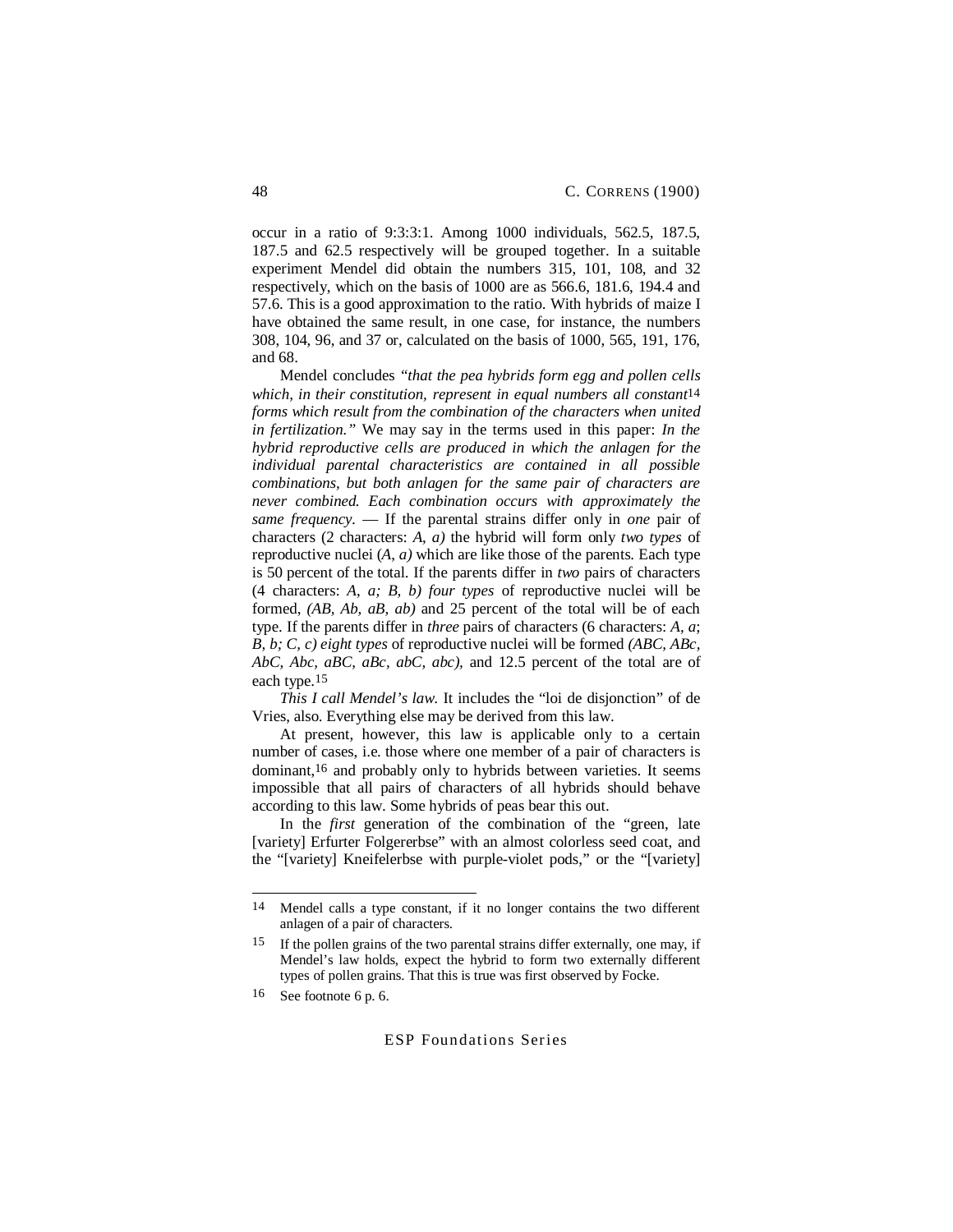Pahlerbse with purple pods" both having a solid-color, orange-red seed coat, which turns brown on aging, the seed coats within the same pod were sometimes colorless, sometimes intensely red, *but usually more or less tinted with orange,* and also speckled to a variable degree with purplish-black spots. Thus, in addition to a *dilution* of one of the characters, an (apparently) *new* character had originated. In the second generation, however, the seeds which show the two extremes of coloration, i.e. those with orange red, and those with almost colorless seed coats will again produce the extreme types and all of the transitions between them. The speckling was sometimes unchanged, sometimes not present at all or very slight and sometimes somewhat increased. Size and shape of the seed and texture of the seed surface behaved in a similar way.

I will discuss these points at a later time.

*Tübingen*, 22 April 1900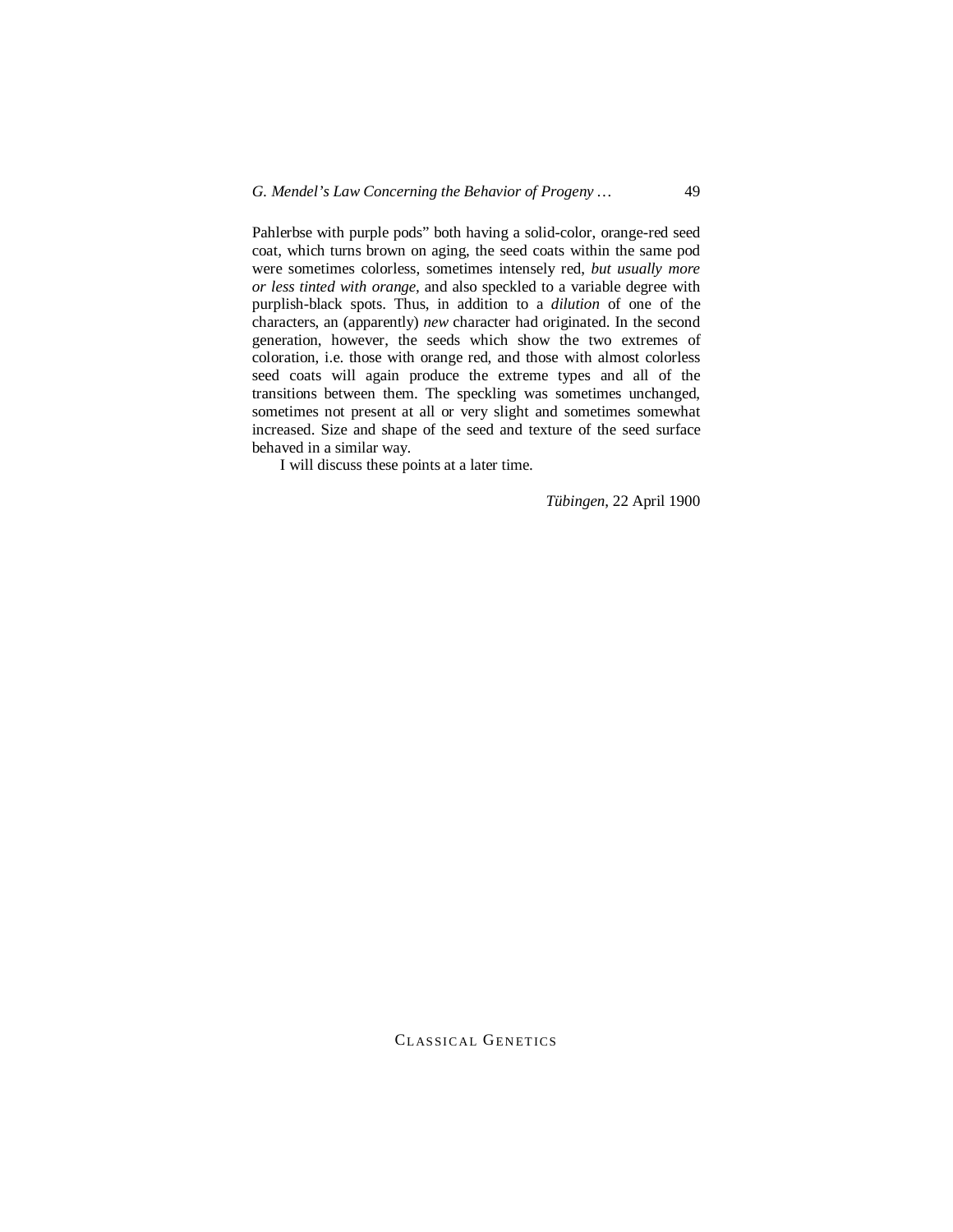#### **POSTSCRIPT (ADDED IN PROOF)**

In the meantime de Vries has published in these proceedings (No. 3 of this year) some more details concerning his experiments. There he refers to Mendel's investigations, which *were not even mentioned in the "Comptes rendus."* I must emphasize again:

- 1. *that in many pairs of characters there is no dominant member* (p. 41),
- 2. *that Mendel's law of segregation cannot be applied universally*. (p. 47).

*Tübingen*, 16 May 1900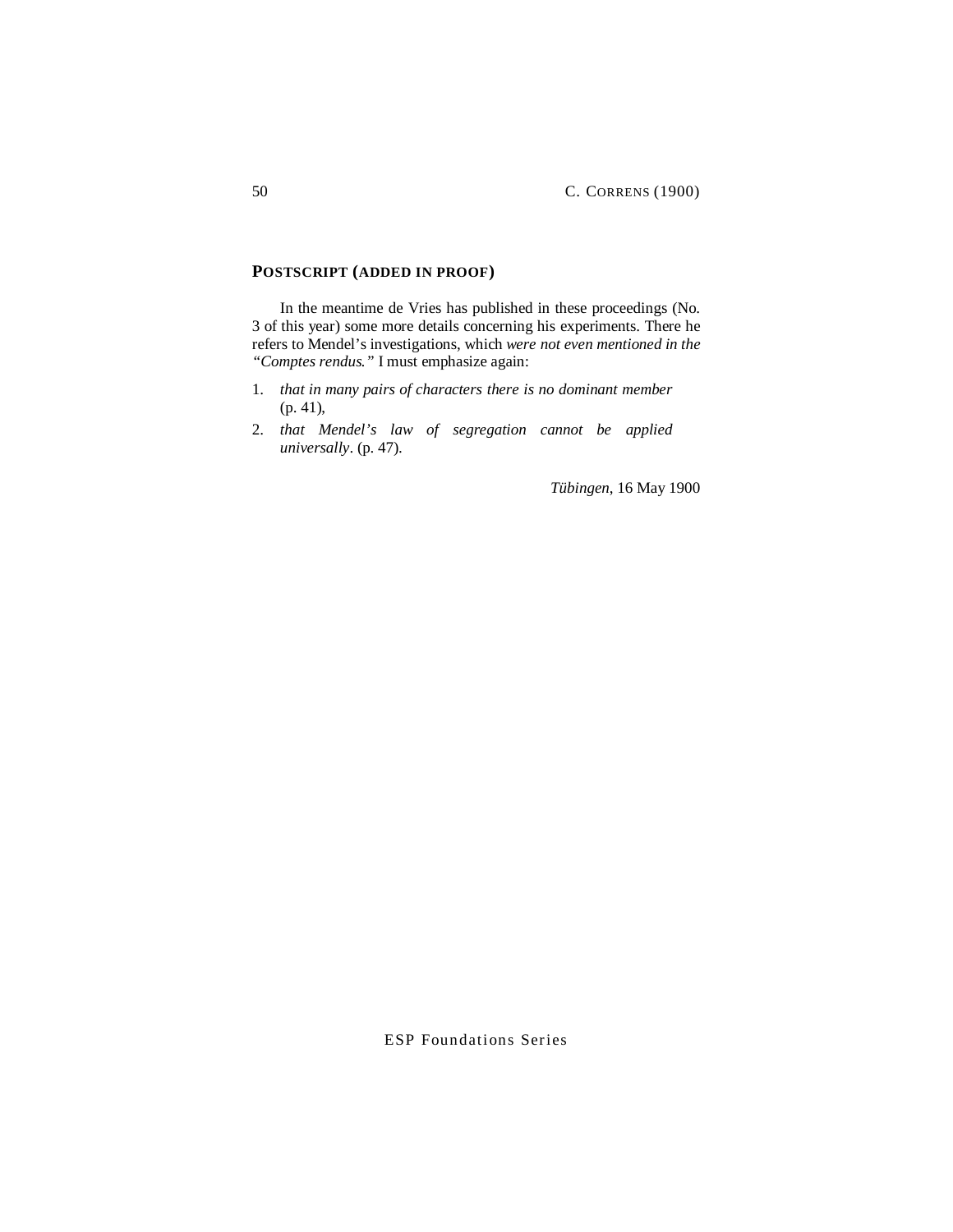Tschermak, E. 1950. Concerning artificial crossing in *Pisum sativum*. *Genetics*, 35(5, pt 2): 42-47.

## **CONCERNING ARTIFICIAL CROSSING IN**

#### *PISUM SATIVUM1*

#### E. TSCHERMAK

#### *Translated By Aloha Hannah Department of Zoology, University of California, Berkeley, California*

STIMULATED BY THE EXPERIMENTS OF DARWIN on the effects of crossand self-fertilization in the plant kingdom, I began, in the year 1898 to make hybridization experiments with *Pisum sativum*. The group to which *Pisum sativum* belongs was especially interesting to me because in it are found exceptional results from the generally accepted principle of the advantageous effect of crossing different individuals and different varieties in contrast to self-fertilization. In most of the species with which Darwin worked (57 against 26 respectively 12), the seedlings from a cross between individuals of the same species almost always exceeded the competing individuals produced by selffertilization in height, weight, vigor and frequently also in fertility, while in the case of the pea the amount of difference in height of plant produced by hybridization to those which were products of selffertilization was as 100:115. Darwin believed that the reason for this behavior in peas was the result of many generations of repeated selffertilization in the northern lands. Considering the limited material which Darwin observed (only four pea plant pairs were measured and observed) it appears to me, especially, since Darwin never emasculated

New material in this electronic edition is

© 2000, Electronic Scholarly Publishing Project

http://www.esp.org

The original work, upon which this electronic edition is based, is

© 1950, Genetics Society of America and is reprinted here with permission.

 $\mathbf{1}$ 1 The detailed paper will be published in: *Zeitschrift für das landwirthschaftliche Versuchswesen in Oesterreic*h, 3 (5), 1900.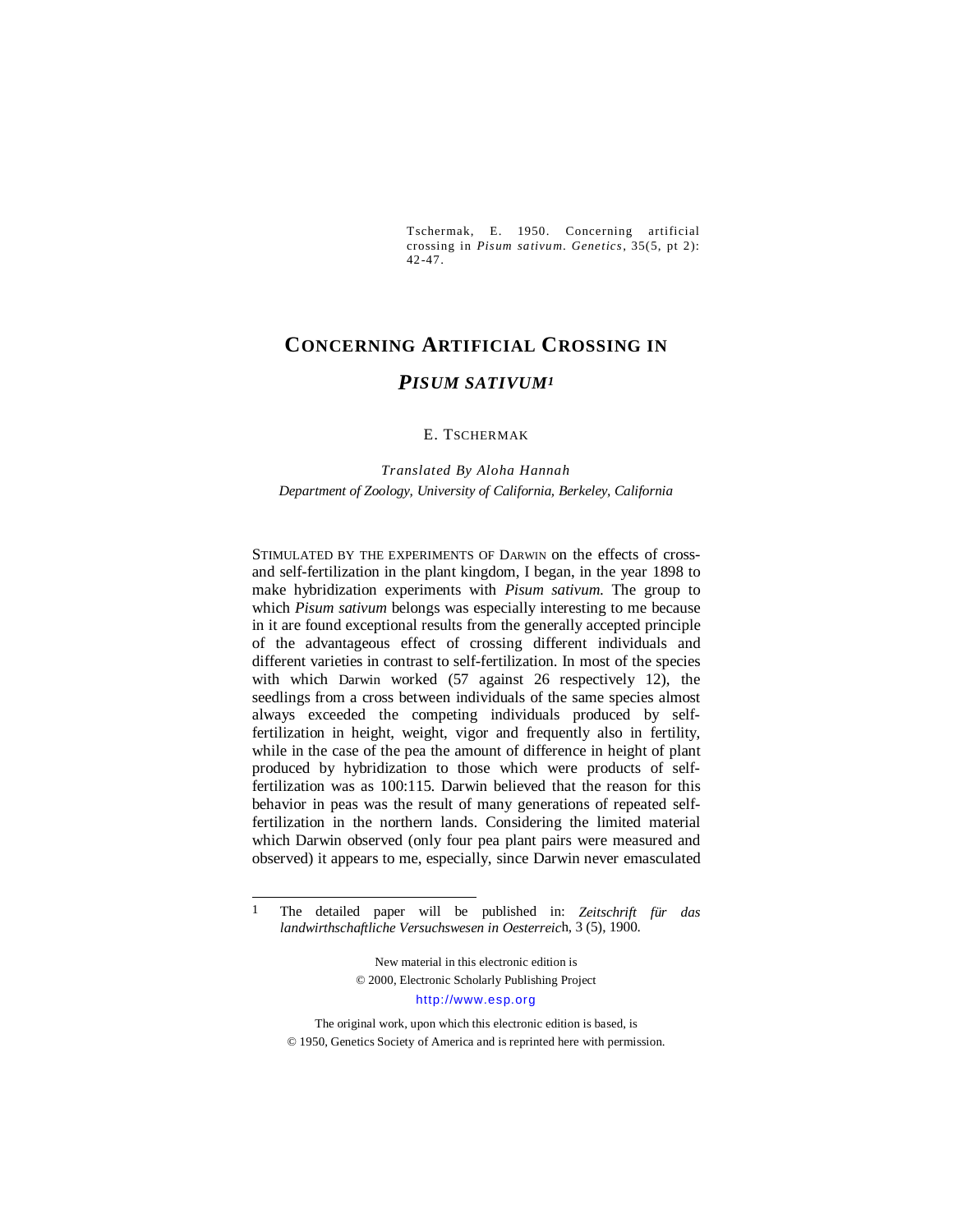the flowers, that these experiments should be repeated on a larger scale and with greater accuracy.

I also made artificial crosses between different varieties of *Pisum sativum*. The purpose was to study the immediate influence of the foreign pollen upon the constitution (form and color) of the seeds thus produced, and also to follow, in the next generation of hybrids, the inheritance of the constant, differentiating characters of the parental types used in the hybridization. In the second year of experiment, the behavior of the hybrids in respect to growth (especially height), seed production, and change in color and form of seeds and pods was compared with the corresponding characters of the descendents obtained from self-fertilization of the parents. Pollinations with two different pollen types (so called double pollinations) were performed on several flowers to determine whether there occurs a simultaneous action of both or whether there is predominance of one of them. Crossing the hybrids with their parental varieties  $-$  or pure varieties with hybrids  $-$  gave regular results. Finally, by making the necessary numerous weight determinations of individual peas, it was possible for me to draw conclusions regarding the position of the heaviest kernel in the pod.

#### **METHODS**

When the flowers were in the early bud stage, they were opened with a slender lancette, and the anthers were extracted by means of a hooked forceps. For pollination I employed ordinary writing penpoints. The advantage over the camel's hair brush usually employed is that the mass of pollen accumulated at the tip of the pen-point can be distributed over the stigma with much greater certainty. This has been proven to be true especially in my double fertilization experiments. In addition it is possible, after every pollination to cleanse the pen-point rapidly and completely with a rag. Covering the flowers to protect them against unwanted foreign pollination is, as the results of my experiments have shown, not at all necessary, since the blade vane and keel, even after emasculation has taken place, still fit together so closely that they form a natural protective covering against the entrance of large insects. Nevertheless, I have, as a precaution, protected many flowers, especially those which served for double fertilization experiments, by a small, close meshed bag of gauze whose edges were turned under and sewn together and whose opening could be drawn shut or opened again by means of a drawstring. In the year 1898, the experiments had primarily the aim to produce material by self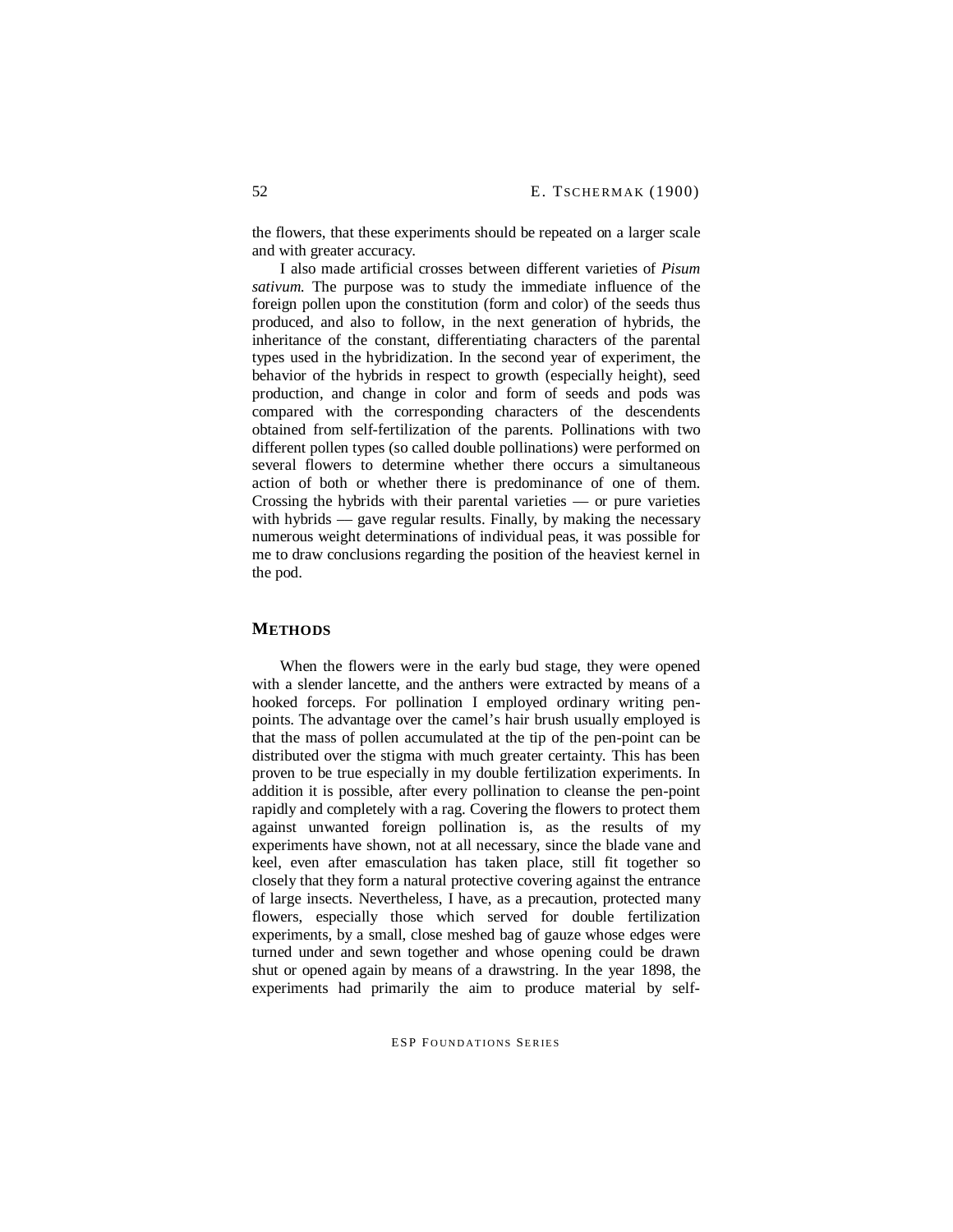fertilization as well as by crossing in order to repeat, next year, the competition experiments discussed by Darwin.

The plants grew in pots in a closed room under the most uniform conditions possible. In the year 1899, competing plants from seeds of equal weight were also grown in pots in a covered place. Concurrently, parallel experiments were also made by growing plants in the open. Crosses of nine different pea varieties were carried out between flowers of the same plant (geitonogamy), between flowers of the same variety but from different individuals (isomorphic xenogamy) and between flowers of different varieties. The seeds of the latter were distinct from one another either in regard to their form or by color or both characters (heteromorphic xenogamy).

#### **RESULTS**

The several pollination types generally produced no decisive difference in relation to the absolute number of the mature seeds, or in relation to the proportion of the mature seeds of the number of the potentially seed setting ovules. Neither could a definitive influence of hybridization as compared to self-fertilization, with respect to the weight of the peas, be detected. The proportional heights in the case of the descendents from self-fertilization and from geitonogamy was on the average 94:100, in the case of the competing ones from selffertilization and from isomorphic xenogamy 95:100.

This result thus agrees with the former experiments of Darwin. In the competition experiments between descendents from selffertilization and those from heteromorphic xenogamy (hybrids), only certain hybrid forms showed increased growth over the self-fertilized plants. Other combinations, however, lacked such an "advantage" as a result of crossing against self-fertilization. The relative strength of the hybrid as compared to the self-fertilized maternal variety, for example, a hybrid from a cross of a relatively short variety with a relatively tall one, should usually be interpreted simply as an inheritance from the father rather than an "advantage" resulting from the cross, as such, in comparison to the self-fertilization. An interpretation in the later sense is justifiable only in such cases in which a hybrid exceeds, in height, the descendents of self-fertilization not only of the maternal variety but also of the paternal variety. The taller type always has the greater influence, regardless of whether it characterized the maternal or paternal variety. The descendants of a relatively short type after pollination with the pollen of a relatively tall one, appear relatively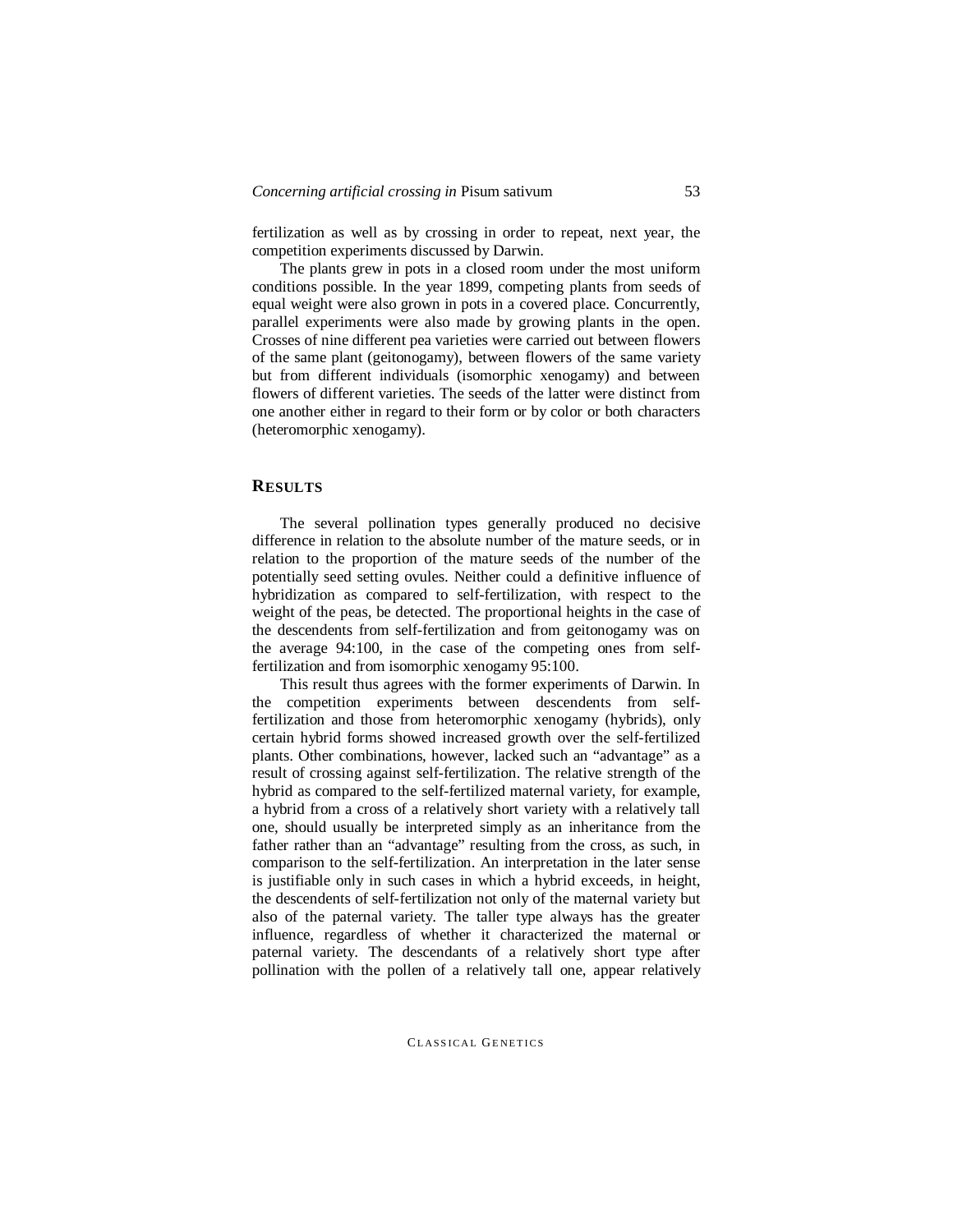greatly increased in height, as Andrew Knight has already observed; in the reverse case the hybrids are only slightly dwarfed, if at all.

A direct influence of the foreign pollen on the seeds could be determined in certain cases of artificial crossing of different varieties of peas. Certain specific combinations yielded this effect with regularity. The characters which were taken into consideration to recognize such an influence, related to the form of the seeds and the color of the storage tissue. The peas of the varieties used were either round and smooth or only slightly wrinkled, or they were more or less cubical (*Pisum quadratum*) and at the same time deeply wrinkled. The color of the storage tissue was either many shades of yellow or green.2 My experiments showed the fact that the above mentioned differences of the same entity, *i.e.*, the characteristic "trait" of the individual varieties were found not to be equivalent in regard to their inheritance. Quite regularly one of the characters (in question) from either the paternal or the maternal plant (the dominating character according to Mendel) is developed exclusively while the recessive character of the other parental plant is not developed. The latter one, nevertheless, will reappear at least in part in the seeds of the hybrid plant. In agreement with Mendel's data<sup>3</sup> the round smooth form shows dominance over the cubical deeply wrinkled one, and the yellow color of the storage tissue over the green color. This is equally true whether the seed or pollen (of the parental plants) carried the character (in agreement with Mendel). The appearance of the dominating or the recessive character is not an all or none phenomenon. In individual cases I was sometimes able to establish, with certainty, a simultaneous appearance of both, *i.e.,* transition stages. The principle, established by the investigator above, of the regular non-equivalence of characters in inheritance, is confirmed by my experiments on *Pisum sativum*. Likewise the observations of Körnicke, Correns and de Vries on *Zea Mays* as well as those made by de Vries in his species crosses,4 completely corroborate it. It proves to be of the highest significance for the study of inheritance in general. A possible modification of the seed coat in the direction of the pollen plant as a result of crossing needs to be interpreted in a very different way from that in the storage tissue, respectively the endosperm. The seed coat is a purely maternal product, but the endosperm (according to the investigations of Nawaschin and

<sup>&</sup>lt;sup>2</sup> "Die Farbe des Speichergewebes war entweder gelb oder grün in mannigfachen Nuancen." [Original German text.]

<sup>3</sup> G. Mendel in *Verhandl. des naturf. Ver. Brünn*, Vol. 4:1, 1865. [Publ. 1866. Tr.]

<sup>4</sup> Vol. 18 (3), 1900 this publication.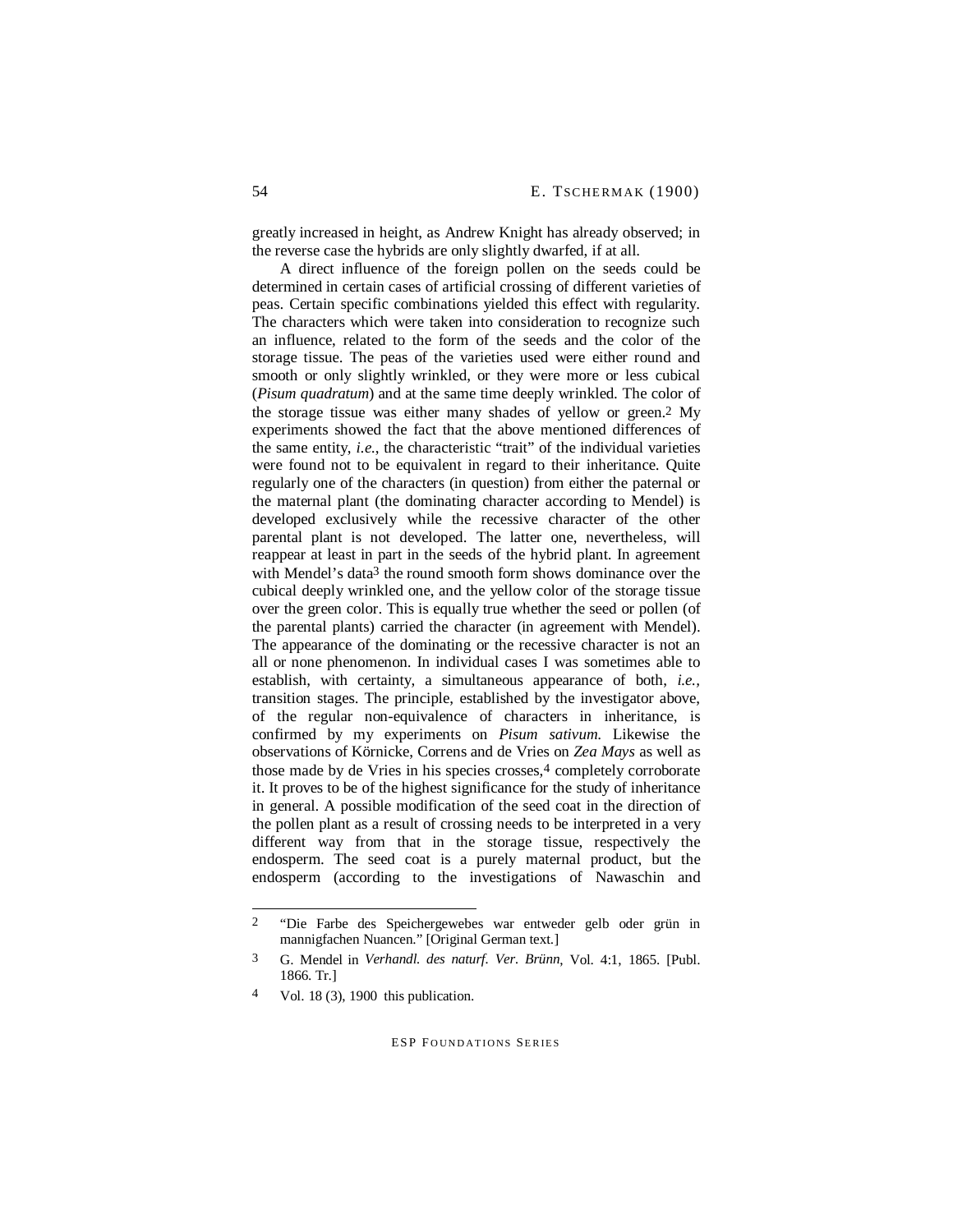Guignard) a derivative of the embryo sac, which was fertilized by the (heteromorphic) pollen, in other words a product of the fusion of the second pollen tube nucleus with the so called embryo sac nucleus or the endosperm double nucleus. The storage tissue consists, on the other hand, apparently of products of the ovule. While in both of the latter cases we are dealing with hybrid- or crossing-effect, in the first case, a change in a product or part of the maternal organism would be involved in consequence of an action of the hybrid egg, *i.e.*, we would have here an indirect effect of the heteromorphic pollen. Only in this way would possible effects on the seed coat as well as effects on the pod and the mother organism at large be at all understandable on the basis of contemporary knowledge. I denote such cases as "xeniodochien." The hypothesis of direct action on the somatic cells of the mother plant by the pollen cells without the intermediary of the hybrid egg cell (or respectively an embryo sac) appears not to be tenable (the hybrid egg cell, could die very early).5 On the other hand the possibility of a direct effect by the pollen cells on the somatic cells, especially of the stigma, in the sense of a release of further development of the ovary in the typical direction may well be possible.

In certain cases of form- (and also in part color-) differences in the parental varieties where there was an indication of intermediacy in the hybrids, each of the parental varieties showed relatively more influence on the character (especially the form) of the hybridization-products when it furnished the ovule than when it furnished the pollen.

In the seeds obtained by self-fertilization of the first generation hybrids, the characters yellow and smooth appeared to have a higher value or hereditary potency than the characters green and wrinkled exactly as in the cross pollinated seeds of the mother plant. However, while in the artificial production of products of heteromorphic xenogamy, the first named characters are almost without exception dominant, and the latter "recessives" appear in pure form or as admixtures only in a very few cases, in the seeds of the first hybrid generation, the former characters are expressed in pure form in a majority of cases only, and the recessive character appears in pure form in a minority. In the first case an almost absolute dominance exists, in the second a mere prepotency (in a fixed proportion). Combinations of both character groups are also here rare, but perhaps less rare than in the former case. The ratio of seeds carrying the dominant, prevailing character to those carrying the recessive is about 3:1. A comparison of the progeny obtained from reciprocal crosses of different varieties

<sup>5</sup> Contrary to Darwin, "*The Variations of Animals and Plants under Domestication*," Vol. 1, Chap. 11.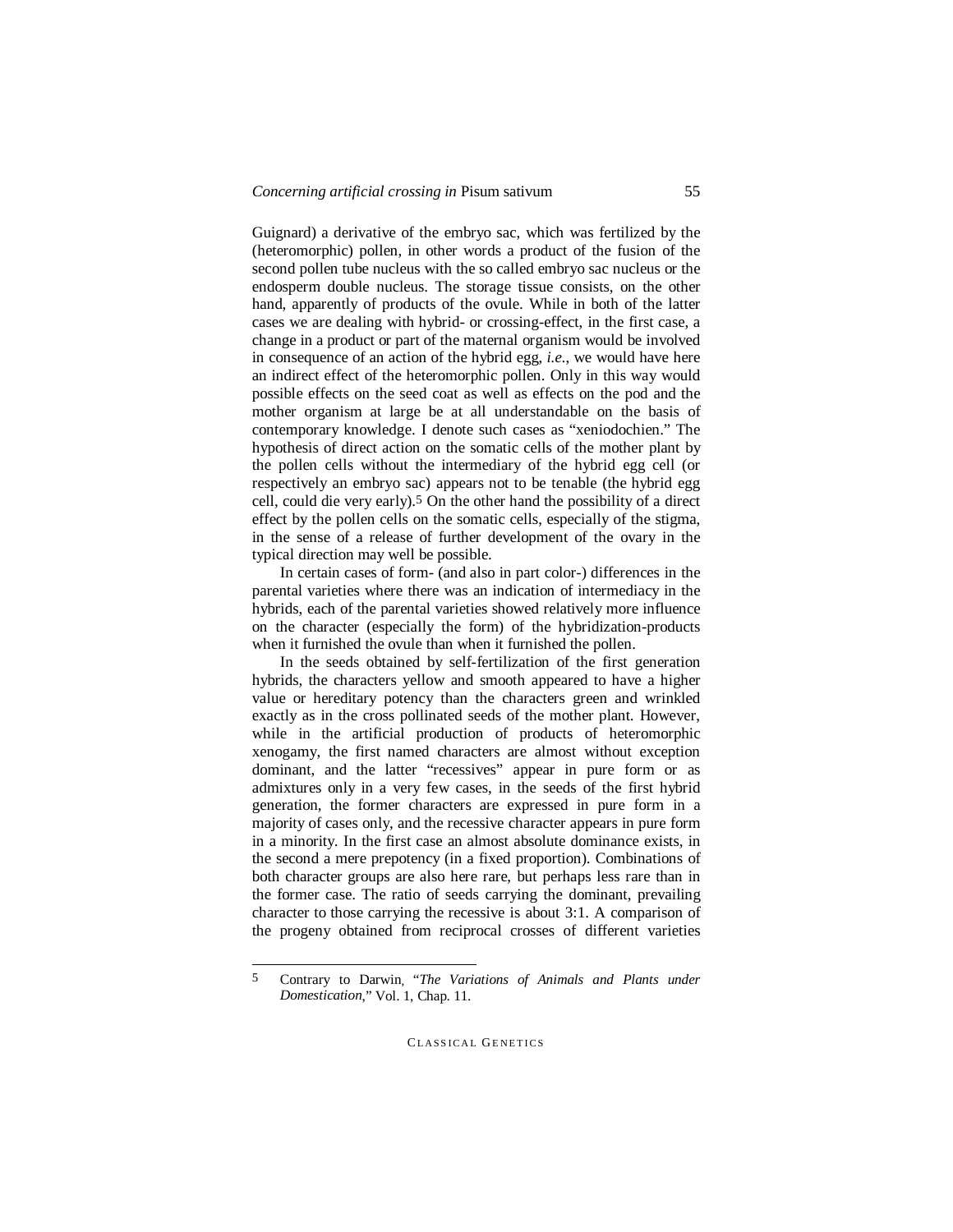showed, in agreement with the results analogous to those reported above for the products of reciprocal pollination, that in certain experimental cases the egg cell appears to be a more effective transmitter of the dominating color character than the pollen cell. Further experiments, however, are required to make a definite statement. The combination of two dominant or recessive characters in one parental type results in the seed production of the hybrid having a behavior similar to that of the respective isolated characters. An alteration in the potency as, for instance, an increase in the dominance thus is not produced.

Interesting results which are of unexceptional regularity were obtained by pollination of emasculated hybrids with parental pollen. Pollination of the hybrid by the parental type with the dominating character, regardless of whether it is the paternal or maternal variety, produces exclusively seeds with the dominating character. When fertilized by the parental type with the recessive character, the number of bearers of the recessive character are increased over that of selffertilization of the hybrid. The influence of the character "yellow" in the seeds in the hybrid was in this case reduced by 57 per cent, while that of the character "green" was reduced by 43.5 percent.

In addition flowers of the pure varieties were pollinated with hybrid pollen. If the former had a recessive seed character, a mixture of seed types always appeared, however if they had the so-called dominant seed character then pollination with hybrid pollen did not change the typical uniform seed type showing the dominant character. Thus the reproduction products of the hybrid pollen with pure varieties bearing the recessive character are just as polymorphic as those of the pollen of pure recessively marked parental types with a hybrid. This is not surprising since we are simply dealing with products of recriprocal crosses.

In order to determine the effect of double-pollination with its own pollen as well as with that of another variety upon the seeds themselves, it was necessary to select as the seed plant a variety with a so called recessive character and to take the pollen, for the heteromorphic xenogamy, from a variety with the dominant character. Several pods with different colored seeds, yellow and green, were gathered, as well as those with all seeds exhibiting either the recessive or dominant character. The seeds with the recessive character must, with great probability, be due to self-fertilization. Those with the dominant character must with certainty, be due to cross-fertilization. Possible exceptions within the first group, in which in spite of crossfertilization by a variety with a dominant character the recessive character of the seed plant still manifests itself, could of course be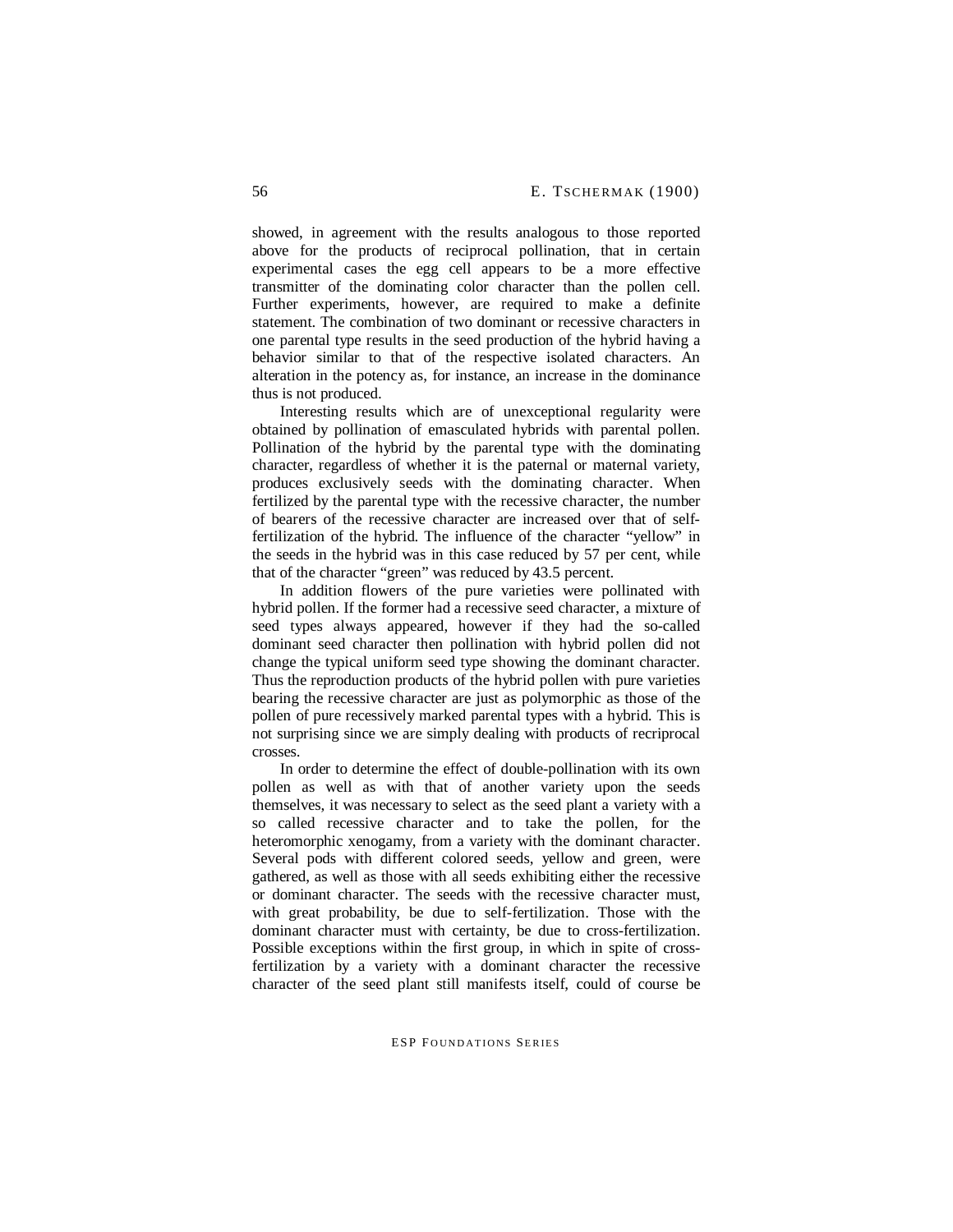recognized in plants which had been grown from those seeds and been left to self-fertilization. A modification of growth in comparison to the mother form (in case of divergent types of growth of the father) as well as the occurrence of differently colored or shaped seeds, especially in one and the same pod, would in such cases disclose the hybrid character and the origin of the seeds from self-fertilization would be excluded. On the contrary if the product obtained resulted from selffertilization, then naturally, the adult plants grown from these seeds would precisely copy the mother variety in the type of growth and in the type of seeds produced by self-pollination. In the case of all seeds exhibiting the recessive characters, it is therefore highly probably that only self-fertilization operated. In the case of differences (dominant and recessive characters) of seeds in the same pod –– a case which occurred extremely rarely in heteromorphic xenogamy of emasculated flowers – a partial effectiveness of the foreign pollen is certain, and that of [additional] self-fertilization is very likely. In any case my experiments, in agreement with the results of Fritz Müller6 on *Ruellia silvico7* and *formosa,* makes it impossible to support the statement made by Darwin and later by Sachs8 –– which has been pronounced generally and has been adopted in many text books that, upon simultaneous application of two different kinds of pollen on the same stigma, only one of them will effect fertilization. At least for pollination between varieties of one species this statement is not valid.

Likewise in double fertilization of the hybrids with their own pollen, or with pollen of the same kind, and with pollen from one of the parental varieties both can act; by no means is one kind of pollen excluded by the other in the fertilization or prevails over it regularly. The same is true for double fertilization of a parental kind with its own and with hybrid pollen.

An orderly relationship between the absolute weight of the specific pea and their arrangement in the pod has been denied by some observers.9 Both authors gave no consideration to the aborted seed anlage, and this accounts probably for their results of an "irregular

<sup>6</sup> Abhandlungen des naturf. Ver zu Bremen, Vol. 12, page 379.

<sup>7</sup> The Effects of Cross and Self Fertilization in the Vegetable Kingdom: "It is a much more remarkable fact that pollen from another individual of the same variety surpasses the pollen of the same plant."

<sup>8</sup> *Pflanzenphysiologie*, 1882, page 957.

<sup>9</sup> Fruwirth, Über den Sitz des schwersten Kornes in den Fruchtständen bei Getreide und in den Früchten der Hülsenfrüchte, in Wollny's Forschungen, Vol. 15:49, and Feldmann, Beiträge zur Kenntniss der Individualität des Saatkornes. 1897.